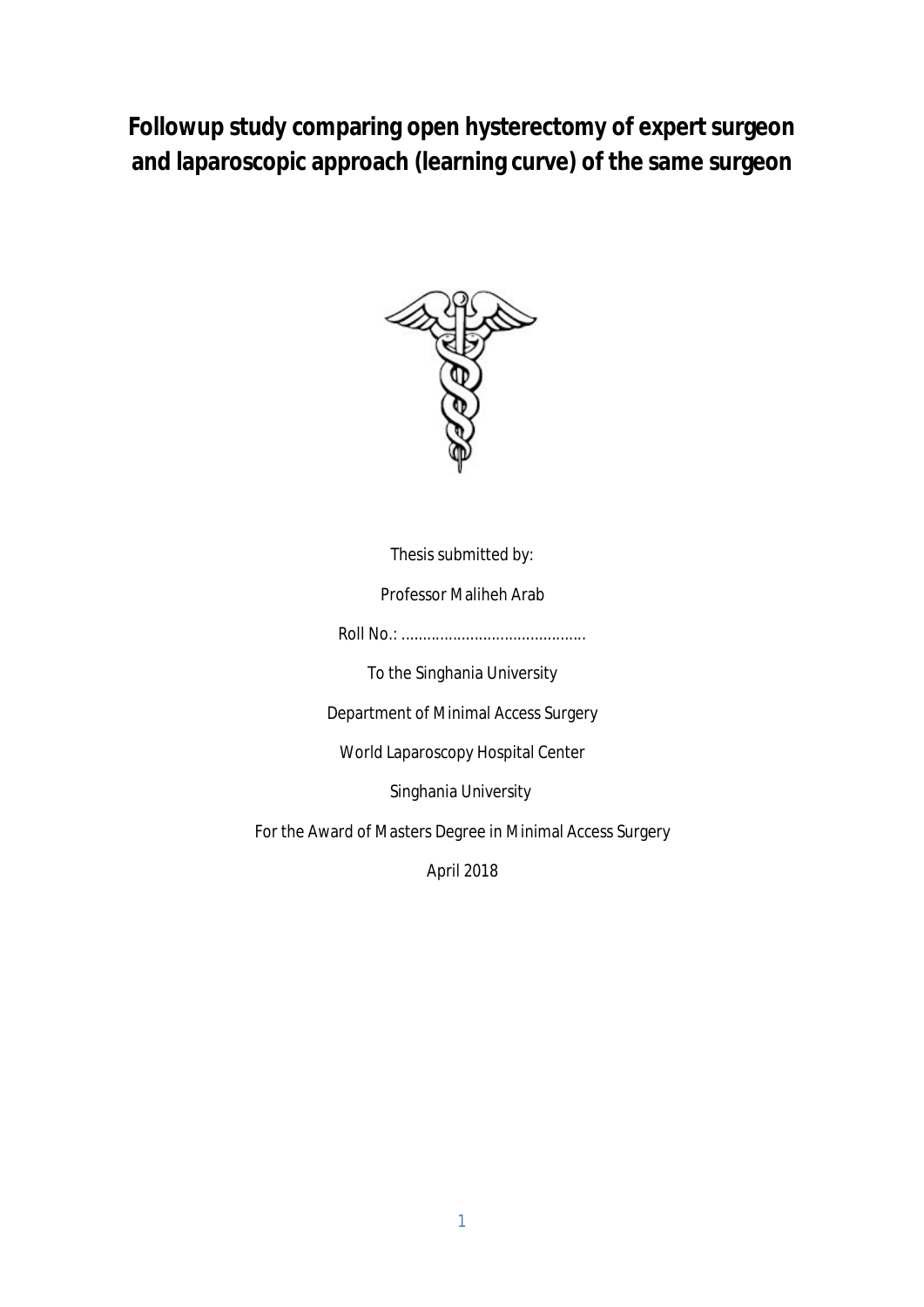**Followup study comparing open hysterectomy of expert surgeon and laparoscopic approch (learning curve) of the same surgeon**

*Thesis submitted to the Singhania University in partial fulfillment of the rules and regulations for the Masters in Minimal Access Surgery Degree Examination*



By: Professor Maliheh Arab

**Department of Minimal Access Surgery World Laparoscopy Center Singhania University, Nagaland.**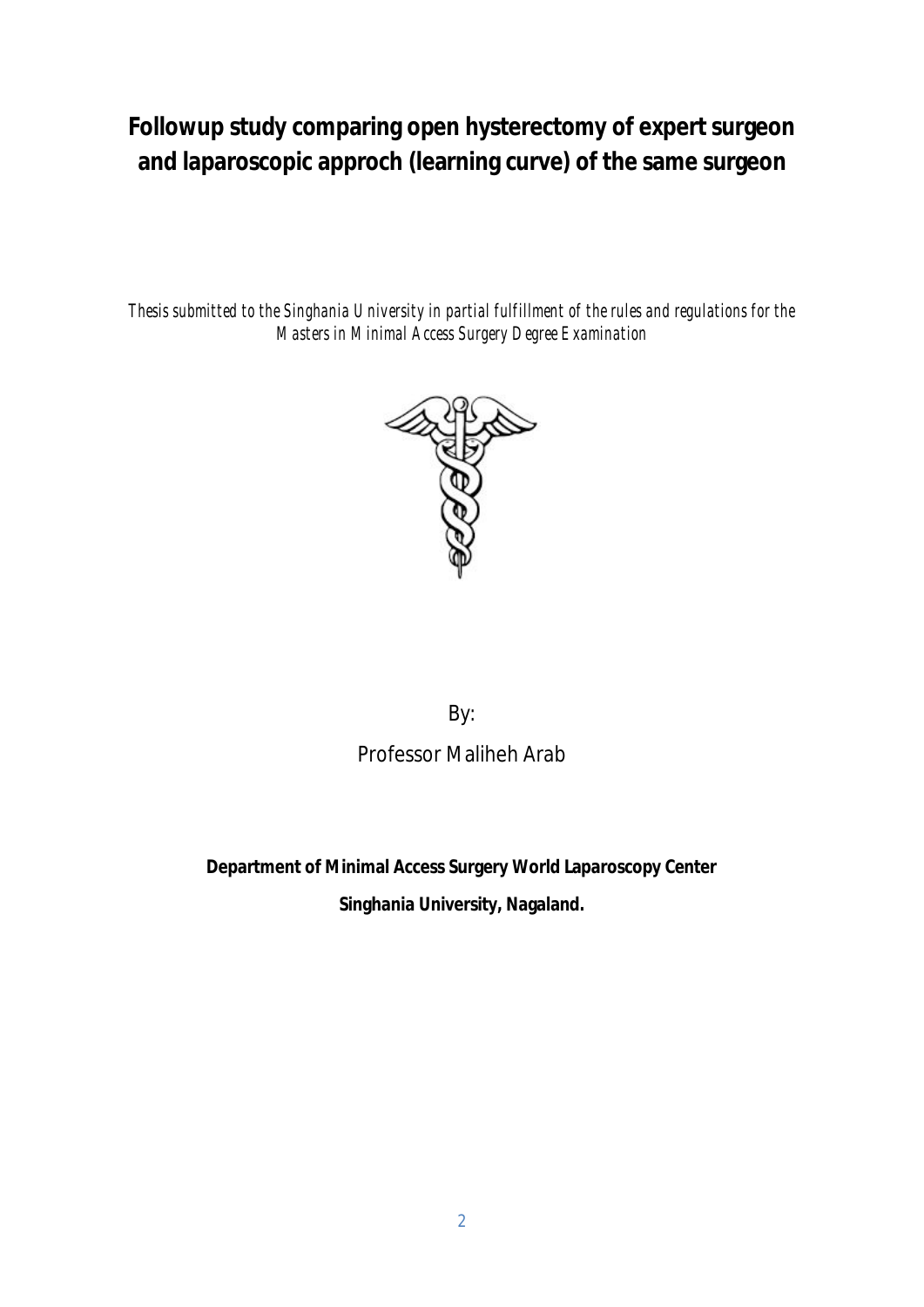## **CERTIFICATE**

**This is to certify that the research name ((Followup study comparing open hysterectomy of expert surgeon and laparoscopic approch (learning curve) of the same surgeon)) done by Professor Maliheh Arab in Imam Hossein Medical center,is presented as dissertation for Masters Degree in Minimal Access Surgery Examination. the study is original embodying bonafied cases.** 

 **Professor Maryamsadat Hosseini** 

 **Head of Obstetrics & Gynecology Department**

 **Imam Hossein Medical center**

**Place: Imam Hossein Medical center,Tehran,Iran**

**Date:2018-19**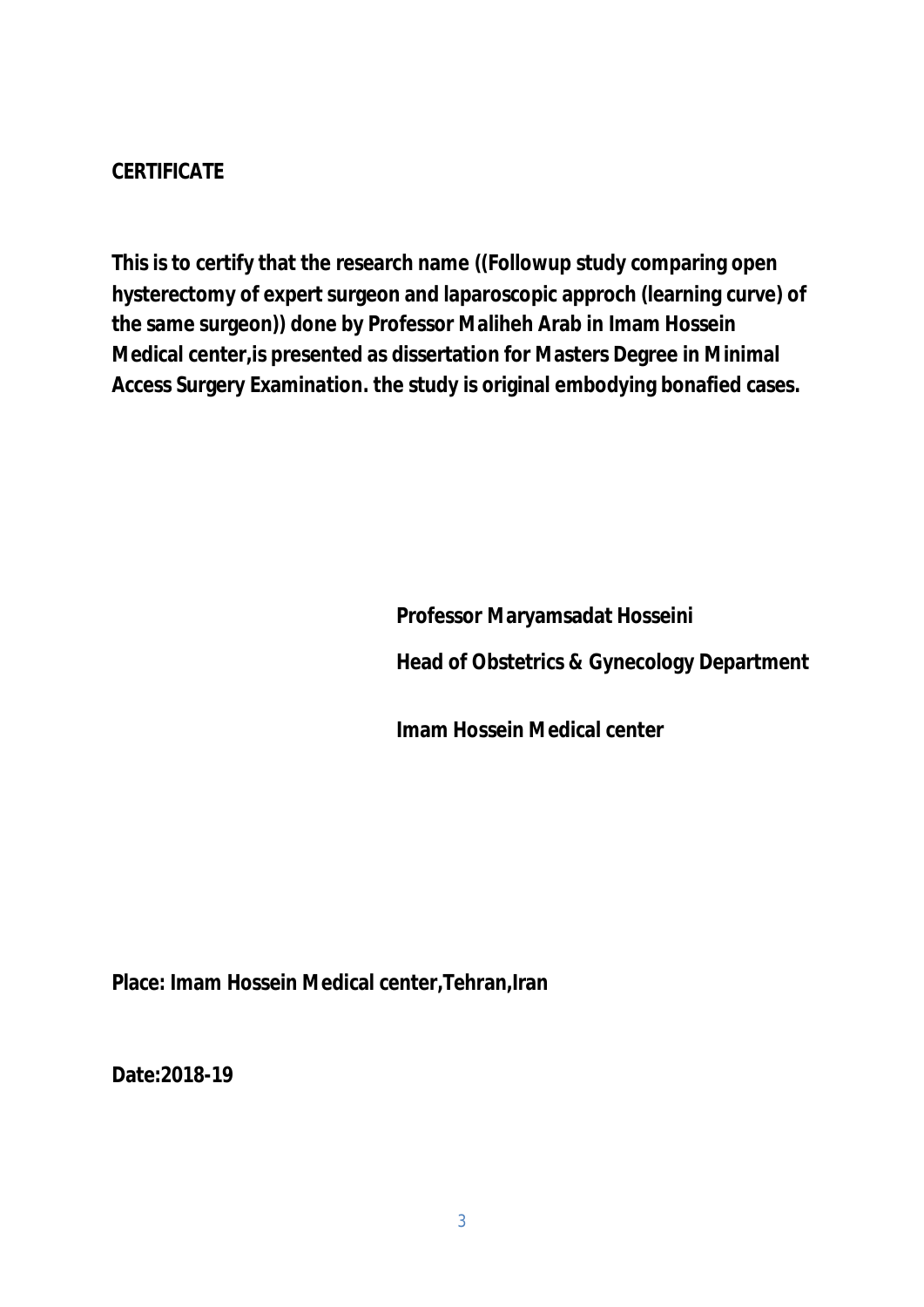## **DECLARATION**

This is a consolidated report on comparative study of Followup study comparing open hysterectomy of expert surgeon and laparoscopic approch (learning curve) of the same surgeon based on the cases treated in Imam Hossein Medical center from the period of 01.01.2016 to 31.12.2018. This is submitted to the Singhania University in partial fulfillment of rules and regulations for the Masters in Minimal Access Surgery Examination. This thesis has not been submitted for any other degrees and have no objections for this thesis to be copied in part or whole or used for research purpose.

> **Professor Maliheh Arab World laparoscopic Hospital center Singhania University**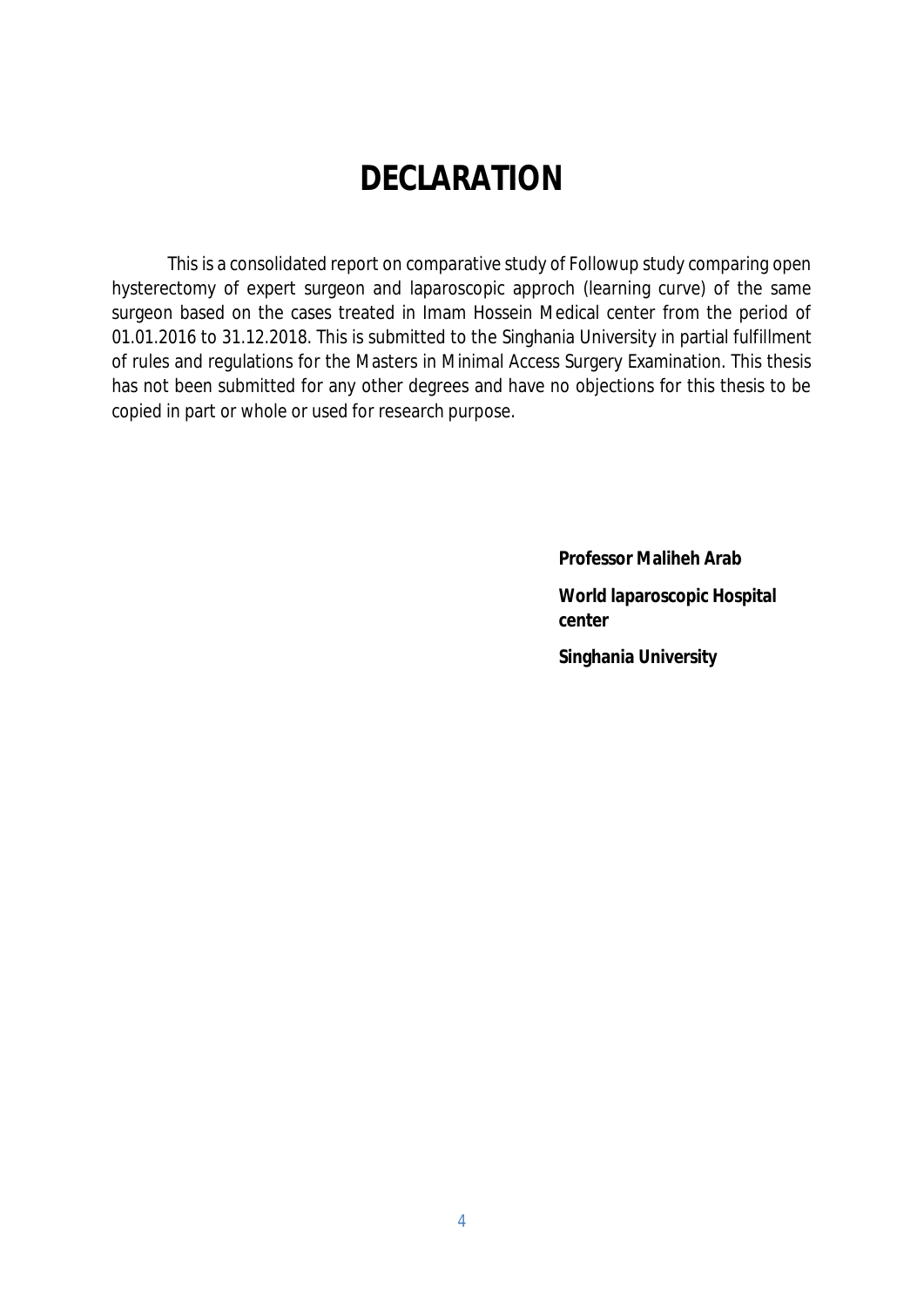# **ACKNOWLEDGEMENT**

I would like to thank my supervisor Prof. R.K Mishra and Dr. J. S Chowhan and the entire team of world laparoscopy hospital for the support, guidance during my research work and thesis writing.

**Professor Maliheh Arab**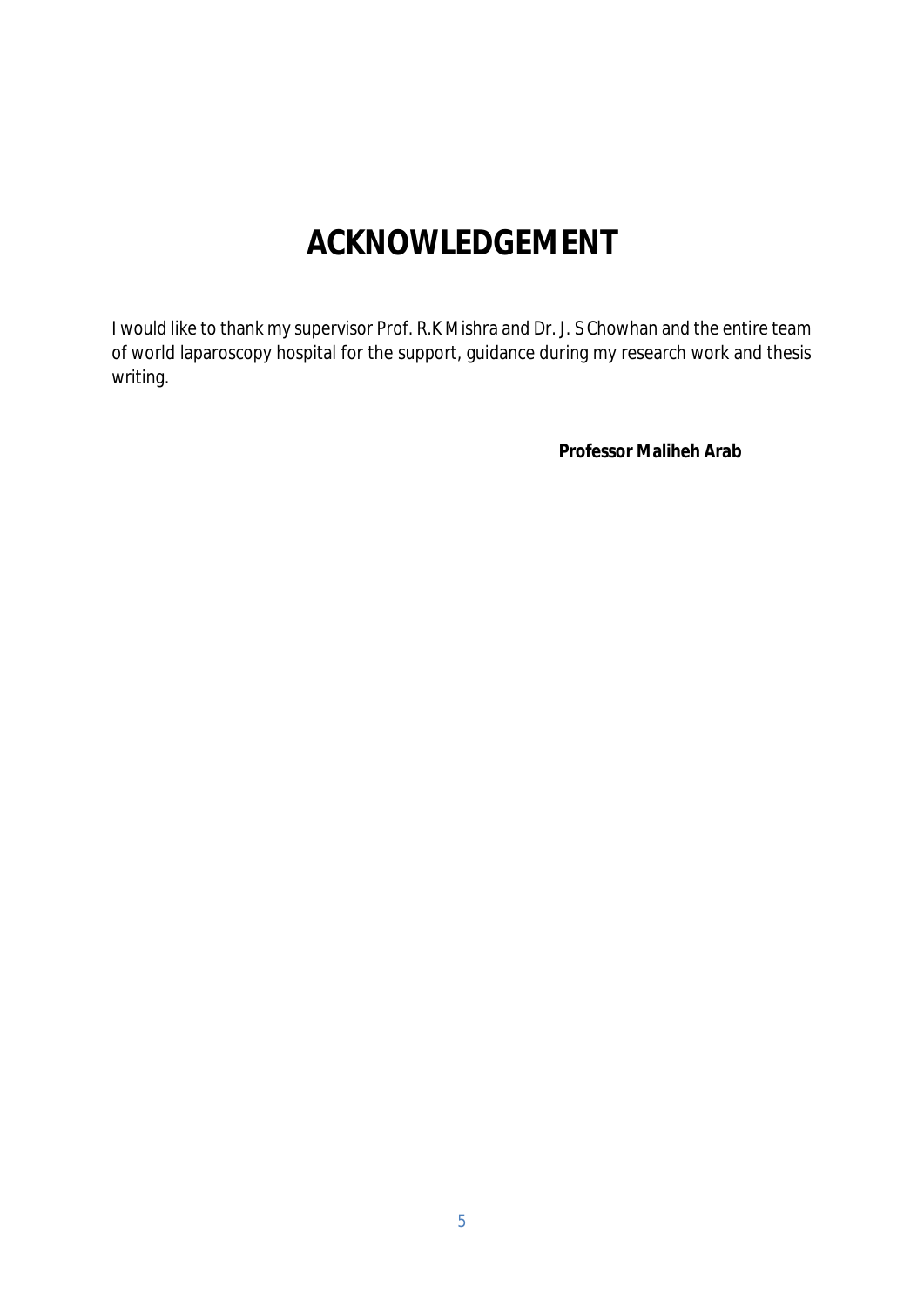## **ETHICAL COMMITTEE APPROVAL**

**Proposal entitled ((Followup study comparing open hysterectomy of expert surgeon and laparoscopic approch (learning curve) of the same surgeon)) was approved in 2016 as part of a great research in ethical committee of Shahid Beheshti University of Medical Sciences.** 

## **Proforma**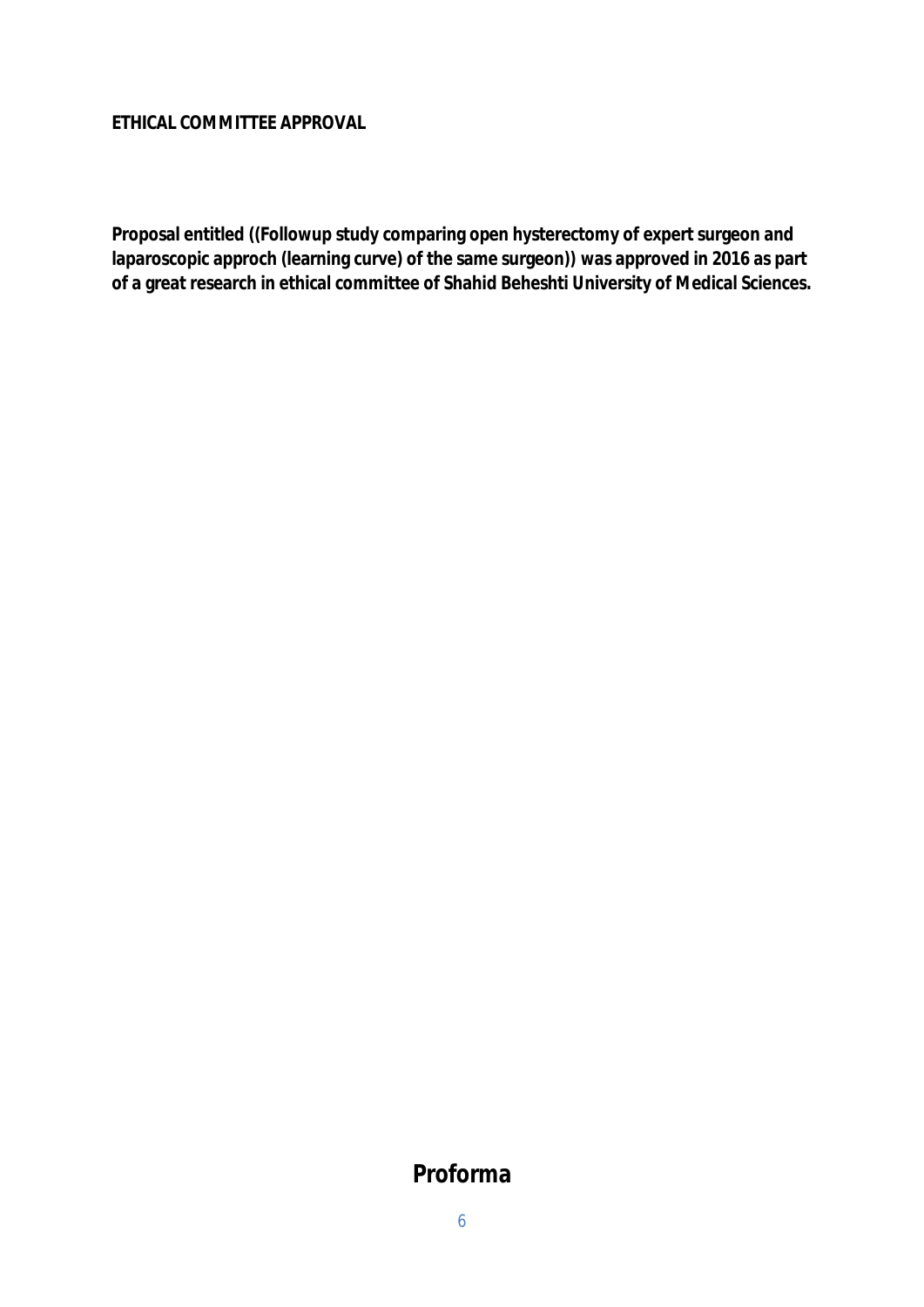Id:

Name:

Age:

Weight:

Height:

BMI:

Medical disease:

Pre-op Hemoglubin:

Post-op Hemoglubin:

Intraoperative Transfusion

Postoperative Transfusion

Operative Time (minutes)

Hospital Stay (days)

Hospital stay complications

Long Term complications

Re-admision

Conversion to laparatomy

Selection criteria for patients:

1- inclusion criteria: women who underwent hysterectomy from 01.01.2016 to 30.12.2018 by laparoscopic or open approach.

2- exclusion criteria: patients with any condition who was necessary to operate just by open method excluded from the study.

**Professor Maliheh Arab**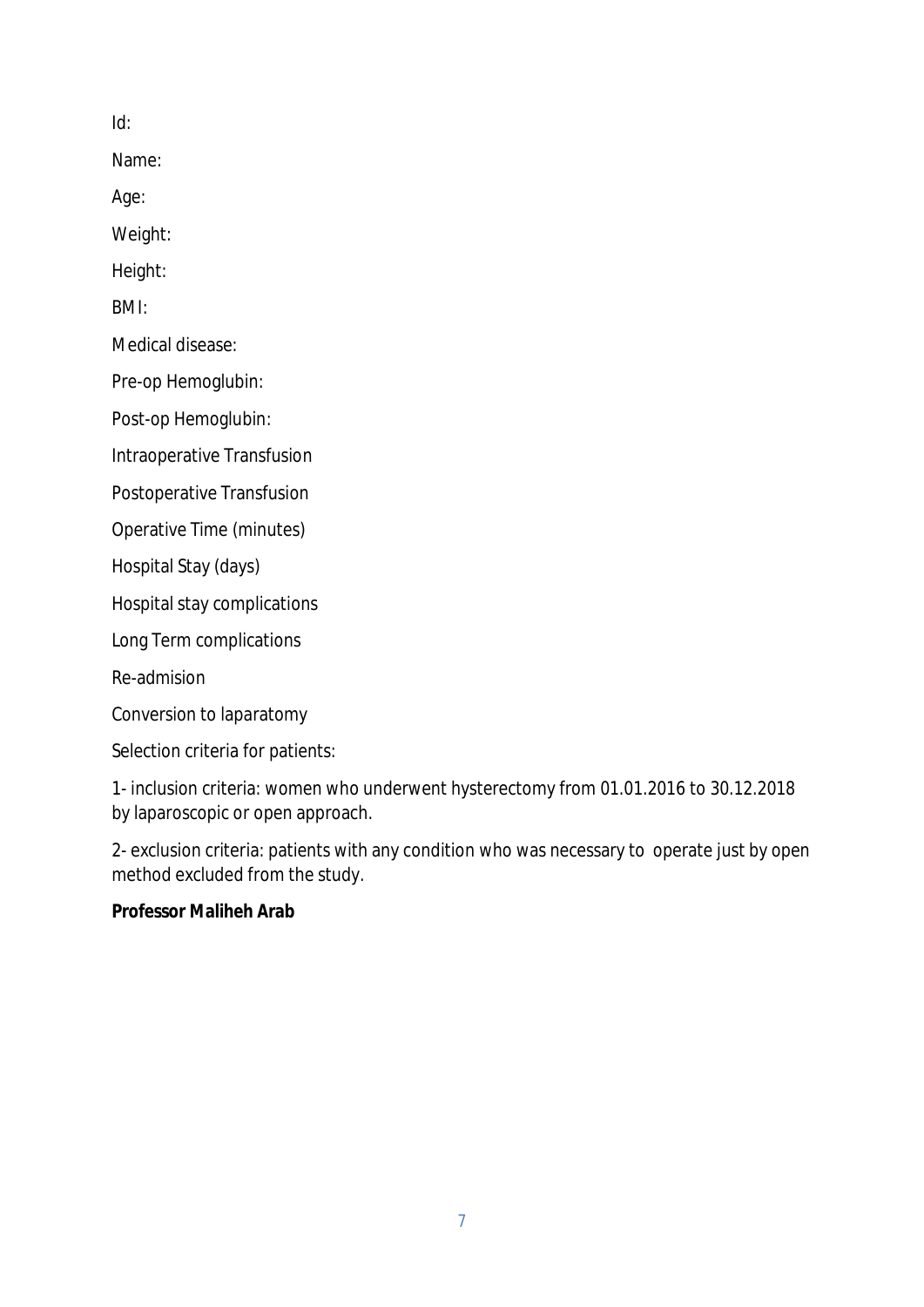## **RESEARCH PROTOCOL**

- 1. Name of Specialty: Gynecologic Surgery
- 2. Name of Subject: Open and Laparoscopic Hysterectomy
- 3. Title of Thesis and Year of Submission: Followup study comparing open hysterectomy of expert surgeon and laparoscopic approch (learning curve) of the same surgeon – 2018
- 4. Name of Candidate: Professor Maliheh Arab
- 5. Name of Hospital: Imam Hossein Medical center
- 6. Sample Size: All the women who underwent hysterectomy by open and laparoscopic approach in Imam Hossein Medical center (2016-2018) by researcher.
- 7. Study Population: All the women who underwent hysterectomy from 2016-2018.
- 8. Objectives of study (Aim): comparison of outcome of hysterectomy patients by open or laparoscopic approach with consideration of complications during hospital stay and after discharge, blood transfusion, duration of hospitalization, re-admision and operative time .
- 9. Materials and Methods:
	- a. Study area: Imam Hossein Medical center, Gynecologic department
	- b. Study Population: All hysterectomy operations of the researcher in Imam Hossein Medical center from 2016-2018.
	- c. Sample Size: 54 cases of Laparoscopic hysterectomy(learning curve) and 54 cases of open hysterectomy of the same surgeon( expert radical surgeon).
- 10. Data Collection: prospective cohort study
- 11. Copy of Proforma included.
- 12. Inclusion Criteria: women who underwent hysterectomy from 01.01.2016 to 30.12.2018 by laparoscopic or open approach.
- 13. Exclusion Criteria: patients with any condition who was necessary to operate just by open method excluded from the study.

Professor Maliheh Arab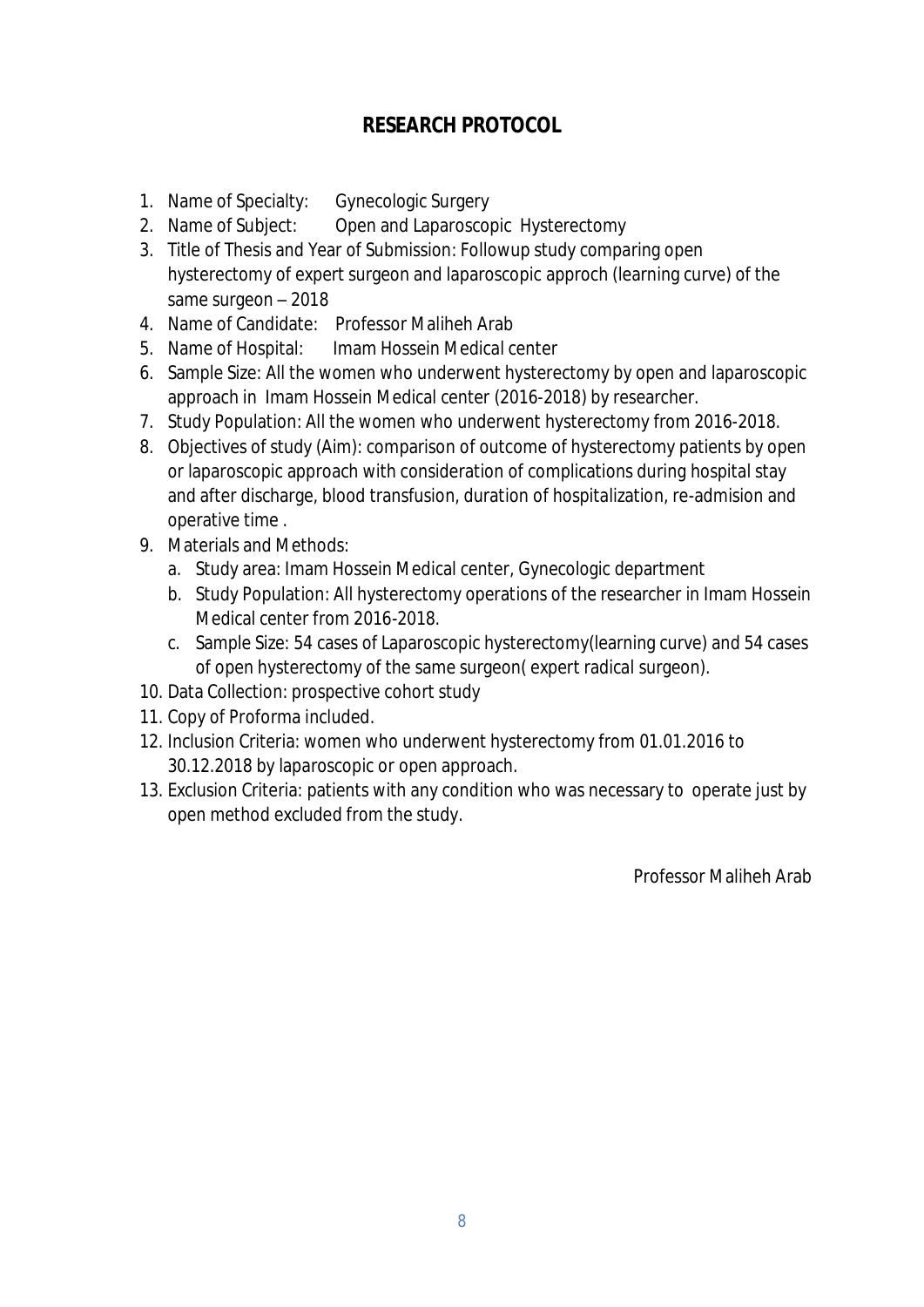## TABLE OF CONTENTS: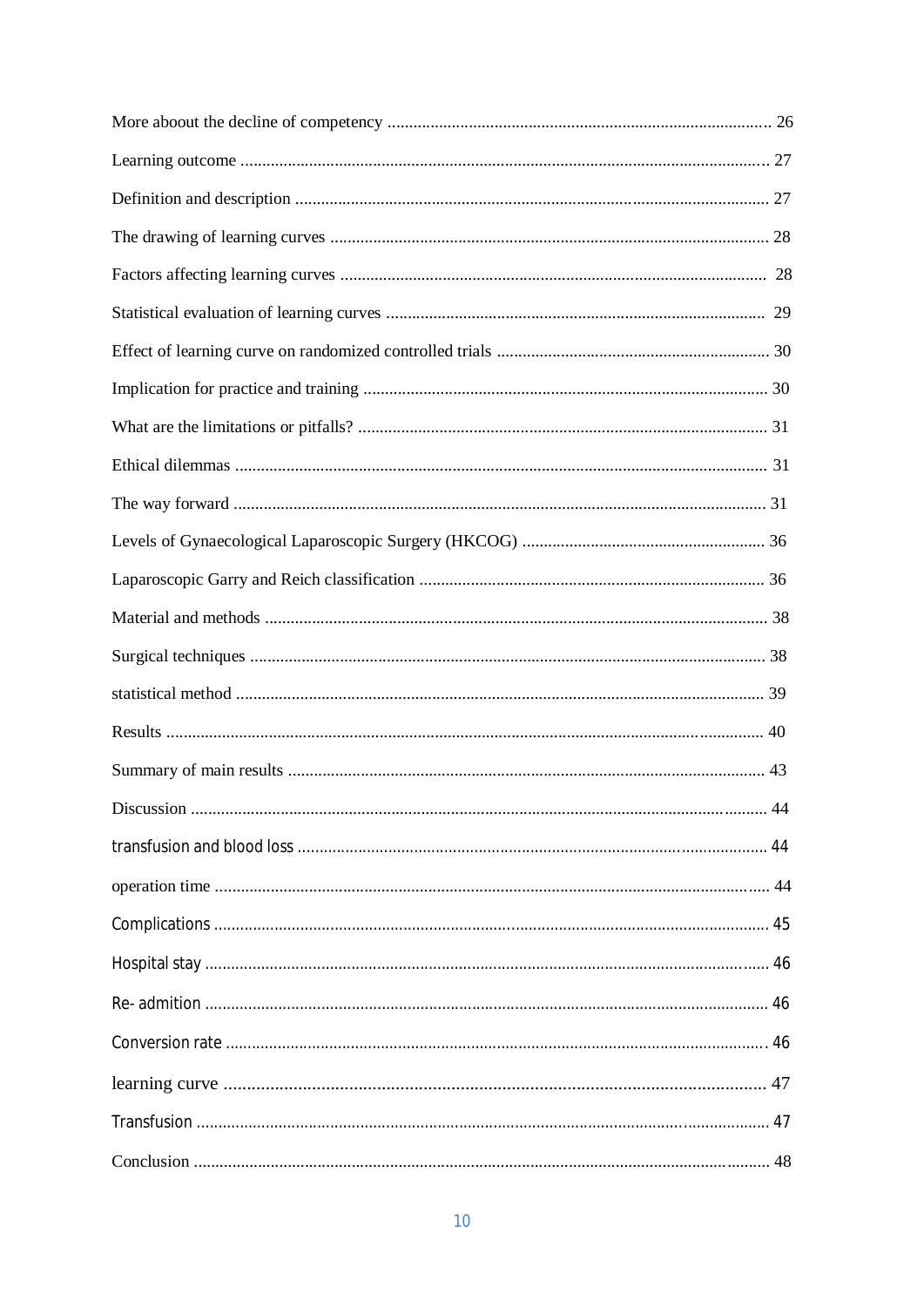| <b>Bibliography</b> |
|---------------------|
|---------------------|

# **INTRODUCTION**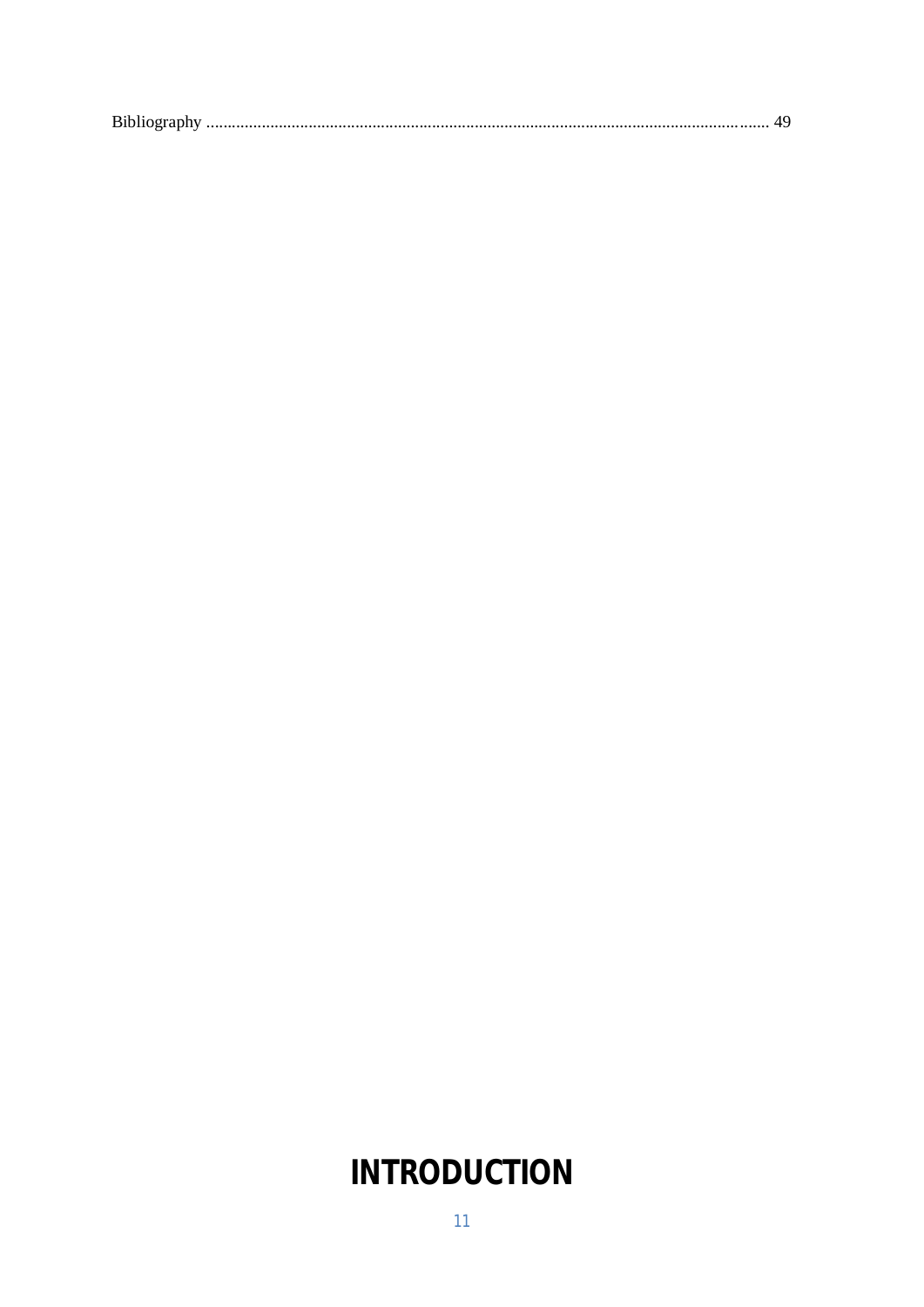In minimal access surgery, hysterectomy is among level 4 major procedures. In general, laparoscopic complications are less than open surgery. Issues raised in the early years of laparoscopy in the 1990s compared laparoscopy and laparotomy with hysterectomy showed that laparoscopy was longer. Complications were not different. The duration of hospitalization and recovery was shorter. Many studies suggest that complication rates are inversely proportional to the volume of the surgical work load. During the learning curve, significantly higher major complication rates and longer operative time are observed. Rapidity of learning curve is not significantly related to the surgeon's age, size of practice or hospital setting. Another important factor that affects the learning curve is the supporting surgical team.

In the present study 2 groups of laparoscopic hysterectomy (learning curve) and open hysterectomy by the same surgeon as expert radical surgeon are compared in a cohort followup study.

## **AIM OF STUDY**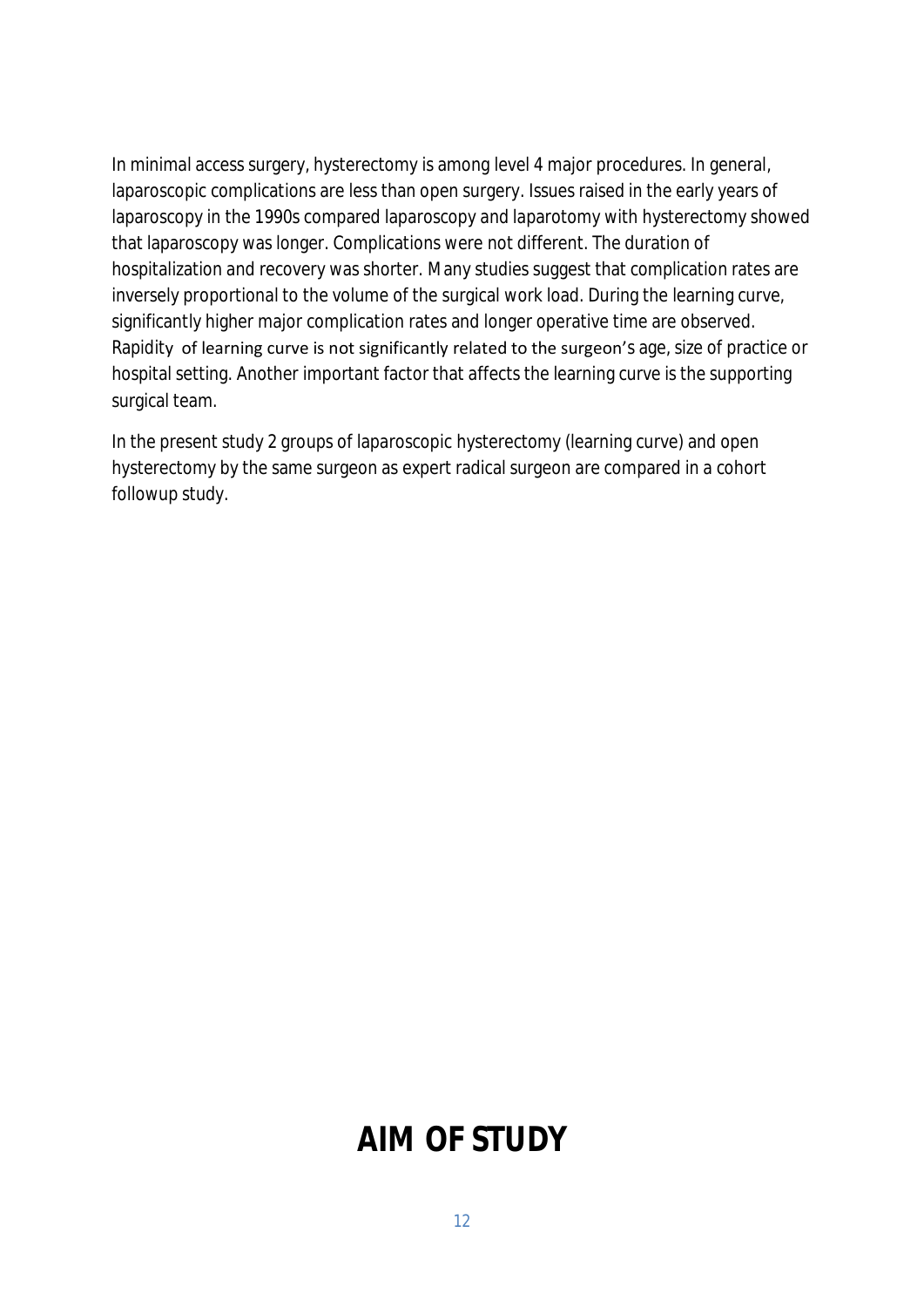Comparison 2 groups of laparascopic hysterectomy (learning curve) and open approach of the same surgeon, as expert-radical Gyneco-oncologist.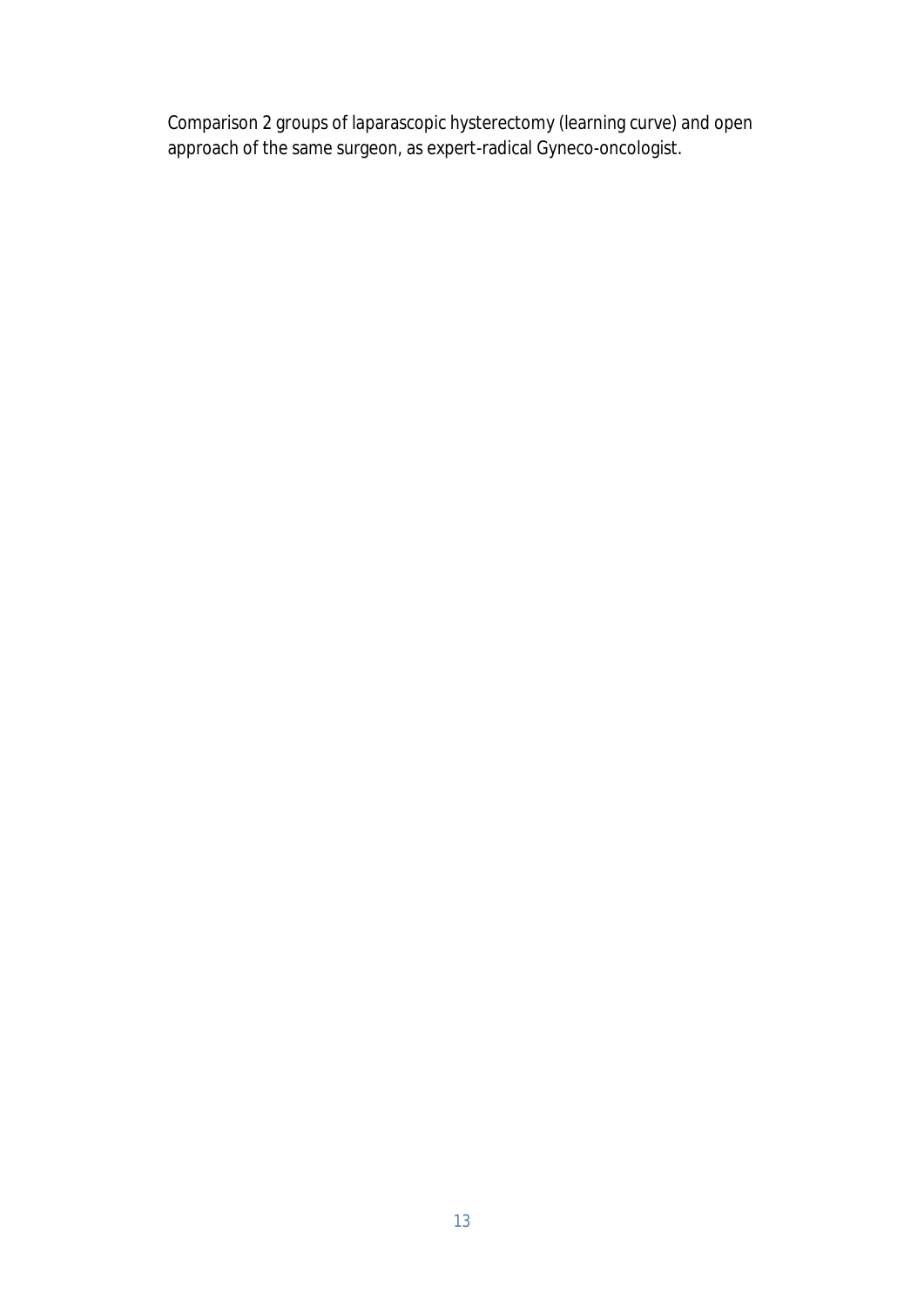# **REVIEW OF LITERATURE**

#### History of laparoscopy

The first reports of endoscopy are related to hypochondria and rectal examination with spikulum, and air injections have been performed through the tubes. Ileus and intestinal obstruction was known during that period and was treated with minimal invasion. The first use of the light source was by Aranzi in 1585. In 1706 Trochar was defined. In 1806, Mr. Bozzini was able to create a tool to observe the internal organs of the body. In 1853, a French surgeon named Desormeaux used an endoscope, and in 1876 he used alcohol flame for light. In 1868, Kussmaul first saw the digestive tract with an endoscope. In 1869, Pantaleoni, using a modified cystoscope, coughed the uterus bleeding lesion. In this way, Pantaleoni performed the first hysteroscopy. The first practical laparoscopy in Berlin in 1901 was performed by the German surgeon Kelling, who entered the body of dog with a cystoscope and injected the air. In this operation, the filtered air of environment was used to create pneumoperitoneum. In 1910, Jacobaeus of Stockholm wrote an article discussing the peritoneum, pleural, and pericardium views. In 1911,in Johns Hopkins Hospital the first laparoscopic surgery was done and called organoscopy. In 1911, Trochar was used to view the abdomen and thorax. In 1918, Geotze defined the automatic creation of pneumoperitoneum for safe entry into the peritoneal cavity. In 1920, Zollikofer introduced carbon dioxide gas to create pneumoperitoneum instead of filtered air. In 1929, the German physician Kalk defined the diagonal (135 °) diaphragm lens system and a separate entry point for pneumoperitoneum and a needle for air intake. He used laparoscopy and diagnostic method to diagnose liver and gallbladder disease.In 1934, the American surgeon, Ruddock, described the laparoscopic method as a good diagnostic method rather than laparotomy. In 1936, the first laparoscopic tubal ligation was performed by Boesch. In 1938 the Veress Needle was invented and is now widely used to create a pneumoperitoneum. In 1939, Telinde tried to enter the Peritoneum through the coldosac, which later became obsolete. In the same year Kalk published his experiences on more than 2,000 liver biopsies. In 1944, Palmer examined by laparoscopy. In 1953, a rigid lens system was discovered by Hopkins. In the 1960s, the German gynecologist invented the automatic insufflator system, and published his experiences in 1966. In 1960, the English gynecologist introduced the method of sterilization with the two-point puncture method. In 1972, Clarke presented a laparoscopy method for homeostasis. In 1973, Alexander devised local anesthetic procedures for laparoscopy. In 1977, the first laparoscopic appendectomy was done by Dekok. In the same year, Semm showed laparoscopy to endoloop suturing. In 1978, Hasson showed the alternative method of direct insertion of the trochar with direct vision. In 1980, Stepoe began the process of laparoscopy in England. In 1983, Semm performed the first laparoscopic appendectomy.In 1985, the first bile duct surgery was performed by Muhe in Germany. In 1987, the first inguinal hernia repair was introduced with a laparoscope. In 1988 Reich performed laparoscopic lymphadenectomy in cancer treatment. In 1988, Sye performed the first cholecystectomy in the United States. In 1990, Bailey and Zucker in the United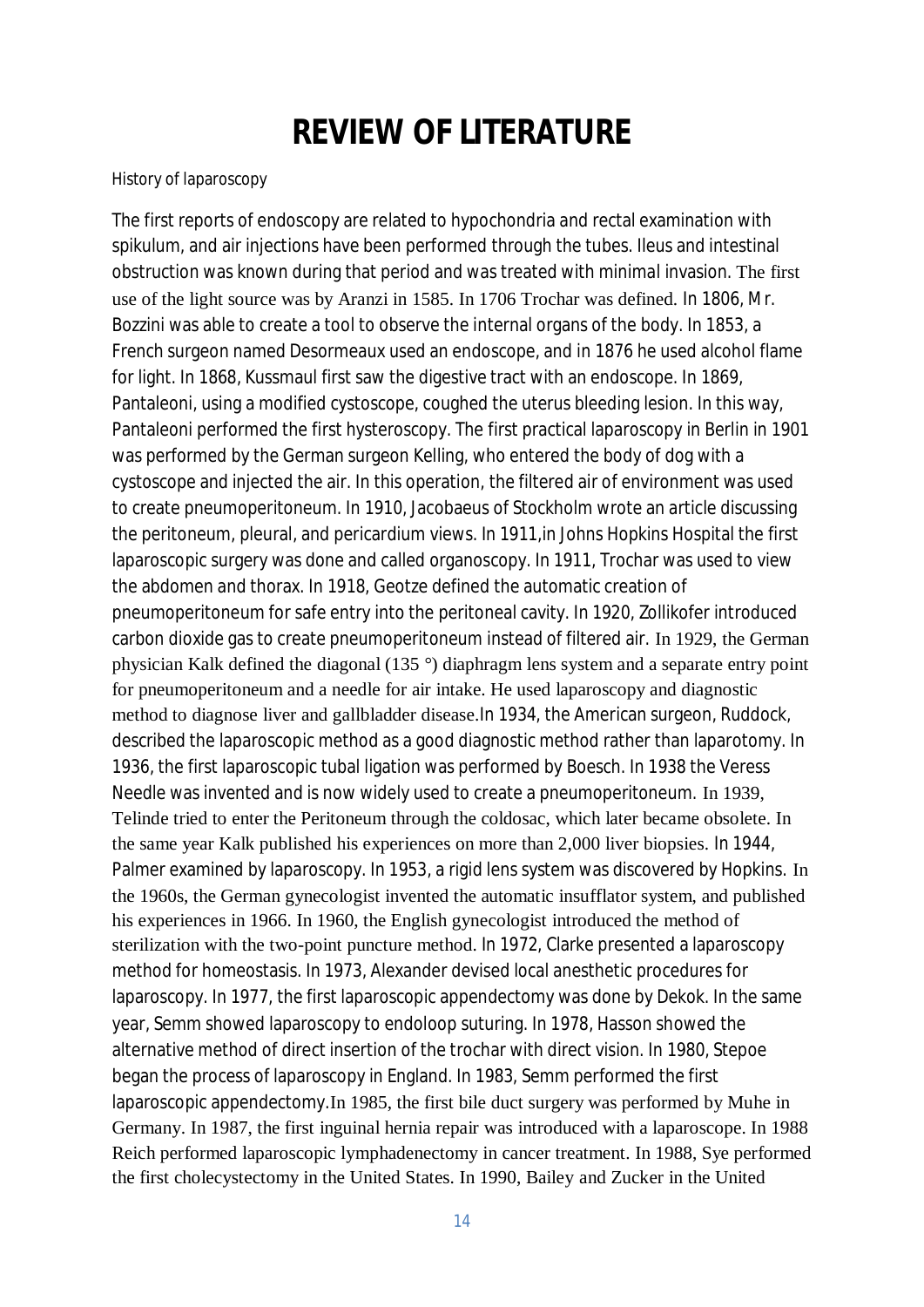States introduced vagotomy under laparoscopy. In 1994, the first robotic surgery was performed. In 1996, the first telecast laparoscopy was transmitted through the Internet. In 2000, the FDA approved the davinci surgery system. In 2001, lindbergh performed the first transatlantic cholecystectomy surgery with zeus robot. In 2004, the first robotic prostatectomy was performed. In 2005, a combination of coronary artery bypass (CABG) with angioplasty and stenting was reported in Dallas. The goal of minimal access surgery is to minimize damage to the patient without impairment of immunity and the effect of treatment compared to traditional open surgical technique. If this goal is achieved, patients will recover faster, and hospitalization will be reduced, and their return to full activity and work will be returned in a short time(1-32).

The history of laparoscopy is still short and still no long-term results in comparison to open surgery are in our hands(33).

**ContraIndications of Laparoscopic surgery**

- 1. Hemodynamic instability
- 2. Ileus
- 3. Coagulation disorder
- 4. Peritonitis
- 5. Severe pulmonary disease
- 6. Abdominal wall infection
- 7. Previous several surgical procedures
- 8. Late pregnancy

The above items can be considered a relative prohibition and the final decision is with the surgeon(34).

## **Advantages of laparoscopy**

Today there is a lot of evidence of laparoscopic preference, and they all accept it(35). In general, laparoscopic complications are less than open surgery(36). In rectal carcinoma, a traditional open method with laparoscopy was compared. Eighteen patients were randomly and prospectively operated with open and laparoscopic method. The results showed that in laparoscopy surgical time was significantly longer (189  $\pm$  18 vs. 146  $\pm$  22 min), (P < 0.05). Postoperative hemorrhage and complications were lower in laparoscopy. Intestinal movement recovery after laparoscopy was faster. The overall complications were 5.6% in the laparoscopic group and 27.8% in the open surgery, which was significant (P <0.05). In the pathologic review of the intestine, the length of resected specimen and the average number of lymph nodes in the laparoscopic group was similar to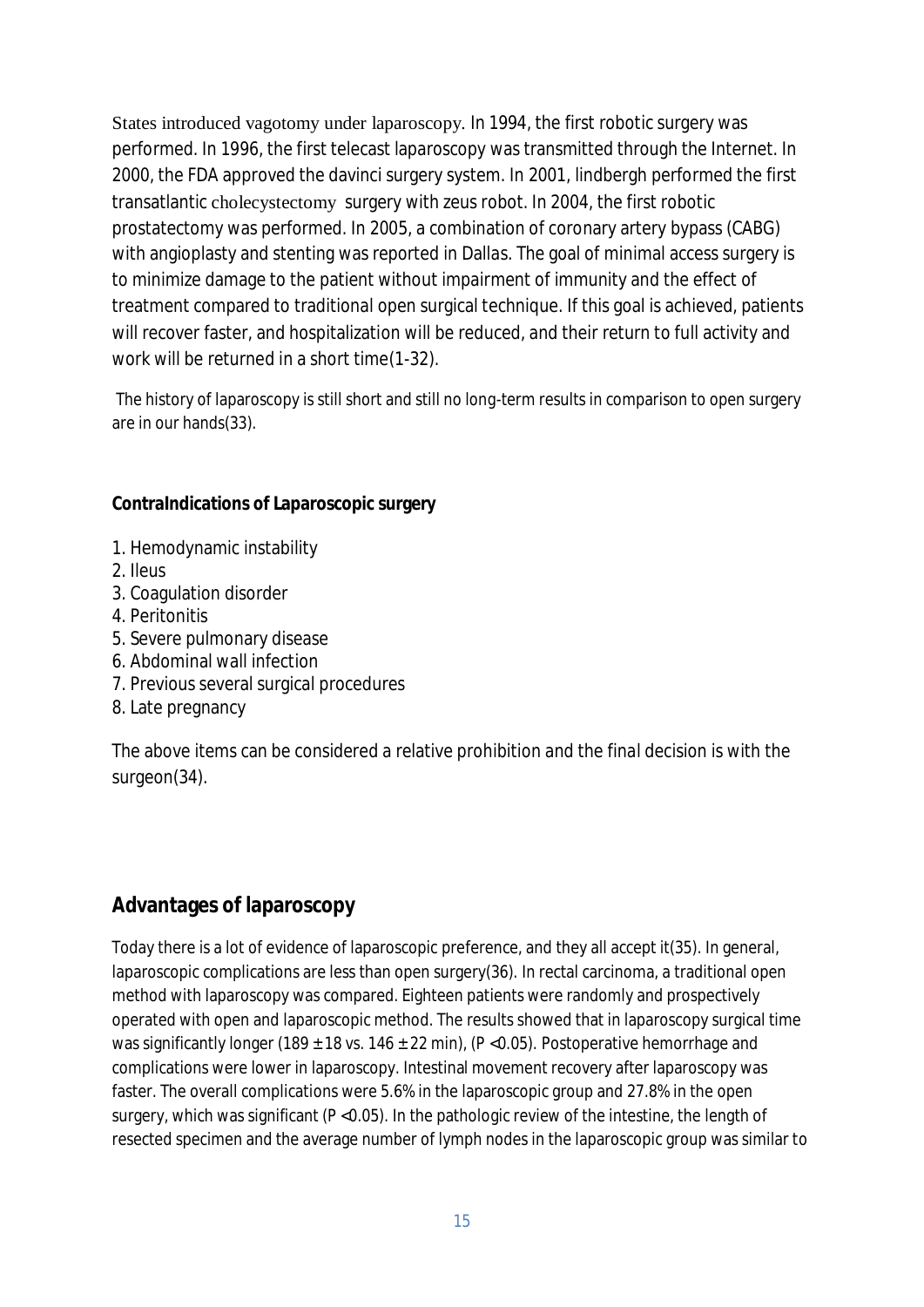the open surgery group. The overall conclusion of the study indicated the safety of the method and results comparable to open surgery(37).

All surgeons learn open techniques but experience with laparoscopic techniques is less easily gained—especially when there is pressure to reduce surgical waiting lists. Surgeons with little experience take much longer to complete the procedures and are more likely to make mistakes. This was made clear in a study with a virtual-reality trainer: experienced laparoscopic surgeons far outclassed inexperienced surgeons and novices in speed and accuracy. The practical limitations of laparoscopic surgery are particularly evident with complex operations such as radical prostatectomy. However, once the learning curve has flattened, the results (one-year continence, potency, and positive-margin rates) are comparable with those of retropubic radical prostatectomy.The acquisition of motor skills can be helped by use of special training devices, and development of virtual reality and surgical robots (with tremor filtering) proceeds apace. These advantages will improve the performance of trainees in terms of operating time, error and overall efficiency,though their high cost will limit deployment at least in the short term(33,38-44).

In a study of rectal cancer resection , two laparoscopic and open-label methods were compared. In a prospective randomized study, patients with rectal cancer included 18 patients in the laparoscopic group and 18 patients in the open group. 12-12 Case selection, surgical technique, and clinical and pathological results were reviewed. This study revealed that the operative time was longer in laparoscopic resection group (LAP) than in open resection group (189 ± 18 min *vs* 146 ± 22 min, *P* < 0.05). Intraoperative blood loss and postoperative complications were less in LAP resection group than in open resection group. An earlier return of bowel motility was observed after laparoscopic surgery. The overall postoperative morbidity was 5.6% in the LAP resection group and 27.8% in open resection group (*P* < 0.05). No anastomotic leakage was found in both groups. The pathologic examination showed that the length of the resected specimen, the mean number of harvested lymph nodes in laparoscopic resection group were comparable to those in open resection group. Laparoscopic total mesorectal excision (TME) for rectal cancer is a feasible but technically demanding procedure. The present study demonstrated the safety of the procedure, while oncologic results are comparable to the open surgery, with a favorable short-term outcome(45).

A review of ectopic Pregnancy in Kuwait from 1999 to 2001 including 207 patients conducted to compare laparoscopy and laparotomy in the treatment of ectopic pregnancy surgery. About 184 laparoscopy and 23 laparotomy were performed. Patients who had laparoscopy were successful in 98.9% of cases, and bleeding was significantly lower. Blood transfusion was needed in 13%of the laparoscopic group, comparing to 23% in the laparotomy group. complication did not occur during the surgery in any cases. Duration of surgery was 66 to 72 minutes in both groups. In this study, laparoscopy was superior to laparatomy regarding bleeding and the need for transfusion. Patients needed less pain relief and the duration of post-operative hospitalization was lower.In the xiang study in Shanghai, 72 patients underwent laparoscopic ectopic pregnancy surgery. This study concluded that laparoscopy is more expensive than laparotomy, but the surgical and post operative hospitalization was shorter. In laparoscopic studies, emphasis has been placed on reducing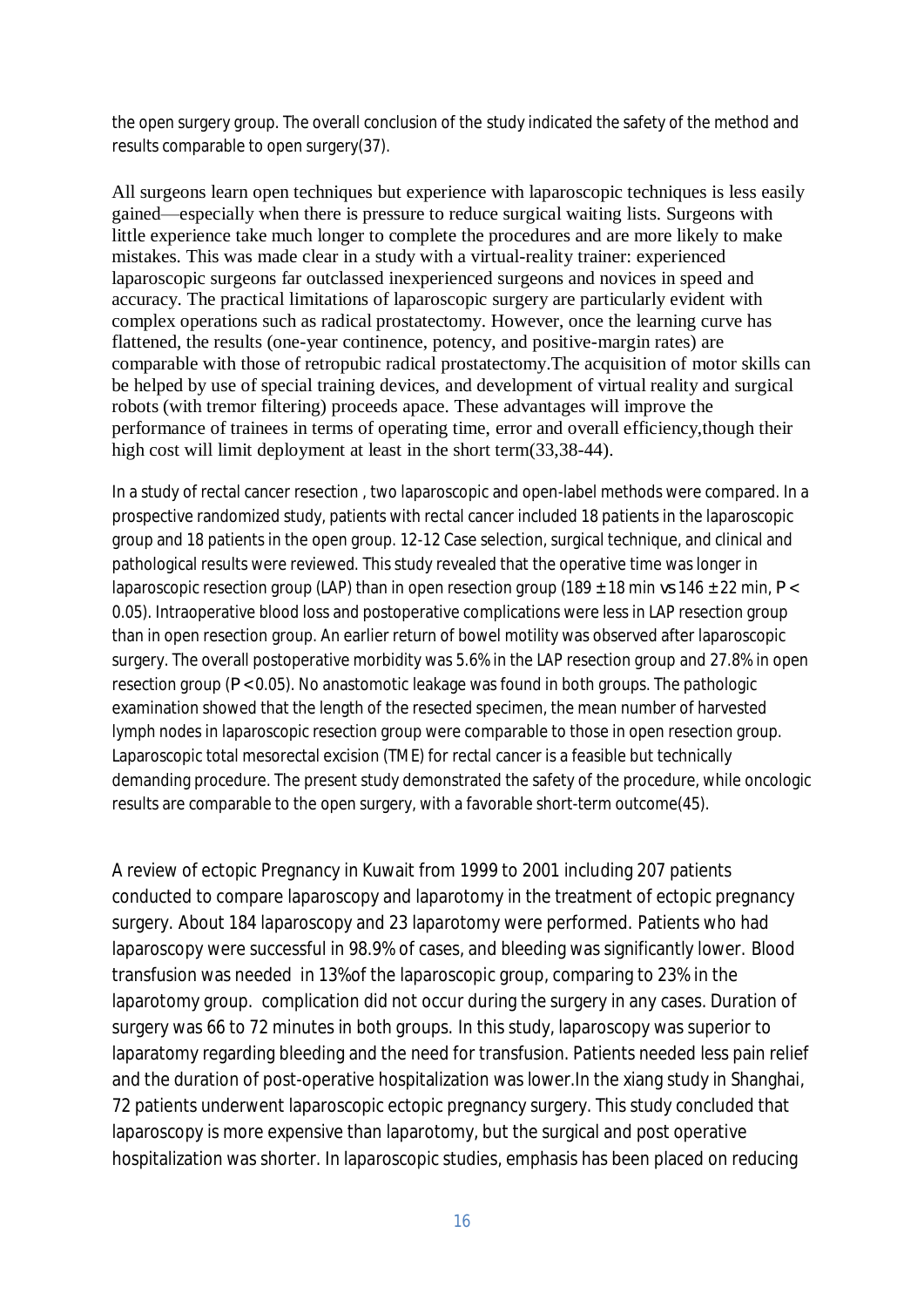bleeding, hospitalization time, and pain relief need, which are repeated in many studies(46).

In 1999, Laparoscopic hysterectomy was considered alternative for open surgery. Of course, in these years, about 80% of hysterectomies were performed open. In addition, even in countries with sufficient vaginal hysterectomy experience, most hysterectomies, especially if resection of the adnexa is necessary, are performed open. The first laparoscopy was reported in 1989, and then this method continued. In the case of laparoscopic hysterectomy, compared with open surgery, the surgical time is significantly longer. In contrast, looking for pain relief, hospital stay and time to full In 1990 a study compared open and laparoscopic physical activity is less in laparoscopy. hysterectomy. the duration of surgery was longer in laparoscopy, but the duration of hospitalization and recovery was shorter and the complications of the two groups were not different(47-57).

In a study, the time of post-operative recovery and the pain score in 37 patients with primary pelvic pain with diagnosis of fibroma, adenomyosis, and severe endometriosis, who under went LAVH recorded. On the 14th post operative day, patients announced their level of activity at 8.7 out of 10 (in a score of 1-10, the score of 10 has no limit on activity). In another study, people with abdominal hysterectomy had an average uterine weight of 418 grams compared with 150 grams in LAVH cases. The length of hospitalization was 4.5 and 2.5 days after open hysterectomy and LAVH, respectively.LAVH is more expensive than TAH. The issue is whether the benefits of shorter recovery and faster return to work, shorter hospitalization, and less need for pain relief cover the extra cost of laparoscopy. If total health care costs are evaluated, the short-term recovery of laparoscopy, 2 weeks, compared to recovery of 6-8 weeks after open surgery, makes it costly. In LAVH, in order to compare economically with TAH, it saves the cost of disability that can offset more costs. In this regard, insurance companies and hospitals do not share these benefits, and only pay the Therefore, the cost-benefit analysis of both the economic and social aspects must be costs. done in order to make a good decision for the benefit of the patient.It has been shown that TLH and LAVH are associated with shorter hospitalization and patients need less pain relief. LAVH can replace most abdominal hysterectomies due to benign disease. Laparoscopic hysterectomy requires more surgical skills and the learning curve is steep. Studies have shown that laparoscopic advantages comparing to laparotomy include reduced postoperative pain, shorter hospitalization, faster recovery, and faster social recovery. Laparoscopic hysterectomy is longer in all studies. With increasing uterine weight, there is a linear increase in the time and bleeding of hysterectomy. When the size of the uterus is greater than 16 weeks of pregnancy, the time of surgery and bleeding in vaginal hysterectomy is more than the LAVH(58-67).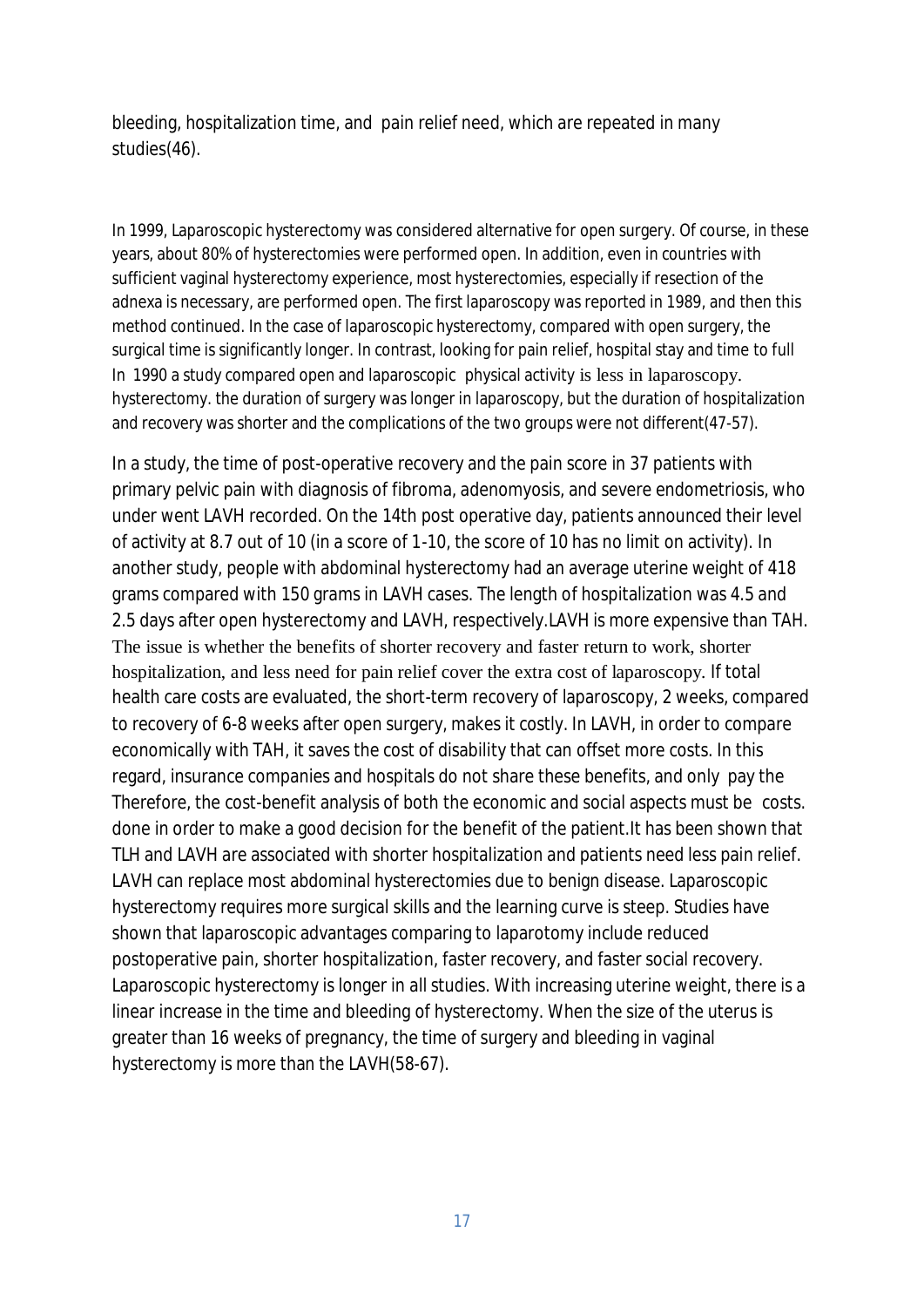## **Laparoscopic Complications**

## **Bleeding complications**

These complications may be due to entry into the abdominal cavity or due to trauma to the blood vessels during surgery. Bleeding along with entering the abdomen.

## Damage to large vessels

When entering the abdomen, most dangerous bleeding event is damage to the large vessels, including aorta, vena cava, and iliac vessels and its branches. Large vessels damage happens in 0.3 to 9 per 10,000 cases. The most common form of trauma is with insertion of insufflation needle, but it can also be due to the head of trochar damage. Occasionally, damage occurs when secondary ports enter. These vascular injuries are often repairable by suture, and in larger cases they require grafting. Death is also reported in some cases.

## **Diagnosis**

If large vessels are damaged, it is usually characterized by a drop in blood pressure or a significant amount of blood in the peritoneal cavity. Sometimes blood aspirate from the insufflation port before gas entrance. Usually the bleeding is accumulated in the retroperitoneum space, which postpones the diagnosis. In this case, hypovolemic shock may occur in recovery. To prevent delay in diagnosis, it is better to see the pathways of the large vessels before the end of surgery.

#### Prevention

There are some ways to reduce the probability of the large vessel trauma. The basic issue is placement of the secondary trochars under direct vision. It has been suggested that in open laparoscopy damage to the large vessels is prevented. In general, the correct technique reduces the likelihood of larg vessel trauma. One of the ways to reduce the trauma to the large vessels is to increase the intraabdominal pressure up to 200 mm Hg, although unsuitable for a long time, but helps when inserting trochar.

#### Large Blood vessel Trauma management

If the blood comes out of the insufflation needle, it should be left in place and immediate blood transfusion and laparotomy is necessary. If the hemoperitomeum is detected through peritoneal cavity, it can be closed by grasping temporarily. In most cases, the surgeon should quickly enter the cavity and immediately push the aorta and vena cava just underneath the renal vessels to control bleeding.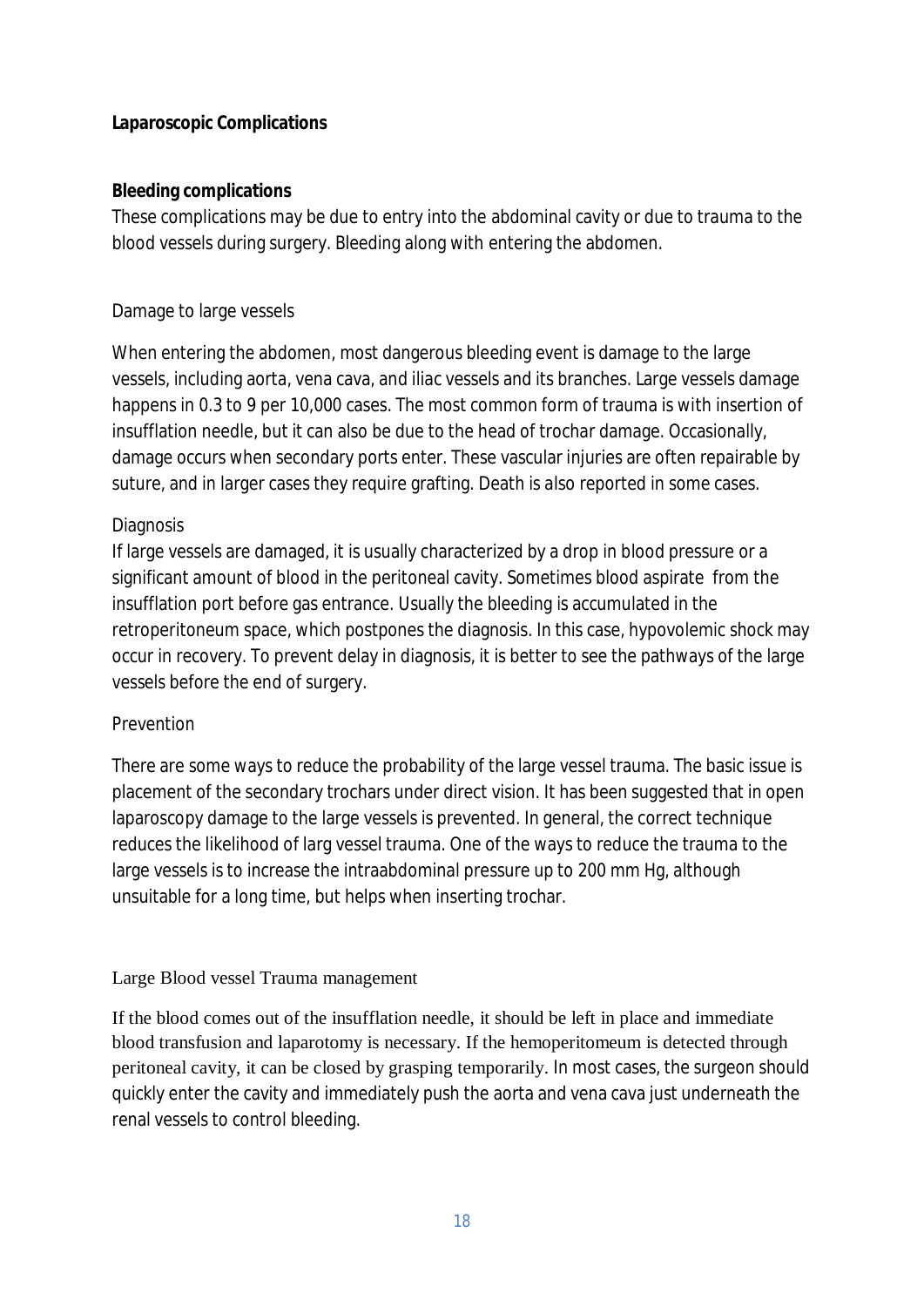## Damage to the abdominal wall vessels

The most common abdominal vessels that are damaged include superior epigastric and inferior epigastric vessels. These vessels are damaged by entry of the trochar. The problem can be detected immediately by observing the blood flow from the cannula or the incision. It is not uncommon for canula to block and stop bleeding itself until the end of surgery when trochar is withdrawn. The most important issue is damage to the deep inferior epigastric vessels, which are the branches of the external iliac artery, rising upwards at the depth of the rectus muscle fascia and deep in the muscle.

## Diagnosis of abdominal wall vessel trauma

By observing blood by withdrawal of the cannula, shock after surgery, the abdominal wall discoloration and hematoma close to the insision, abdominal wall vessel trauma is detected . In some cases, blood can be shifted to a more distant location and shows itself as a pararectal or vulvar mass. Late diagnosis can be prevented by examination of each trochar after its departure with laparoscopy.

#### prevention

With transillumination of the abdominal wall, at least in thin women, superficial inferior epigastric vessels can be identified. With this mechanism, the deep inferior epigastric vessels can not be detected because they are deep in the rectus.

## **Complications of the gastrointestinal tract**

Organs potentially might be affected during laparoscopy include stomach, small intestine and large intestine.

## **Damage with insufflation needle**

Gastrointestinal damage can occur with insufflation needle, which almost always present in cases of gastric distension. However, it is also possible following air swallow or due to inappropriate intubation or anesthesia with mask. Mechanical enterance into the large intestine or small intestine can also occur, but in laparoscopy of cases with previous inflammation of the peritoneum or previous abdominal surgery, is 10 times more common. In these cases, the loops of the intestine can stick to the abdominal wall at the entrance place.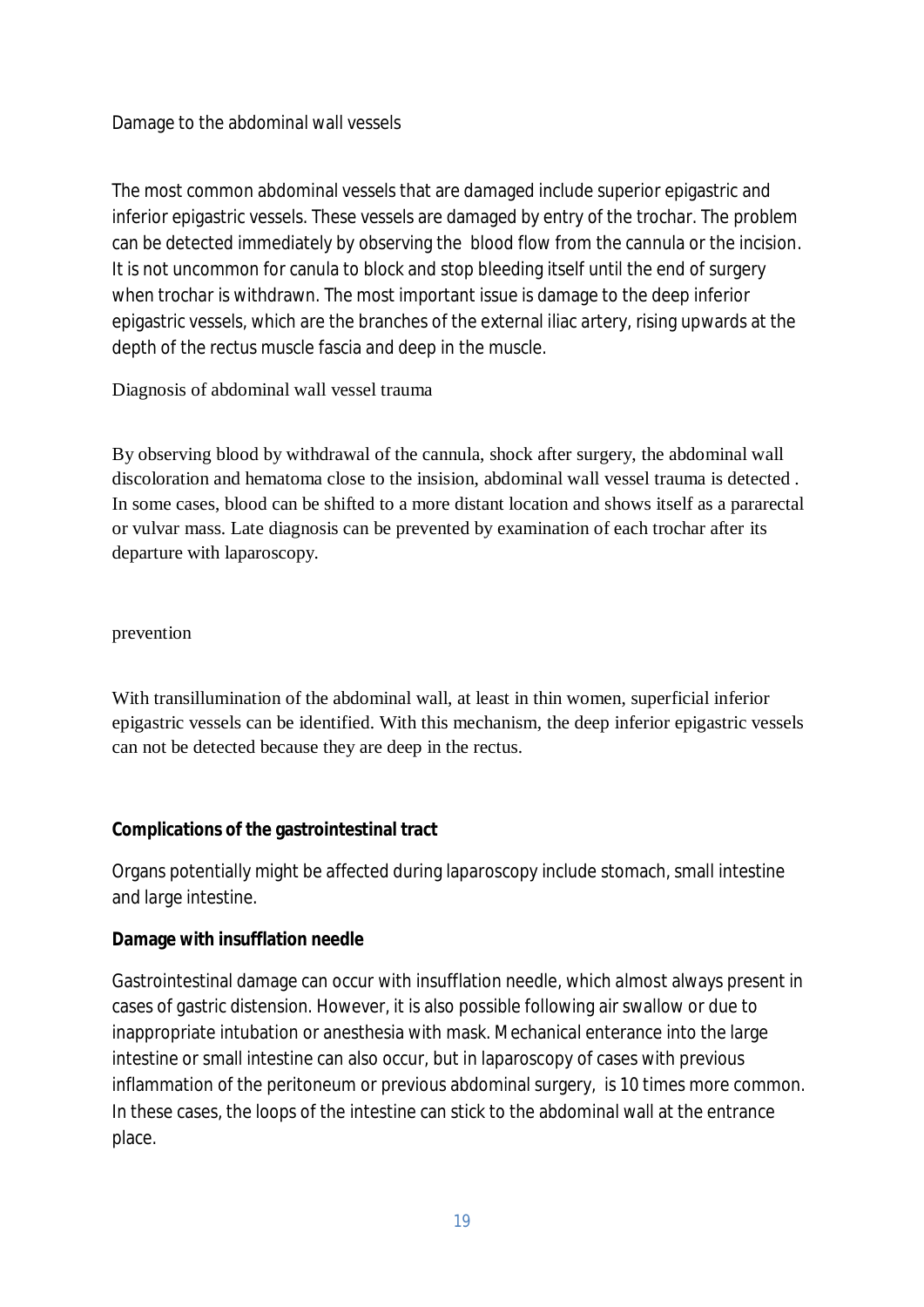## **Trochar damage**

At the time of Trochar's entry, injury is usually more severe than needle damage. In most cases, the trauma is due to primary trochar injury, but if technique is not good, damage may occur by secondary trochars.

## **Bladder damage**

Bladder and ureteral damage in laparoscopy can be secondary to mechanical or thermal injury. Visceral damage to the bladder is often secondary to full bladder, but can also occur during bladder dissection and adhesion. In cases of urinary incontinence surgery, retropublic suspension might cause bladder injury. Damage to the ureter is secondary to heat injury.

## **Neurological damage**

Neurological damage in laparoscopy is more common in obese women and its prevalence is 0.5 per thousand. Peripheral nerve damage is usually due to inappropriate position of the patient or pressure from the surgeon or assistant. In the lower extremity, trauma can be direct, such as the perineal nerve pressure. Femoral nerve, sciatic nerve or its branches, can be pressed and hurt by unsuitable position of the thigh or knee.

## **Thermal damage and dissection**

Diagnosis of bowel damage that occurs during dissection might be easier. Diagnosis of heat damage to the intestine is more difficult during surgery, especially if it occurs with laser or electricity. Even if thermal damage is detected, it is difficult to detect the extent of injury by observation.

## **Incisional hernia**

This complication is estimated less than actual occurance. In recent studies, hernia after laparoscopy is due to the use of a 10 mm or more port. In our opinion, hernia can be due to increase in operative time, which increases manipulation of the port's location, and the fascia and defect of the peritoneum become larger. Of course, there is chance of hernia in every incision, but diamter of 10 mm or higher is more specific.

#### **Infection**

Infection following laparoscopy is less common, but not rare(54,58,68-69).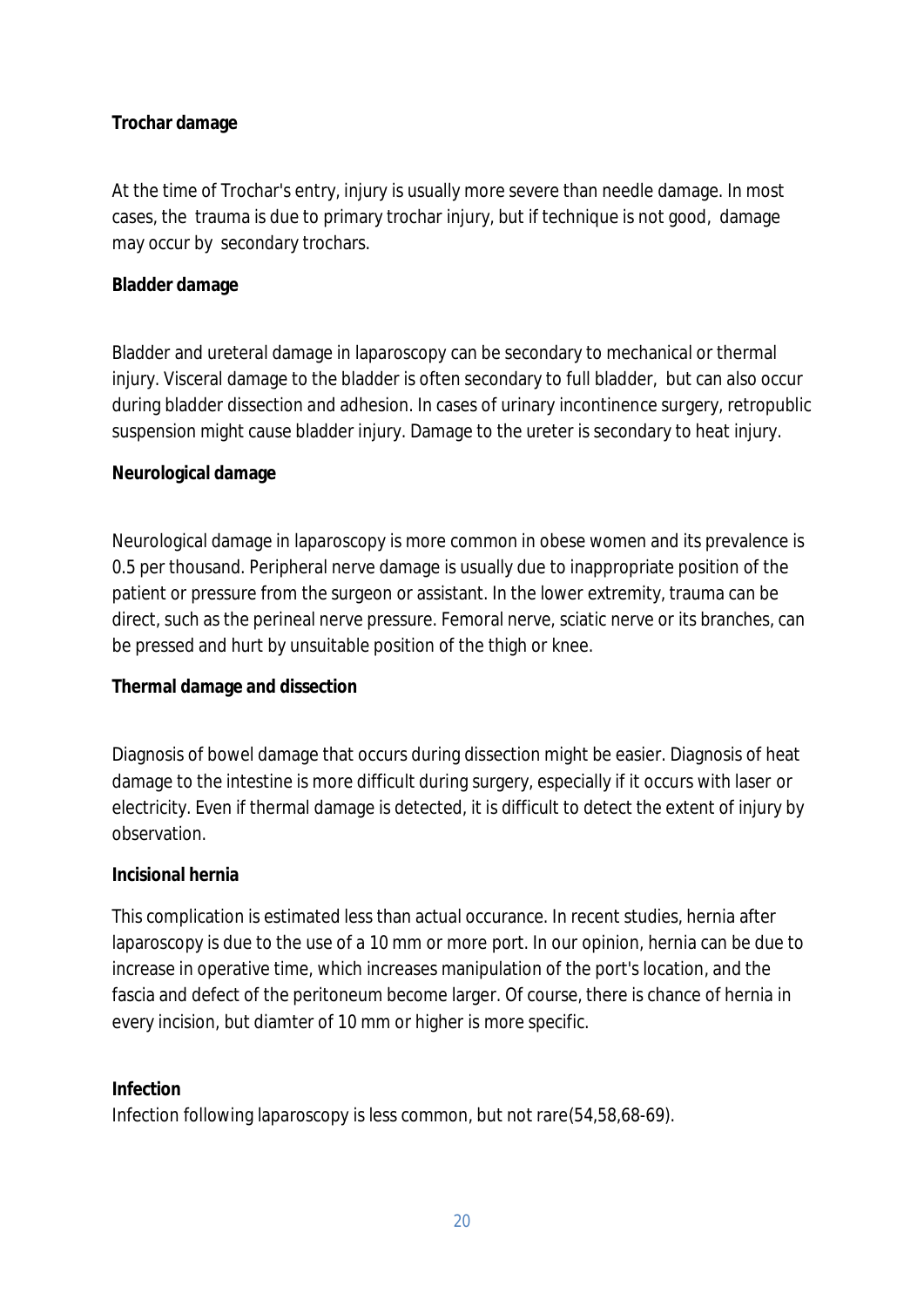## **Training in laparoscopy**

The pressure and tendency towards laparoscopy is high. For example, in the United States, many patients insist that their cholecystectomy to perform by laparoscopy. In the United Kingdom, laparoscopy tends to increase as patients are taken into consideration. Of course, the limiting factor is the cost of training and tools. On the other hand, it may be worthwhile in terms of costeffectiveness as a result of a shorter recovery and fewer complications and a quicker return to work(33). To determine the role of teaching in different laparoscopic surgeries, we will focus on each of them:Special characters of laparoscopic procedures: dependency to instrument, trained staff and prolonged learning curve(70). One of the effective factors in learning is support of the surgical team. One study found that in 87% of laparoscopic cases, technical problems in instruments occure in about 1 to 2 items. For this reason, improvements and standardization of equipment with pre-surgical checklists are recommended(35).

By introducing laparoscopic techniques, many unnecessary complications have been created, leading to clinical trials and box trainer enhancements that accelerate training with animal material or tissues (35,37,47,71-73). A validated, reliable bench model that could train and assess could be standardized and provide numerous benefits including determination of medical students should consider a career in surgery, valuable feedback to residents, a tracking mechanism of resident performance, a possible certification and recertification tool, and to allow for interinstitutional comparison. To this end, several potentially successful bench models testing dexterity, hand-eye coordination, and depth perception have been developed. A few models have been proven to be both valid and reliable indicators of technical skill. Although the future remains uncertain, enough groundwork has been laid to begin incorporating technical skill training and assessment into surgical training programs(74).

The popularity of laparoscopy caused a new approach in surgical training,moving towards learning procedures outside the operating room and far from real patient. Hands-on courses enables novice surgeons to practice techniques on synthetic,porcine or more recently virtual-reality model. The aim has been to ensure trainees are familiar with basic laparoscopic skills, such as hand-eye coordination and depth perception prior to entering the operating room . The success of these courses led to the development of similar courses for the advanced laparoscopic skills (75).

**Rasmussen levels of human behavior**

Rasmussen distinguishes three levels of human behavior:

1.Skill-based level

2.Rule-based level

3.Knowledge-based behavior

Skill-based Behavior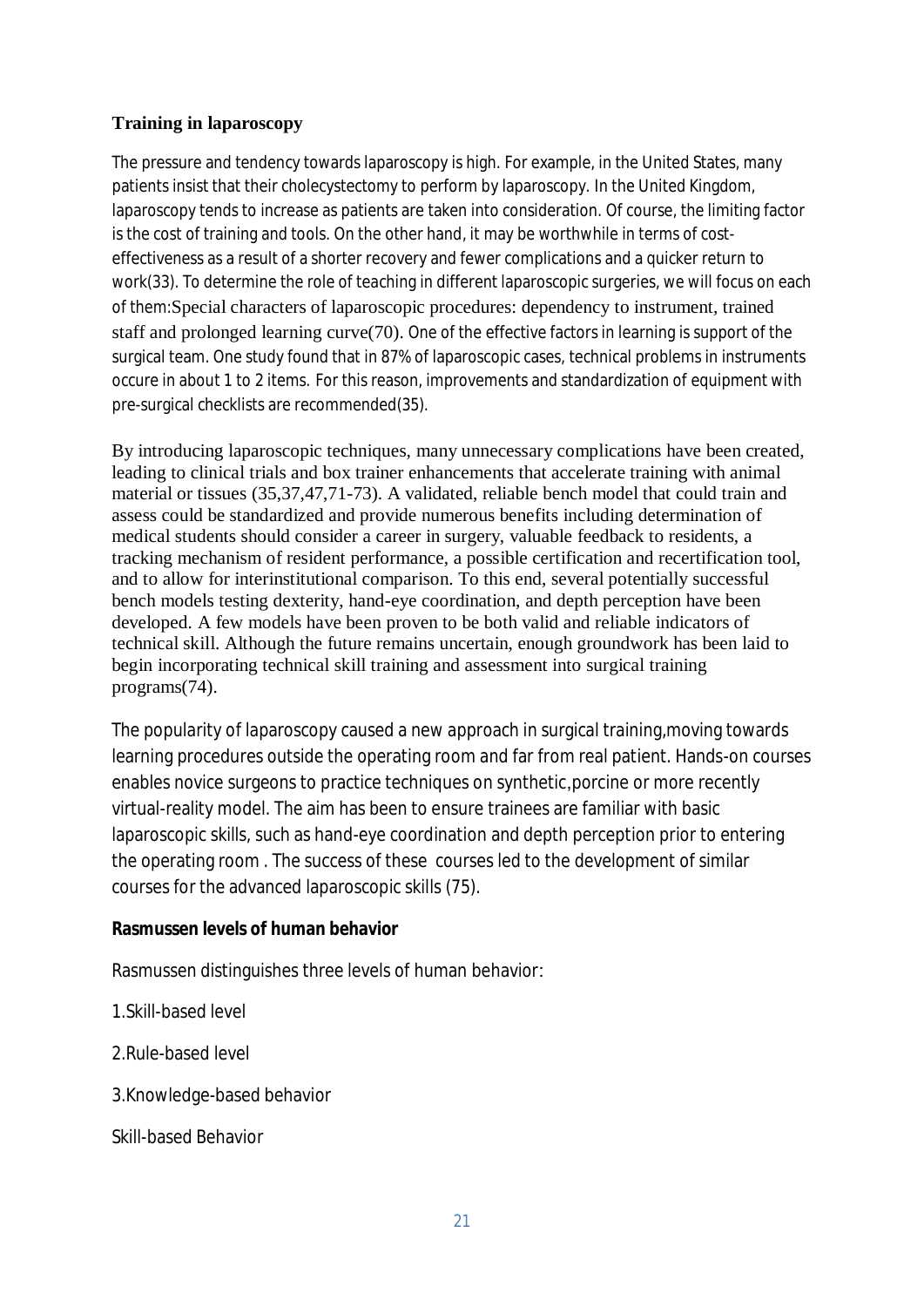This represents surgeon's behavior that takes place without conscious control. Task execution is automated at this level of behavior and is based on fast selection of motor programs which control the appropriate muscles. The motor programs are based on an accurate internal representation of the task, the system dynamics, and the environment at hand (e.g. learned by training and experience). An example of an everyday skill is walking. Many tasks in surgery can be considered as a sequence of skilled acts. For example, an experienced surgeon performs a suture task smoothly, without conscious control over his or her movements. In MIS, suturing can also be considered as skill-based behavior. However, because of the indirect access to the tissue, it is a much more complicated skill because of reduced depth perception and difficult hand-eye coordination(75).

## Rule-based Behavior

At the next level of human behavior, rule-based behavior is applied. During rule-based behavior task execution is controlled by stored rules or procedures. These may have been derived empirically from previous occasions or communicated from other persons' expertise as instructions or as a cookbook recipe. Appropriate rules are selected according to their ''success'' in previous experiences. For example, procedural steps and the recognition of anatomy and pathology in MIS require rule-based behavior. At the rule-based level, the information is typically perceived as discrete signs. A sign serves to activate or to trigger a stored rule. Stopping car in front of a red light is a good example of a sign (red light) that triggers a stored rule (stop car)(75).

## Knowledge-based Behavior

In unfamiliar situations, faced with a task for which no rules are available from previous encounters, human behavior is knowledge-based. During knowledge-based behavior the goal is explicitly formulated, based on an analysis of the overall aim. Different plans are developed, and their effects mentally tested against the goal. Finally a plan is selected. Serious complications that occasionally occur during surgery demand a great deal of knowledge-based behavior from the surgeon .He or she has to analyze the complication and the aim of the surgical procedure in order to develop strategies to counter the complication. Then he or she has to select the best strategy and consequently take the appropriate actions. At the knowledge-based level, information is perceived as symbols. Symbols refer to chunks of conceptual information, which are the basis for reasoning and planning. Pathological symptoms are a good example of symbols in medical practice. Training in laparoscopic surgery is beginning to evolve into a stepwise, curricular approach that is not organ or procedure-specific. Instead, it is necessary to learn manipulative skills, which are then combined to achieve proficiency in tasks such as laparoscopic suturing or division of a vessel. The constituent parts can then be combined with anatomical knowledge to enable completion of a specific procedure. Basic psychomotor skills can be learnt with a simple, cheap version of a video-box trainer. Higher level skills such as dissection and use of highenergy instruments will necessitate the use of more realistic tissues,which can be achieved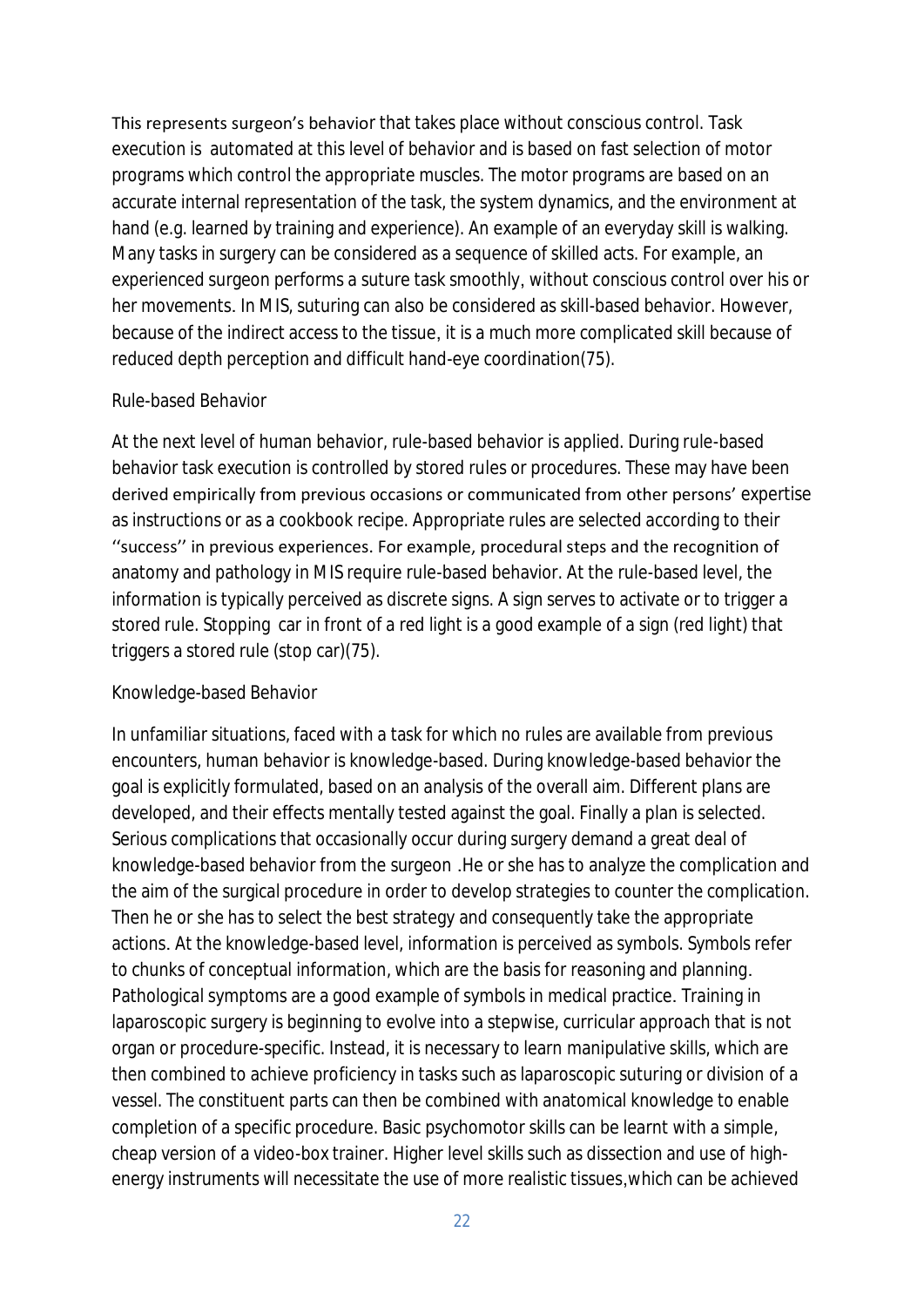on porcine or human cadaveric models. Recent advances in virtual reality simulation are also beginning to produce realistic simulations of complete procedures (75).

**TRAINING—OBJECTIVES, NEEDS, AND MEANS**

To enable the design and evaluation of an effective and efficient training method it is of utmost importance to determine the training objectives, needs, and means, since they provide an answer to the questions:

1.What is the end goal of the training?

- 2.What should be trained?
- 3.How can we train it?

The objectives represent the level of competence that is expected of the trainee after he or she has completed the training. Training needs are the difference between the initial level of competence of the trainees and the required level of competence after successful completion of the training defined in the objectives. Ultimately, demands for effectivity and efficiency on the one hand, and the state-of-the-art in technology on the other hand, determine the tools and methods for training, i.e. the training means. Since safety and patient outcome are the most important criteria in surgery, training effectivity should be of primary importance The complexity and the costs of the training means are largely determined by the training objectives that have been set. Fulfilling all training needs of laparoscopic residents with only one training method will require a highly complex and probably very expensive trainer in which all three levels of behavior can be trained. Such a trainer is not yet available.

## PRESENT TRAINING IN LAPAROSCOPY

A closer look at the training program of laparoscopic residents provides an indication of the training needs that are addressed and the training means that are available today. Much as in conventional surgery, the laparoscopic surgeon must effectively combine the three levels of behavior. Instrument handling and dissection techniques require skill-based behavior, whereas the recognition of surgical anatomy requires a great deal of rule-based behavior. Complications such as uncontrollable bleeding or unsuspected situations such as the encountering of aberrant anatomy require problem solving on a knowledge-based level. Obviously, training of skill-based behavior in laparoscopic surgery is highly desired as laparoscopy combines unusual hand-eye coordination with the use of complex instruments. Surgical residents are usually trained in laparoscopic surgery during a 2 days introduction course. Basic skill-based behavior such as instrument tissue handling and minimally invasive suturing are trained. Additionally, rule-based behavior is trained through lectures, textbooks, and video instructions. After the resident has successfully completed this course, he or she will receive training in the operating room. It is only in operating room that most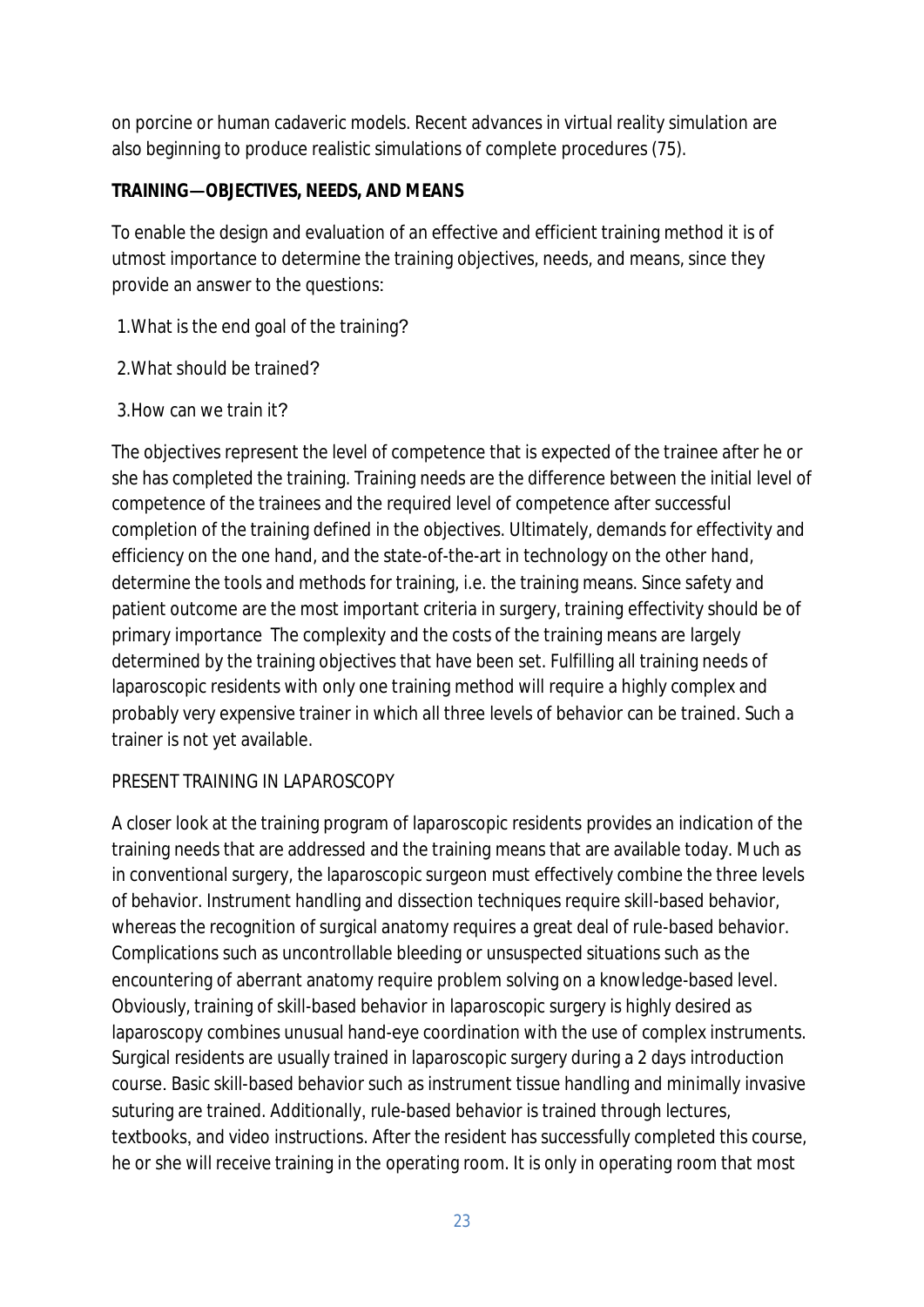knowledge-based behavior necessary to deal with complications and emergencies is acquired. Currently, a living animal model provides the only way to effectively train ruleand knowledge-based behavior outside the operating room. Training on living animal models is very useful in the training curriculum of resident surgeons. However, at the same time the use of laboratory animals for training is discouraged by many government policies. Technological innovations, such as virtual reality simulation, will change the way laparoscopic surgery is trained. Current accomplishments in surgical simulation envision the dawning of the next-generation surgical education. In this respect, aviation industry provides excellent examples of the virtual reality simulators as a means of training. However,performing safe laparoscopy also requires a professional level of rule- and knowledge-based behavior from the surgeon. Ideally these should also be trained outside the operation theatre. Currently, the training of rule- and knowledge-based behavior outside the operation theatre is only possible on living animal models. The medical society should establish detailed objectives of training. Recently, experts have begun to investigate what level of professional behavior is required to perform safe laparoscopy. In addition, they are establishing the training needs of laparoscopic residents by determining what should be trained to accomplish the training objective. The question of which aspects of skill, rule, and knowledge-based behavior should be trained is addressed. Currently, there is no such standard available. Once the training objectives have been standardized and the training needs at the different levels of behavior have been identified, the simulator society will have clear guidelines as to what their training devices should be capable of. One of the most obvious training needs of laparoscopic residents is the training of manual skills. The manual skills required during laparoscopy are rather different from those in conventional surgery. Training of skill-based behavior is feasible with basic trainers such as a pelvitrainer. The VR basic skill trainers that are commercially available usually simulate a generic abdomen and endoscopic instruments on a computer monitor. Basic tasks, such as pick and place tasks, are implemented to train endoscopic manipulation. The training of skill-based behavior does not require a highly realistic anatomical environment, e.g. the organs do not necessarily have to be simulated realistically. For example, the virtual reality trainer simulates basic manipulation tasks in a highly simplified environment similar to the pelvitrainer box. Several studies have reported that training on the virtual reality facilitated the learning of skill-based behavior(41,43,75-121).

#### **learning curve in laparoscopy**

learning curve steps in surgery and laparoscopy

## **Stages of a learning curve**

it is generally accepted that learning consists of an initial phase of relatively rapid learning followed by a phase of diminishing returns(122).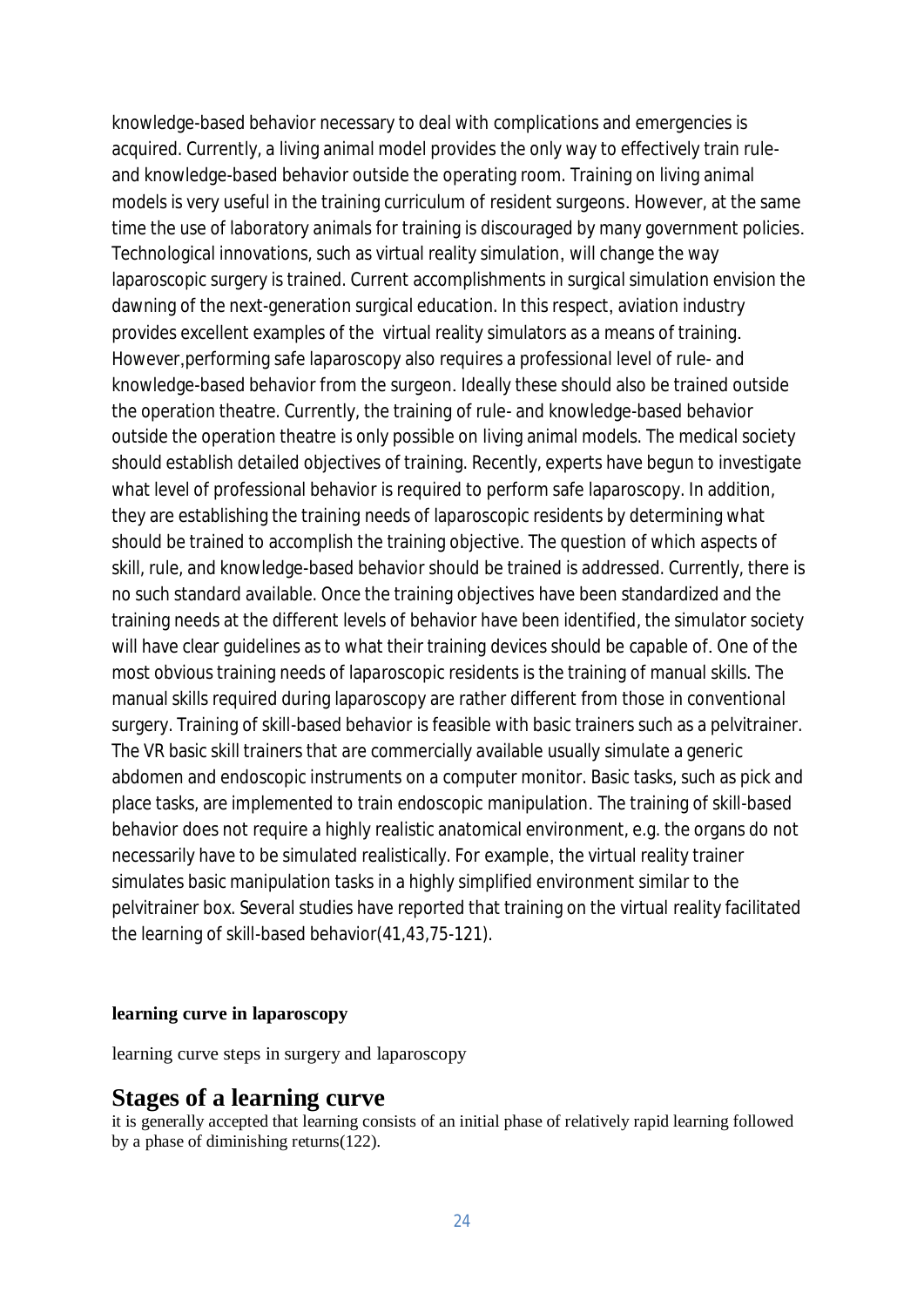#### **The initial curve**

The routine of learning is the active learning with feedback. Usually, with increasing experience, learning progressively slows down to a plateau. In fact, it takes time to acquire the skill level.

Complications involved in learning include:

- 1. Technology change
- 2. Feedback and guide lines
- 3. Experience of the surgical team
- 4. Surgeon's personal profile including attitude, motivation and new learning power(71,122-125).

#### **The 'expert plateau'**

A plateau actually means the termination and slowdown of learning and the need for a replacement or new educational method. In practice, the stage of competence involves several factors, including recognition, the fields of integration and communication(122,126-127).

#### **The decline of competency**

Two common types of competency reduction

1. A transient drop that occurs with a short distance from plateau and is usually due to high selfesteem, and undertaking more complicated cases.

2. Amnesia that occurs with a long time and Part of it can be due to age.

In Canada, India and Ireland, retirement age is 65 years and in Russia and China 60 years. Physiological decline with age in the cognitive and motor function necessary for surgery should be considered. There is little information about the specific relationship between the surgeon's age and the outcome of the patient(122,124,128-131).

learning curve has four main phases. The starting coordinate A, represents commencement of training. Secondly, the curve ascends. The gradient of this ascent indicates how quickly the individuals, erformance improves; this part of the curve may be a stepwise ascent as individuals learn and master stages of a complex procedure. Improvements in performance tend to be most rapid at first and then tail off, as the degree of improvement attained with each case reduces as technique is refined. Thirdly, assuming adequate aptitude, a point is reached when the procedure can be performed independently and competently (coordinate B). Additional experience improves outcomes by small amounts coordinate C), until a plateau, or asymptote, is reached (coordinate D). Fourthly, with advancing age, manual dexterity, eyesight, memory and cognition may deteriorate, outweighing any advantage derived from long experience, leading to a fall in the level of performance (coordinate E).9 10 An alternative curve has also been described (dotted line),11 which exhibits temporary performance deterioration after technical competence has been achieved. The reasons postulated are case mix effect (undertaking more difficult cases), or over confidence resulting in lapses in technique or judgement(124,132-134).

#### THE STEEP LEARNING CURVE MISNOMER

A procedure with difficult and complex steps is often termed as having a steep learning curve, and certainly in mountaineering terms steepness usually equates to difficulty. However, steepness can equally relate to climbing and gaining height rapidly. Similarly, it may be argued that a steep learning curve implies that skills are acquired rapidly, usually because the procedure is simple. Complicated and technically demanding procedures are often described erroneously as having a steep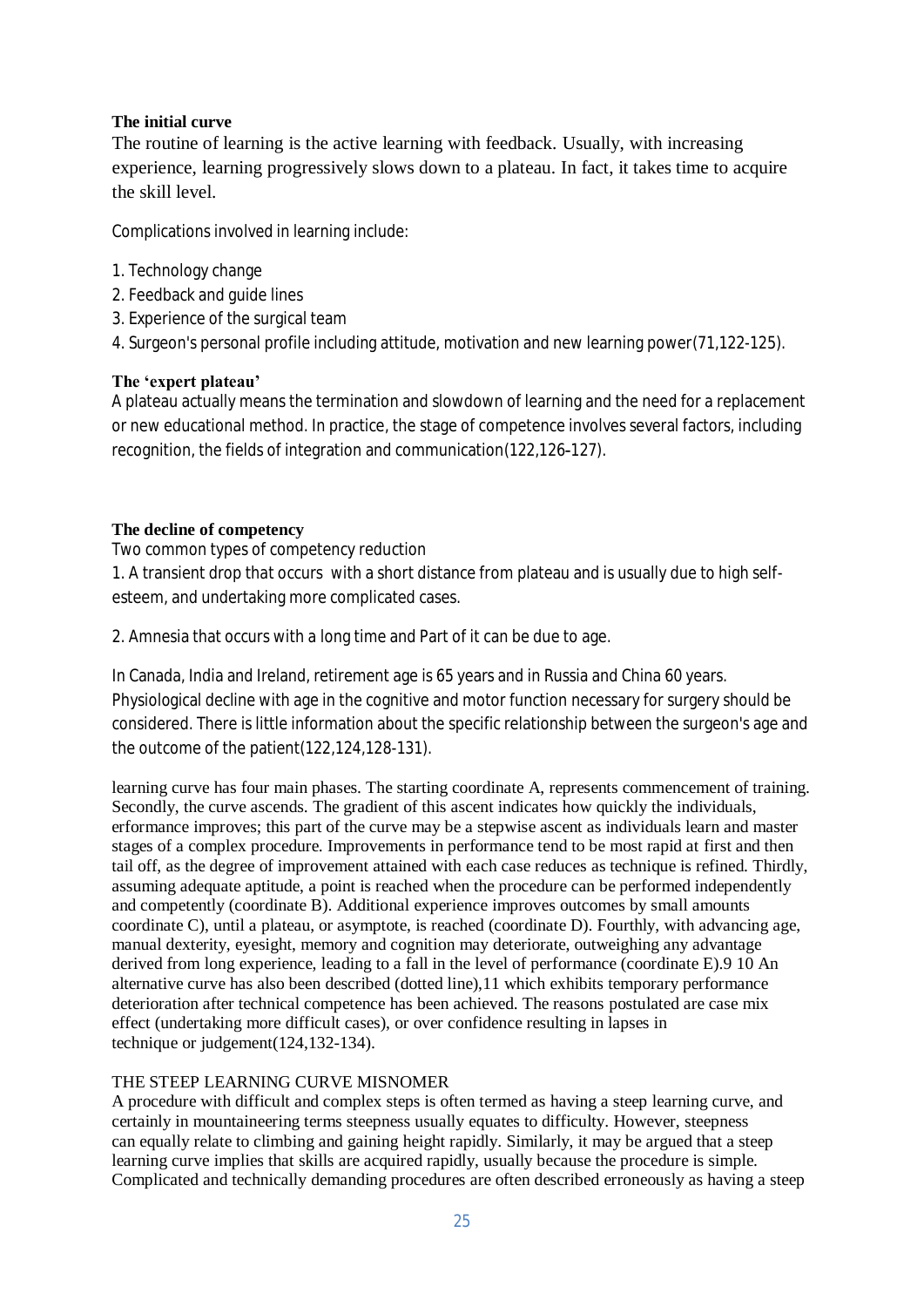learning curve, which implies large improvements in outcomes are achieved early in a case series, and competence (coordinate B) is achieved after relatively short experience. In fact, complex procedures are more likely to have gradual learning curves, with small improvements in outcome associated with each passing case, such that coordinate B is achieved only after large experience or not at all(124). Learning curves are a graphical representation of the relationship between learning effort and learning outcome. Learning curves were first used in industry to describe how the number of manhours required to build an aircraft decreased as the quantity of production increased.In medicine, learning curves were used in the 1980s to describe the uptake of new surgical skills for minimally invasive surgery.Learning curves are increasingly being used in various aspects of medicine including research and healthcare education,randomised controlled trial design, training programme design and assessment of surgical performance(128,135-141).

Although learning is a complex function of experience, the task at hand and individual characteristics, it is generally accepted that learning consists of an initial phase of relatively rapid learning followed by a phase of diminishing returns. Intricate tasks may also exhibit a subsequent unlearning (or forgetting) phase.

#### **More about the initial curve**

Each surgeon's prior experience and background are different, resulting in varying initial levels of performance. The usual method of learning is by active learning with feedback. Generally, a stepwise improvement in learning outcome occurs, although this is often masked by the high variability of surgical data. Based on the theory of deliberate practice, learning occurs at a progressively slower rate as an operator becomes increasingly competent at a skill, eventually reaching an expert plateau. Clinicians often (wrongly) use the term 'steep learning curve' to describe a procedure that is difficult to learn. In fact, what they mean is that competence takes time to achieve. In the context of learning curves, 'steep' should imply rapid learning (large gradient) which is usually associated with easy-to-learn tasks. Many factors influence an individual's learning curve. External factors include changes in chnology and the introduction of guidelines. The experience and consistency of the surgical team can also influence the surgeon's learning. Finally, surgeon-specific characteristics such as attitude, natural talent, motivation, previous experience and the ability to learn new skills will all strongly affect the rate of learning(71,123-125).

#### **More about the 'expert plateau'**

An 'expert' and 'expert performance' are difficult to define.Reaching a plateau does not qualify a surgeon as an expert or mean expert performance has been reached. A plateau may instead indicate termination or retardation of learning and the need for alternative or additional educational strategies to be employed. In practice, competence encases several components such as cognitive, integrative, affective and communicational domains. Few studies assess competence using such a holistic approach. The literature regarding the definition and measuring of competence is still poor(126-127).

#### **More about the decline of competency**

There are two common types of reduction of surgical competency. The first is a temporary decline in performance that occurs soon after the expert plateau has been reached. This is usually due to overconfidence or surgeons undertaking more challenging operations. The second is forgetting or 'unlearning'. This occurs after a length of time spent at an expert plateau and can be detected through continual learning data analysis (particularly if considered for appraisal). Part of this decline can be attributed to the physiological effects of ageing. This is recognised in Canada, India and Ireland where doctors have a mandatory retirement age of 65 years and in Russia and China where the retirement age is 60 years. Reforms to the NHS pension scheme means surgeons may need to work until 68 years of age.It follows that the physiological decline with ageing of cognitive and motor skills required in surgery needs to be monitored. Little is known about the exact relationship between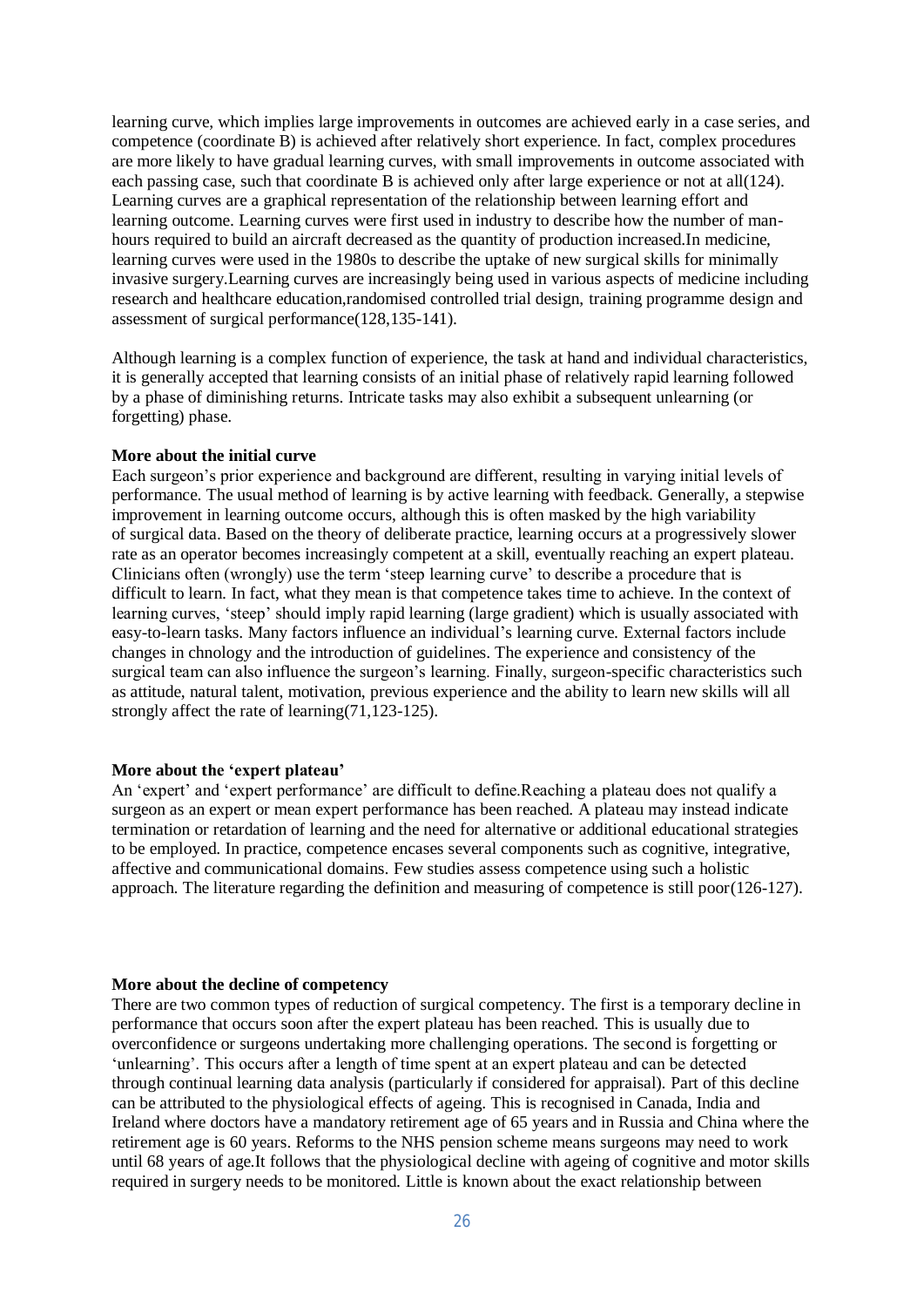surgeon age and patient outcome measures, mainly because of the use of surrogate markers for postoperative outcome(124,128-131).

#### **Learning outcome**

(y-axis) can be represented by surgical process (usually continuous variables such as operative time and intraoperative blood loss) and patient outcome variables (usually dichotomous variables such as postoperative complications and survival). In the literature, 'operative time' is the most commonly used variable for learning outcome. Although this variable is easy to obtain from an operative database, it is a relatively weak proxy for learning and its definition often varies (eg, 'incision-toclosure' vs 'incision-to-dressing'). Other learning outcome variables also face validity issues. Rare, dichotomous events such as complications are difficult to analyse statistically. Operative mortality may not be a suitable outcome measure for low-risk procedures while cancer surgery outcomes are best represented by long-term outcomes(124,136,142).

#### **DEFINITION AND DESCRIPTION**

For the Wright learning curve, the underlying hypothesis is that the direct man-hours necessary to complete a unit of production will decrease by a constant percentage each time the production quantity is doubled. In manufacturing, the learning curve applies to the time and cost of production. Can a surgeons learning curve be described on similar lines? A simple definition would be : the time taken and/or the number of procedures an average surgeon needs to be able to perform a procedure independently with a reasonable outcome.1 But then who is an average surgeon ? Another definition may be that a learning curve is a graphic representation of the relationship between experience with a new procedure or technique and an outcome variable such as operation time, complication rate, hospital stay or mortality. A learning curve may also be operationally defined as an improvement in performance over time. Although learning theorists often disagree about what learning is, they agree that whatever the process is, its effects are clearly cumulative and may therefore be plotted as a curve. By cumulative it is meant that somehow the effects of experience carry over to aid later performance. This property is fundamental to the construction of learning curves. The improvement tends to be most rapid at first and then tails off. Hence there are three main features of a learning curve. First, the initial or starting point defines where the performance of an individual surgeon begins. Secondly, the rate of learning measures how quickly the surgeon will reach a certain level of performance and thirdly the asymptote or expert level measures where the surgeons performance stabilizes. This has implications for the laparoscopic surgeon—it suggests that practice always help improve performance but the most dramatic improvement happens first. Also with sufficient practice surgeons can achieve The multimode learning curve is useful because several factors comparable levels of performance. can be put into one graph. The earlier used method of the performance analysis with its on the spot appraisals at certain time intervals has been replaced by continuous assessment. For continuous data Many studies suggest that complication like operation time the Moving average method is useful. rates are inversely proportional to the volume of the surgical workload. However rapidity of learning is not significantly related to the surgeons age, size of practice or hospital setting. Another important factor that affects the learning curve is the supporting surgical team. A recent observational study to investigate the incidence of technical equipment problems during laparoscopic procedures reported incidents with technical equipment or instruments occurred. that in 87% of procedures one or more Hence improvement and standardization of equipment combined with incorporation of check lists to be used before surgery has been recommended(35,125,143-147).

In various surgeries, depending on the difficulty of the surgical operation, learning curve with a number of patients is determined to reduce the complications and the time of surgery near to the similar open surgical procedure(36).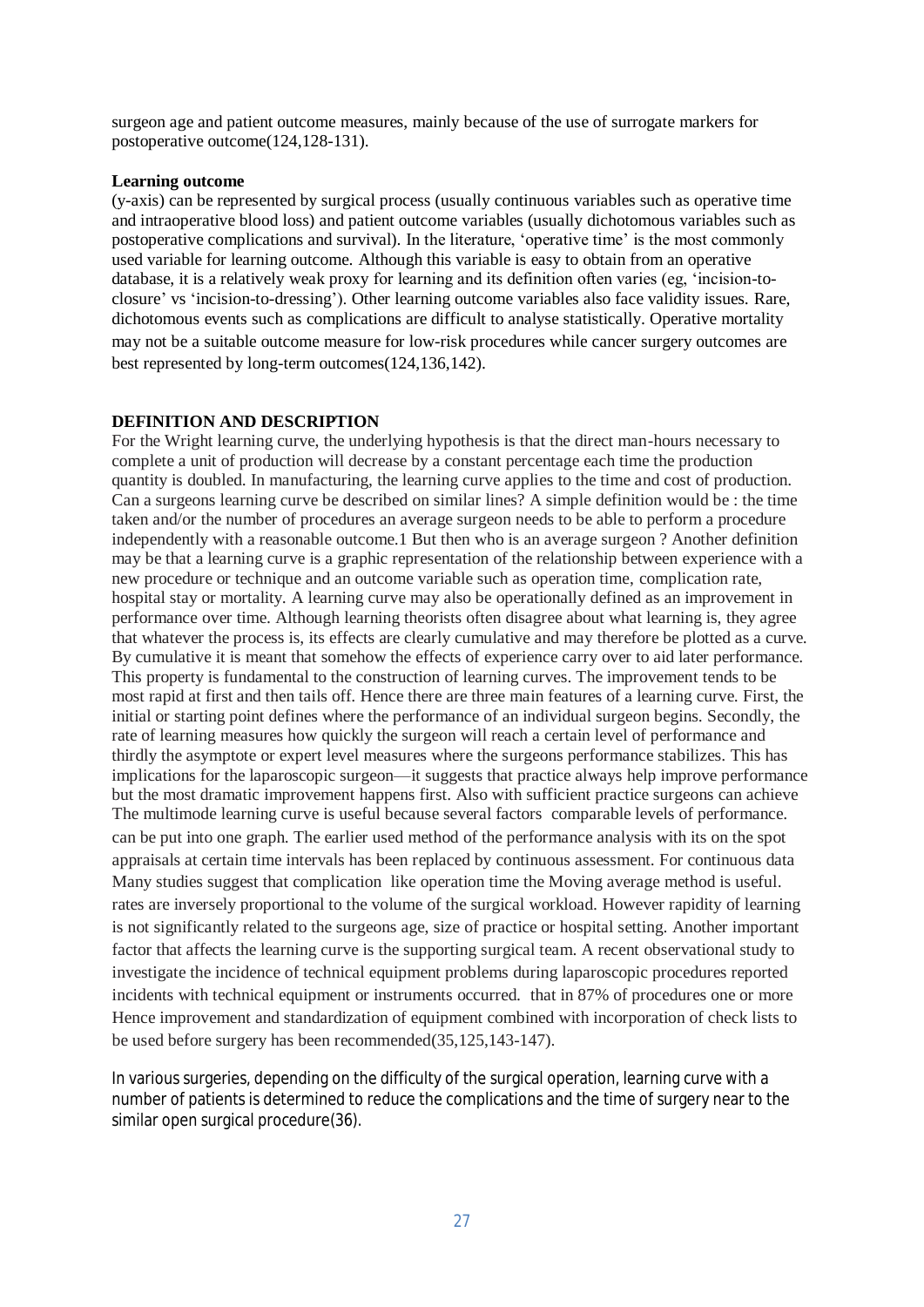## LEARNING CURVE IN LAPAROSCOPY

TP Wright originally introduced the concept of a learning curve in aircraft manufacturing in 1936. He described a basic theory for costing the repetitive production of airplane assemblies. The term was introduced to medicine in the 1980s after the advent of minimal access surgery. It also caught the attention of the public and the legal profession when a surgeon told a public enquiry in Britain that a high death rate was inevitable while surgeons were on a learning curve. Recently, it has been labeled as a dangerous curve with a morbidity, mortality and unproven outcomes. Yet there is no standardization of what the term means. In an endeavor to help laparoscopic surgeons towards evidence based practices, this commentary will define and describe the learning curve, its drawing followed by a discussion of the factors affecting it, statistical evaluation, effect on randomized controlled trials and clinical implications for both practice and training, the limitations and pitfalls, ethical dilemmas and some thoughts to pave the way ahead.

## THE DRAWING OF LEARNING CURVES

There are a variety of methods of constructing learning curves. They all assume that successive exposures in a learning series may be plotted on the X-axis, response characteristics on Y-axis and the data points distributed in the XY plane may be legitimately connected by a curve. This is the Cartesian method. More recently, the cumulative sum method has been applied for the construction of these curves for basic skills in anesthetic procedures—the method consists of relatively simple calculations that can be easily performed on an electronic spreadsheet.

Statistical inferences can be made from observed success and failure. The method also provides both numerical and graphical representation of the learning process. The multimode learning curve is useful because several factors can be put into one graph. The earlier used method of the performance analysis with it's on the spot appraisals at certain time intervals have been replaced by continuous assessment. For continuous data like operation time the moving average method is useful.

## FACTORS AFFECTING LEARNING CURVES

Complex hierarchies of factors are involved here (Fig 1) Factors like guidelines, protocols and standards for clinical governance agreed upon by the medical fraternity are vital. Next, the institutional policies and cost effectiveness are contributory. Needless to say the surgical team, the case mix and public awareness are relevant. The final level in the hierarchy that can influence individual learning is the characteristics of the surgeon such as attitude, capacity for acquiring new skills and previous experience.

Amongst the latter, that is the characteristics of the surgeon, the learning curve may depend on the manual dexterity of the individual surgeon and the background knowledge of surgical anatomy. The type of training the surgeon has received is also important as training on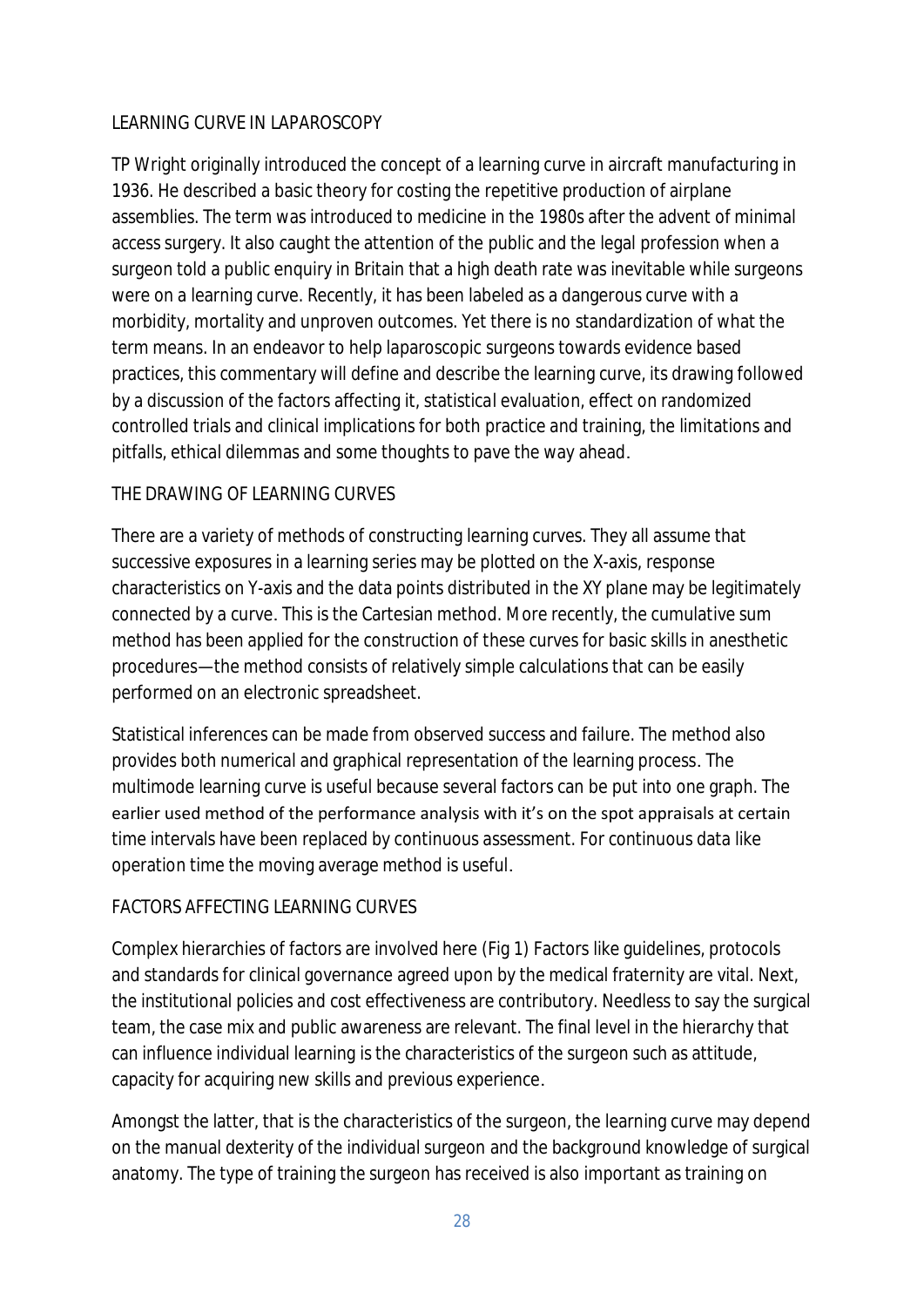inanimate trainers and animal tissue has been shown to facilitate the process of learning. The slope of the curve depends on the nature of the procedure and frequency of procedures performed in specific time period. Many studies suggest that complication rates are inversely proportional to the volume of the surgical workload. However, rapidity of learning is not significantly related to the surgeon's age, size of practice or hospital setting. Another important factor that affects the learning curve is the supporting surgical team.

A recent observational study to investigate the incidence of technical equipment problems during laparoscopic procedures reported that in 87 percent of procedures one or more incidents with technical equipment or instruments occurred. Hence, improvement and standardization of equipment combined with incorporation of check lists to be used before surgery has been recommended.



Fig.1: Hierarchy of factors affecting learning curve (from Textbook of Practical Laparoscopic Surgery RK Mishra with permision)

STATISTICAL EVALUATION OF LEARNING CURVES

Various statistical methods have been reported in the assessment of the learning curve. Commonly data are split into arbitrary groups and the means compared by chi squared test or ANOVA. Some studies had data displayed graphically with no statistical analysis. Others used univariate analysis of experience versus outcome. Some studies used multivariate analysis techniques such as logistic regression and multiple regression to adjust for confounding factors. A systematic review concluded that the statistical methods used for assessing learning curves have been crude and the reporting of studies poor. Recognizing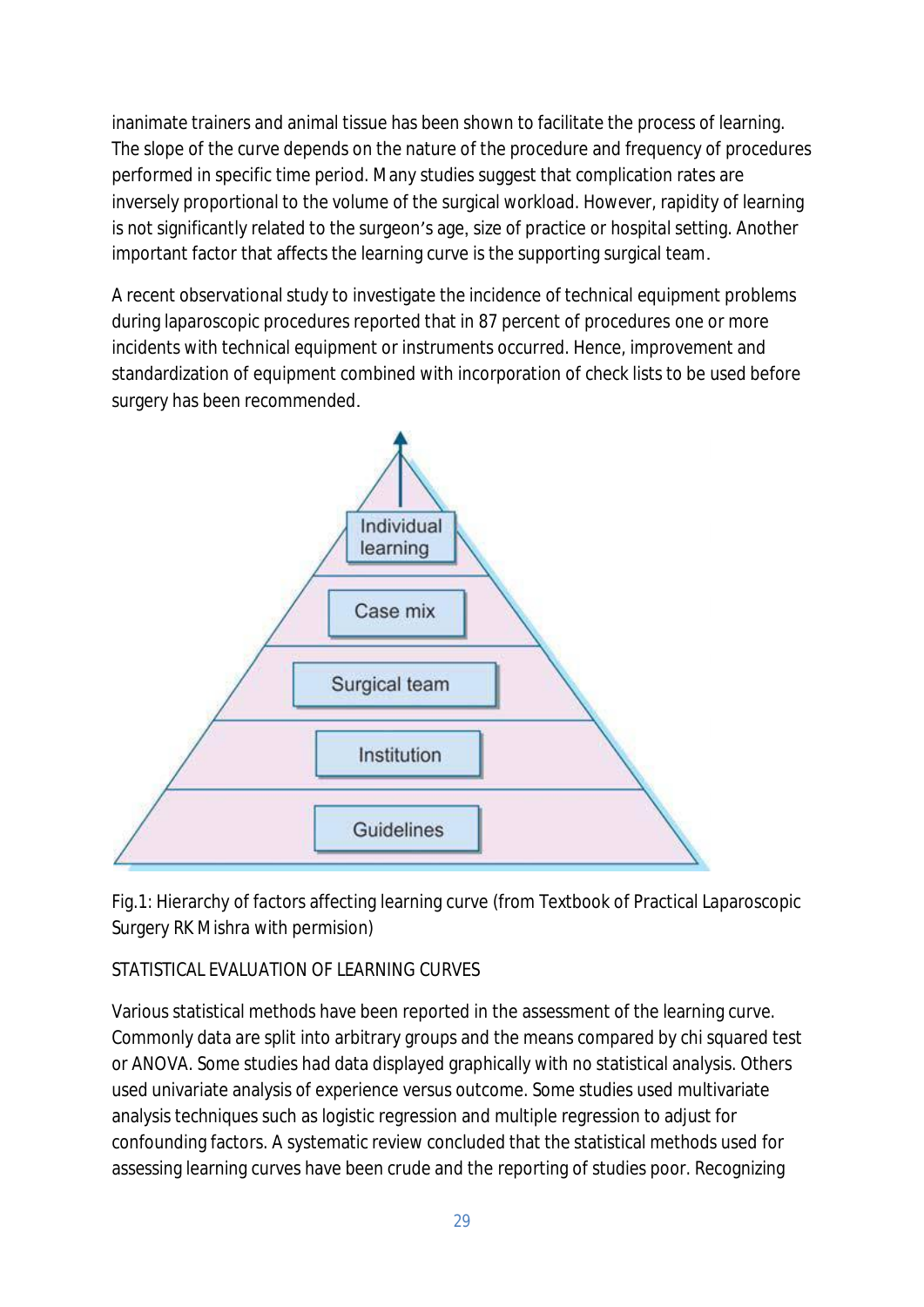that better methods may be developed in other nonclinical fields where learning curves are present (psychology and manufacturing) a systematic search was made of the nonclinical literature to identify novel statistical methods for modeling learning curves. A number of techniques were identified including generalized estimating equations and multilevel models. The main recommendation was that given the hierarchical nature of the learning curve data and the need to adjust for covariant, hierarchical statistical models should be used.

## EFFECT OF LEARNING CURVE ON RANDOMIZED CONTROLLED TRIALS

The learning curve can cause difficulties in the interpretation of RCTs by distorting comparisons. The usual approaches to designing trials of new surgical techniques has been either to provide intensive training and supervision or require participating surgeons to perform a fixed number of procedures prior to participation in a trial. Surgeons have been reluctant to randomize until they are proficient in a technique but once convinced of its worth, argue that it is too late to randomize. However, the best way to address the problem is to have a statistical description of the learning curve effect within a trial and various methods can then be used example Bayesian hierarchical model.

## IMPLICATIONS FOR PRACTICE AND TRAINING

In the current era of evidence based medicine enthusiasm for laparoscopic surgery is rapidly gaining momentum. There is an immense amount of literature showing advantages of minimal access surgery and acceptance by the public. The learning curve for many procedures has been documented. As far as training is concerned, the introduction of laparoscopic techniques in surgery led to many unnecessary complications. This led to the development of skills laboratories involving use of box trainers with either innate or animal tissues but lacks objective assessment of skill acquisition. Virtual reality simulators have the ability to teach psychomotor skills. However, it is a training tool and needs to be thoughtfully introduced into the surgical training curriculum. A recent prospective randomized controlled trial showed that virtual simulator combined with inanimate box training leads to better laparoscopic skill acquisition. An interesting finding reported is that in skills training every task should be repeated at least 30 to 35 times for maximum benefit. The distribution of training over several days has also been shown to be superior to training in one day. Other factors enhancing training are fellowship programmer, or playing video games. One can also obtain feedback for improvement of training program. In one such study, the deficiency factors identified were lack of knowledge, lack of synchronized movement of the nondominant hand and easy physical fatigue. Incorporation of intensive, well planned in vitro training into the curriculum was made and the programmed reassessed.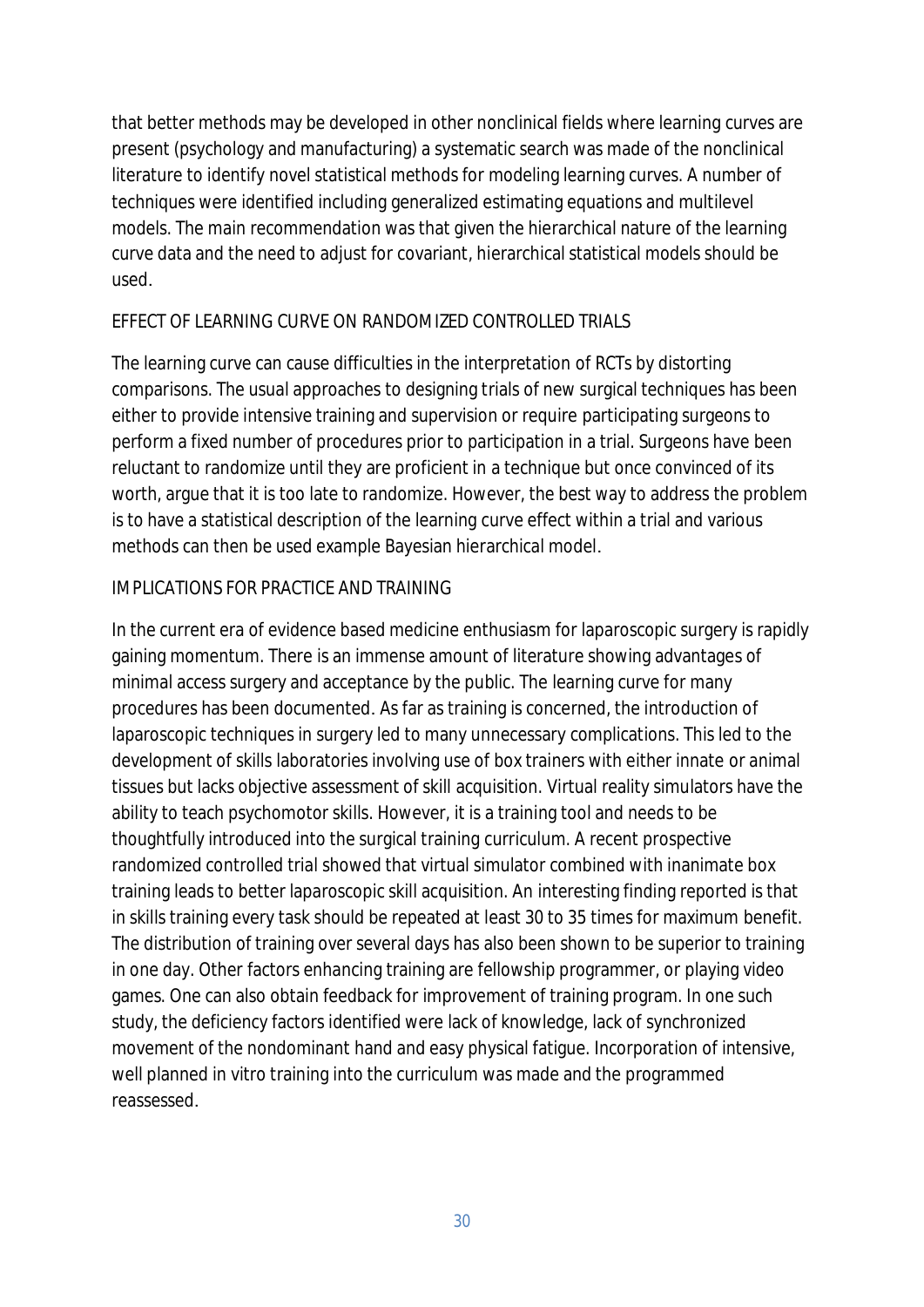## WHAT ARE THE LIMITATIONS OR PITFALLS?

"Steep" learning curves are usually used to describe procedures that are difficult to learn. However, this is a misnomer as it implies that large gains in proficiency are achieved over a small number of cases. Instead the curve for a procedure that requires a lot of cases to reach proficiency should be described as "flattened." As long as no valid scoring system concerning the complexity of a surgical intervention exists, the learning curve cannot be used as benchmarks to compare different surgeons or clinics as legitimate instruments to rank surgeons or different hospitals. Limitations of long learning curves, facilities for training, mistakes of pioneers, surgical techniques not being described in books are some of the limitations.

There are other limitations due to the nature of laparoscopic surgery like the lack of 3D vision and of tactile sensations, difficult hand eye coordination and long instruments.

## ETHICAL DILEMMAS

Many dilemmas exist and many questions will always be with us—who bears the burden of the learning curve? Are the patients aware of the risks? Many reports validate the impression that a patient operated upon during the learning curve takes greater risks and incurs more adverse circumstances than the patient operated upon later. The issue of how informed the informed consent should be needs to be addressed. Is the integrity and conscience of a surgeon measurable? Should the forces of marketing be curtailed or regulated?

## THE WAY FORWARD

Laparoscopic surgery is here to stay and success in it is determined by how quickly and effectively we learn. However, certain measures may be taken to lessen some of the adverse effects of the learning curve and others to help laparoscopic surgeons ease into the specialist. Setting up of minimal standards and credentialing is a must. Current guidelines in many countries are vague and general. The evidence for training is well documented. The message for individual surgeons is to identify their deficiencies, and chart a way forward for their personal graph of progress.

Evaluation and monitoring in a systematic scientific manner will benefit the surgeon with a satisfactory learning curve that will ensure that patient welfare is not compromised.

It has been concluded that it is important to establish the training objectives, needs, and means, since they provide an answer to the questions. What is the endgoal of the training?, What should be trained?, and How can we train it? Rasmussen's model of human behavior provides a practical framework for the definition of the training objectives, needs, and means in MIS, and the evaluation thereof(41,43,75-121).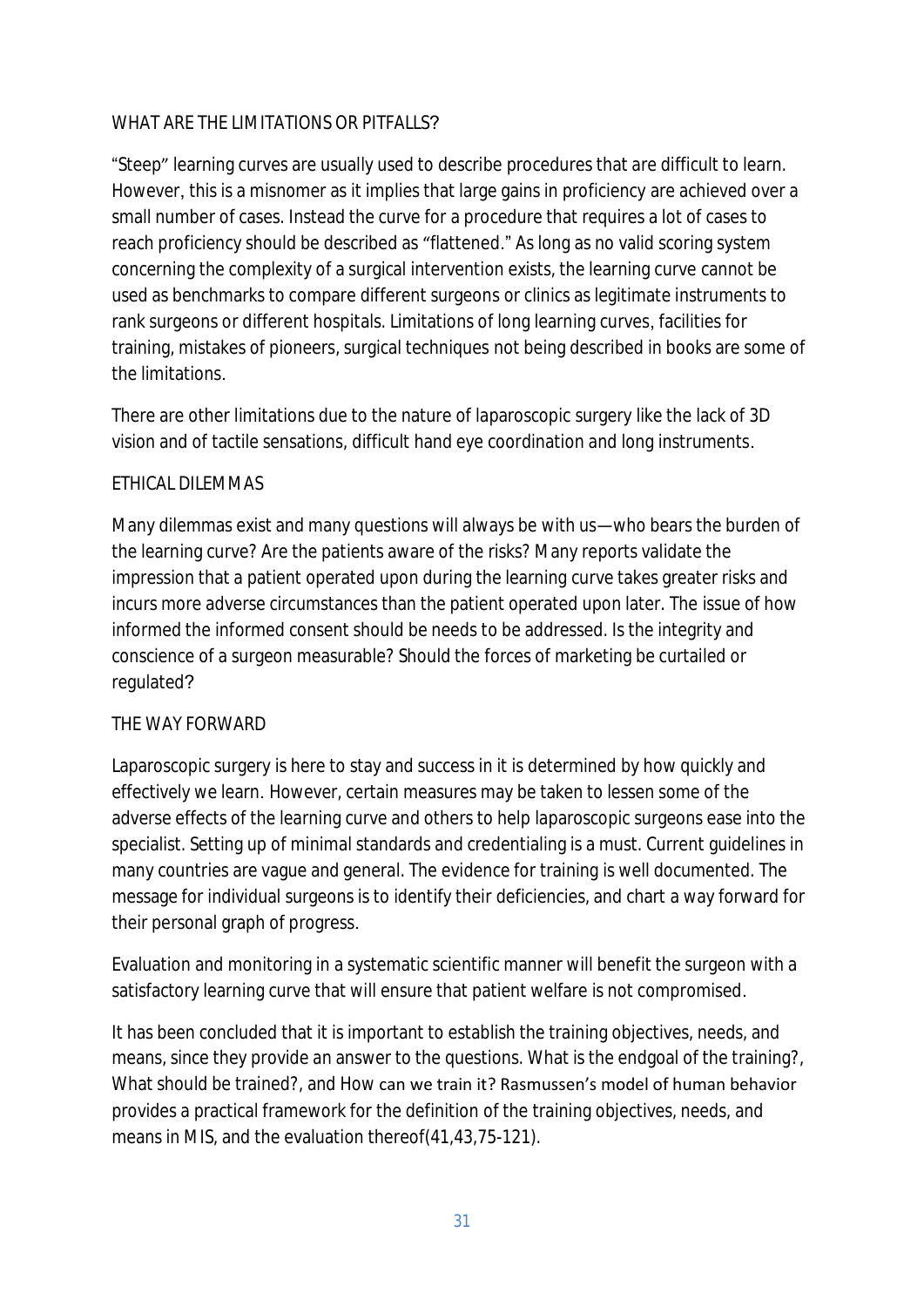Training in laparascopy is copied from Mishra RK. Text book of Practical Laparoscopic Surgery: in chap 46, by premission.

LRYGBP (Laparoscopic Roux-en-Y Gastric Bypass) surgery has a long learning curve with about 75- 100 patients, within these period longer duration of surgery and more complications are observed(47).

In a survey of esophageal cancer, a surgeon was studied and his patients were studied up to 150 cases, divided into 5 groups of 30, all of them were the same regarding age, Surgery, Weight Loss, Grade of American Society of Anesthesiologists, Stage and grade of Disease. Data analysis revealed a significant improvement in terms of reduction of surgical time  $(P = 0.01)$ , decreased bleeding  $(P = 0.01)$ 0.03), decreased blood transfusion requirement (P <0.0001), hospitalization in ICU (P <0.0001 ), Decreased hospital stay and increased number of lymph nodes (P <0.0001). This study confirmed improvement of the surgeon's performance during the 7-year period. Today, with the supervision of a trained and experienced person in the specialized unit, this course of learning becomes shorter(148).

Learning curve is defined in many surgical procedures(35). In laparoscopic gastric bypass surgery, a study on patients revealed in the learning period up to 75 patients, higher morbidity and longer surgical duration. We have previously shown that the learning curve for a surgeon skilled in advanced laparoscopy is approximately 75 operations.1 During the learning curve, we demonstrated significantly higher major complication rates and significantly prolonged operative times.1 Others have shown a similar learning curve effect. Schauer et al2 reported elevated complication rates and prolonged operative times over their initial 100 LRYGBP procedures(36). A laparoscopic appendectomy (50 patients) was compared with open appendectomy (53 patients). Learning curve for laparoscopic appendectomy was 30 patients. Surgery time and complications in the laparoscopic group and open surgery were not different. In 50 patients, laparoscopy was divided into two groups in the learning curve and after the learning curve group. The mean time in the learning group was  $66.83 \pm 21.51$  and the second group was  $45.25 \pm 19.10$ , respectively. (p <0.0001) There was no difference in the surgical complications between the two groups of learning and after the learning(149).

In a survey, laparoscopic vascular colorectal patients were studied. A total of 461 consecutive resections were evenly distributed among three surgeons (141, 155, and 165). Median operating time was 180 minutes for Cases 1 to 30 in each surgeon's experience and declined to a steady state (150-167.5 minutes) for Cases 31 and higher. Subsequently, Cases 1 to 30 were considered "early experience," whereas Cases 31 and higher were combined as "late experience" for statistical analysis. There were no significant differences between patients undergoing resections in the early experience and those undergoing resections in the late experience with respect to age, weight, or proportion of patients with malignancy, diverticulitis, or inflammatory bowel disease. There were greater proportions of males (42 vs. 54 percent,  $P = 0.046$ ) and rectal resections performed (14 vs. 32 percent,  $P = 0.002$ ) in the late experience. Trends toward declining rates of intraoperative complications (9 vs. 7 percent,  $P = 0.70$ ) and conversion to open surgery (13.5 vs. 9.7 percent,  $P =$ 0.39) were observed with experience. Median operating time (180 vs. 160 minutes, P < 0.001) and overall length of postoperative hospital stay (6.5 vs. 5 days, P < 0.001) declined significantly with experience. There was no difference in the rate of postoperative complications between early and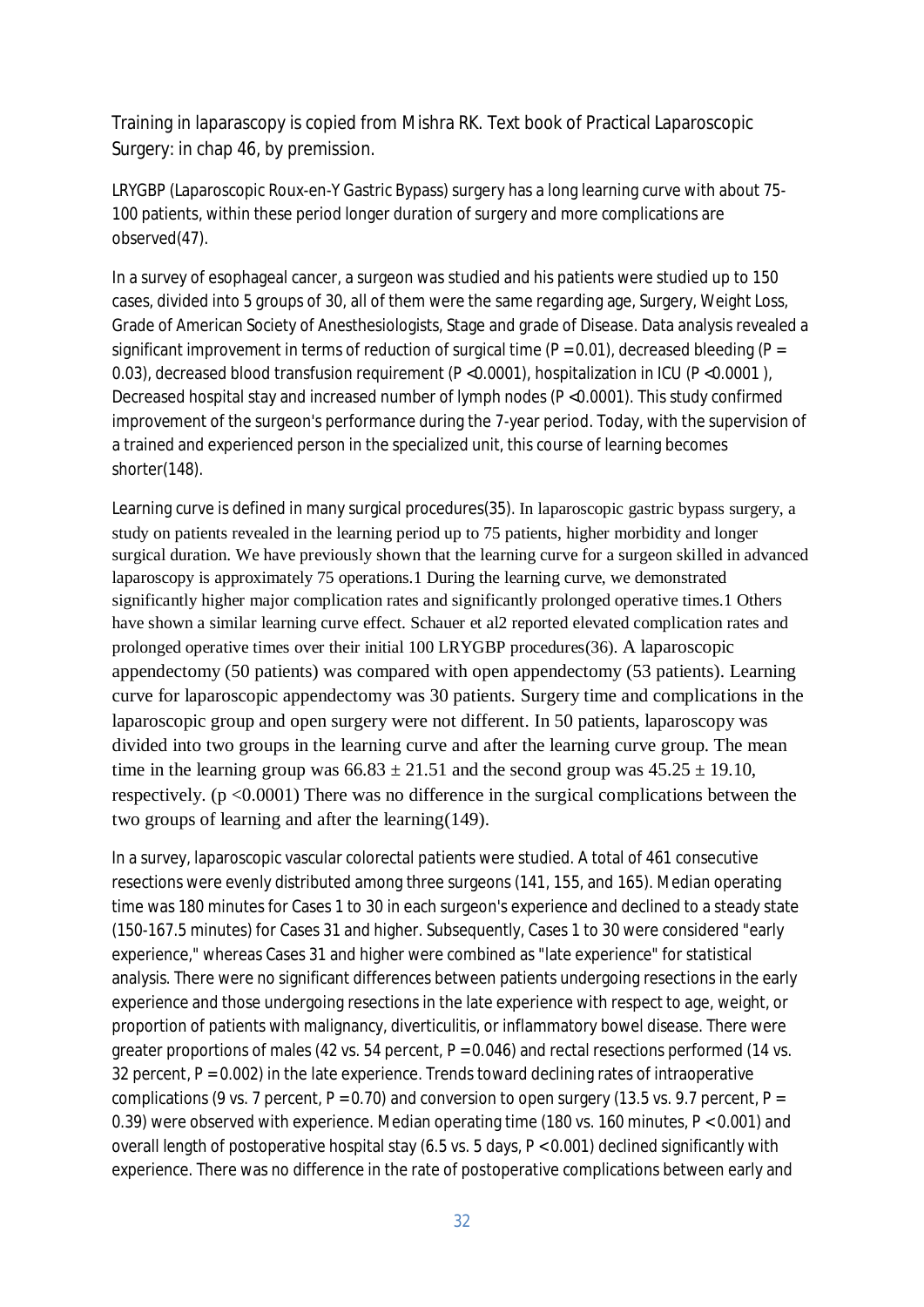late experience (30 vs. 32 percent,  $P = 0.827$ ). In conclusion, the learning curve for performing colorectal resections was approximately 30 procedures in this study, based on a decline in operating time, intraoperative complications, and conversion rate. Learning was also extended to clinical care because it was appreciated that patients could be discharged to their homes more quickly(73).

In a study, learning curve of a laparoscopic colorectal surgery was studied. Study revealed the conversion rate for right-sided colonic resections was 8.1% (*n* \_ 457) compared with 15.3% for leftsided colorectal resections (*n*  $\alpha$  443). Independent predictors of conversion of laparoscopic to open surgery were the body mass index (BMI) (odds ratio  $\text{OR}_{-}$  1.07 per unit increase), ASA grade (OR \_ 1.63 per unit increase), type of resection (left colorectal versus right colonic procedures, OR \_ 1.5), presence of intra-abdominal abscess (OR 5.0) or enteric fistula (OR 4.6), and surgeon's experience (OR 0.9 per 10 additional cases performed). Having adjusted for case-mix, the CUSUM analysis demonstrated a learning curve of 55 cases for right-sided colonic resections versus 62 cases for leftsided resections. Median operative time declined with operative experience (*P* \_ 0.001). Readmission rates and postoperative complications remained unchanged throughout the series and were not dependent on operative experience. In conclusion, conversion rates for laparoscopic colectomy are dependent on a multitude of factors that require appropriate adjustment including the learning curve (operative experience) for individual surgeons. The laparoscopic model described can be used as the basis for performance monitoring between or within institutions. In a survey of colorectal laparoscopy, the learning curve was studied. The learning curve for right colon was 55 cases and the left colon was 62. Median operative time declined with operative experience (*P* \_ 0.001). Readmission rates and postoperative complications remained unchanged throughout the series and were not dependent on operative experience. Conversion rates for laparoscopic colectomy are dependent on a multitude of factors that require appropriate adjustment including the learning curve (operative experience) for individual surgeons. The laparoscopic model described can be used as the basis for performance monitoring between or within institutions.However, we did not demonstrate a reduction in the readmission rate and complication rate with increasing experience despite a significant reduction in the operating time and conversion rate. The possible explanation for this paradox is the significant shift toward more complex and highrisk cases in the later part of the series, thus resulting in an overall stable complication and readmission rate. Similar findings were reported by Marusch et al21 in a multicenter study of 1658 patients, which showed that surgeons with experience of more than 100 laparoscopic colorectal operations were more likely to embark on more difficult cases with a conversion rate of 4.3% versus 6.9% for surgeons with experience of less than 100 procedures yet identical postoperativemortality and morbidity between the 2 groups(150).

In a study, the effect of Fellowship Training on LRYGBP SURGERY LERINGING CURVE was investigated(36).Age, BMI, and gender distribution were similar in both groups. Operative time was significantlylonger in Group B (189 min. vs 122 min., *P*<0.05).The mean operative time in Group A (122 minutes) was 67 minutes less than the mean operative time in Group B (188 minutes) (Table 2). This difference was statistically significant (*P*<0.05).(The study population consisted of two groups of 75 patients. Each group was comprised of the initial 75 LRYGBP operations attempted by one of two surgeons. One surgeon (Group A) was LRYGBP fellowship trained and the other surgeon (Group B) was not LRYGBP fellowship trained. We compared groups of 75, because we previously demonstrated that the learning curve for LRYGBP is approximately 75 procedures(36).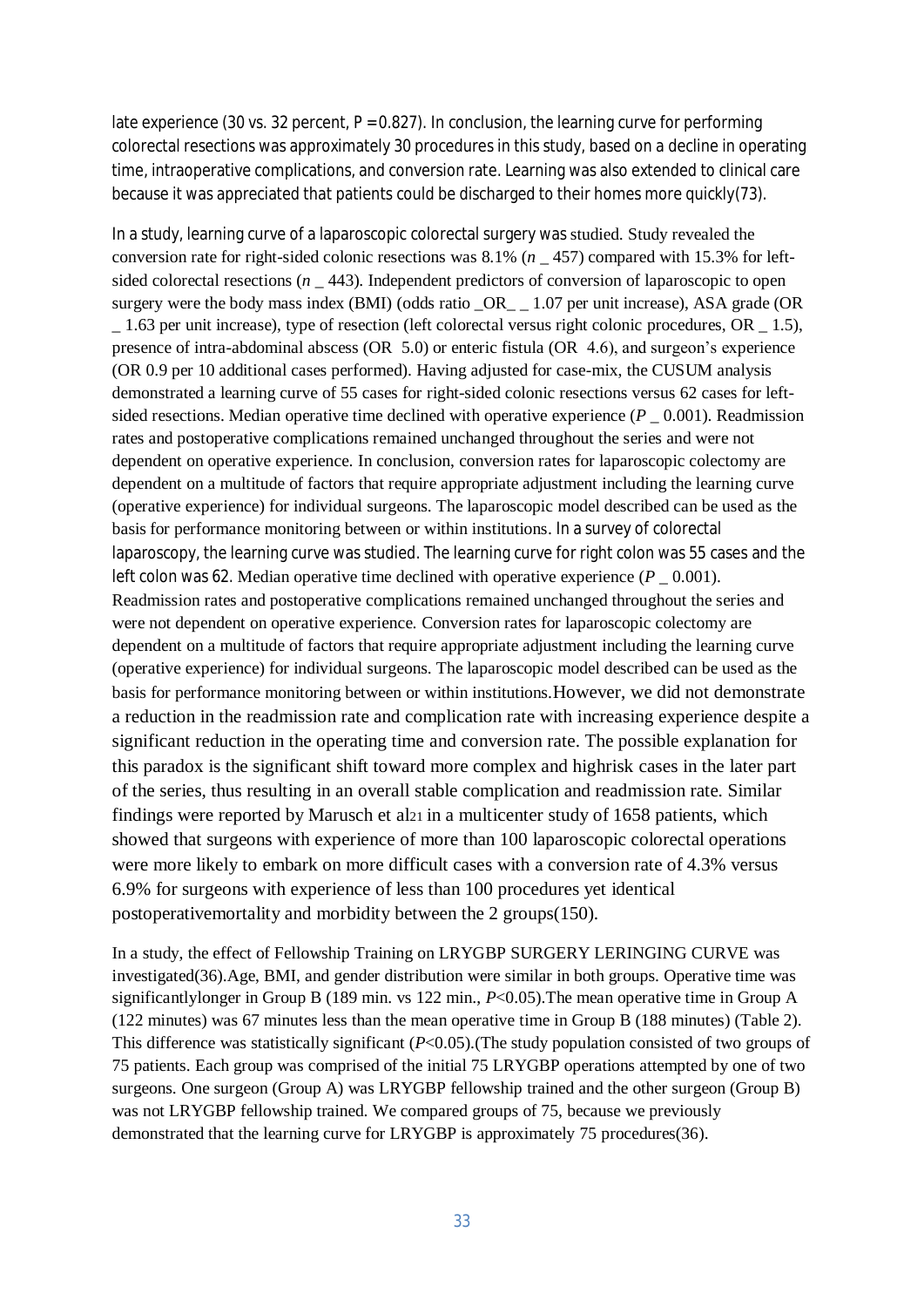We have previously shown that the learning curve for a surgeon skilled in advanced laparoscopy is approximately 75 operations.1 During the learning curve, we demonstrated significantly higher majorcomplication rates and significantly prolonged operative times.1 Others have shown a similar learning curve effect. Schauer et al2 reported elevated complication rates and prolonged operative times over their initial 100 LRYGBP procedures(36,151-152).

In a study, laparoscopic learning curves were investigated in colorectal surgery.Having adjusted for case-mix, the CUSUM analysis demonstrated a learning curve of 55 cases for right-sided colonic resections versus 62 cases for left-sided resections. Median operative time declined with operative experience (*P* 0.001). Readmission rates and postoperative complications remained unchanged throughout the series and were not dependent on operative experience. Conversion rates for laparoscopic colectomy are dependent on a multitude of factors that require appropriate adjustment including the learning curve (operative experience) for individual surgeons. The laparoscopic model described can be used as the basis for performance monitoring between or within institutions. The median operating time for the first 25 procedures was 180 minutes (range, 60–430 minutes) and was longer in comparison with all other groups of operative experience (Fig. 4). Median operating time at the end of the series (\_175 cases) was 115 minutes (range, 35–490 minutes). On multivariate analysis of covariance, having adjusted for the risk factors that affected operating time (patient age: F1,823 \_ 8.823, *P* 0013; BMI: F<sub>1,823</sub> 6.405, *P* 0.012; and gender: F<sub>1,823</sub> 7.362, *P* 0.007), a statistically significant difference in operating time (ie, reduction) was demonstrated with increasing operative experience (F<sub>7,823</sub>  $\pm$  10.030, *P*  $\pm$  001). There was no significant difference in the operating time between rightsided and left sided resections (*P* \_ 0.115). However, we did not demonstrate a reduction in the readmission rate and complication rate with increasing experience despite a significant reduction in the operating time and conversion rate. The possible explanation for this paradox is the significant shift toward more complex and highrisk cases in the later part of the series, thus resulting in an overall stable complication and readmission rate. Similar findings were reported by Marusch et al21 in a multicenter study of 1658 patients, which showed that surgeons with experience of more than 100 laparoscopic colorectal operations were more likely to embark on more difficult cases with a conversion rate of 4.3% versus 6.9% for surgeons with experience of less than 100 procedures yet identical postoperative mortality and morbidity between the 2 groups(150).

In the study of laparoscopic appendectomy learning curve by inclusive: There were no differences in the operative times (A,  $64.15 \pm 29.88$  minutes; B,  $58.2 \pm 20.72$  minutes; P-value, 0.225) and complications (A, 11%; B, 6%; P-value, 0.34) between group A and group B. Group B was divided into group C who underwent the operation in the early period (before the learning curve) and group D who underwent the operation in the later period (after the learning curve). The average operative time for group C was  $66.83 \pm 21.55$  minutes, but it was  $45.25 \pm 10.19$  minutes for group D (P-value < 0.0001). Although this difference was statistically significant, no significant difference in the complication rate was observed between the two groups. In Conclusion, a laparoscopic appendectomy, compared with an open appendectomy, performed by a surgical trainee is safe. In this study, the learning curve for a laparoscopic appendectomy was thirty cases(153).

In a study, the learning curve was determined for laparoscopic colorectal resection.A prospectively accumulated, computerized database of all laparoscopic colorectal resections performed by three surgeons between April 1991 and March 1999 was reviewed. A total of 461 consecutive resections were evenly distributed among three surgeons (141, 155, and 165). Median operating time was 180 minutes for Cases 1 to 30 in each surgeon's experience and declined to a steady state (150-167.5 minutes) for Cases 31 and higher. Subsequently, Cases 1 to 30 were considered "early experience,"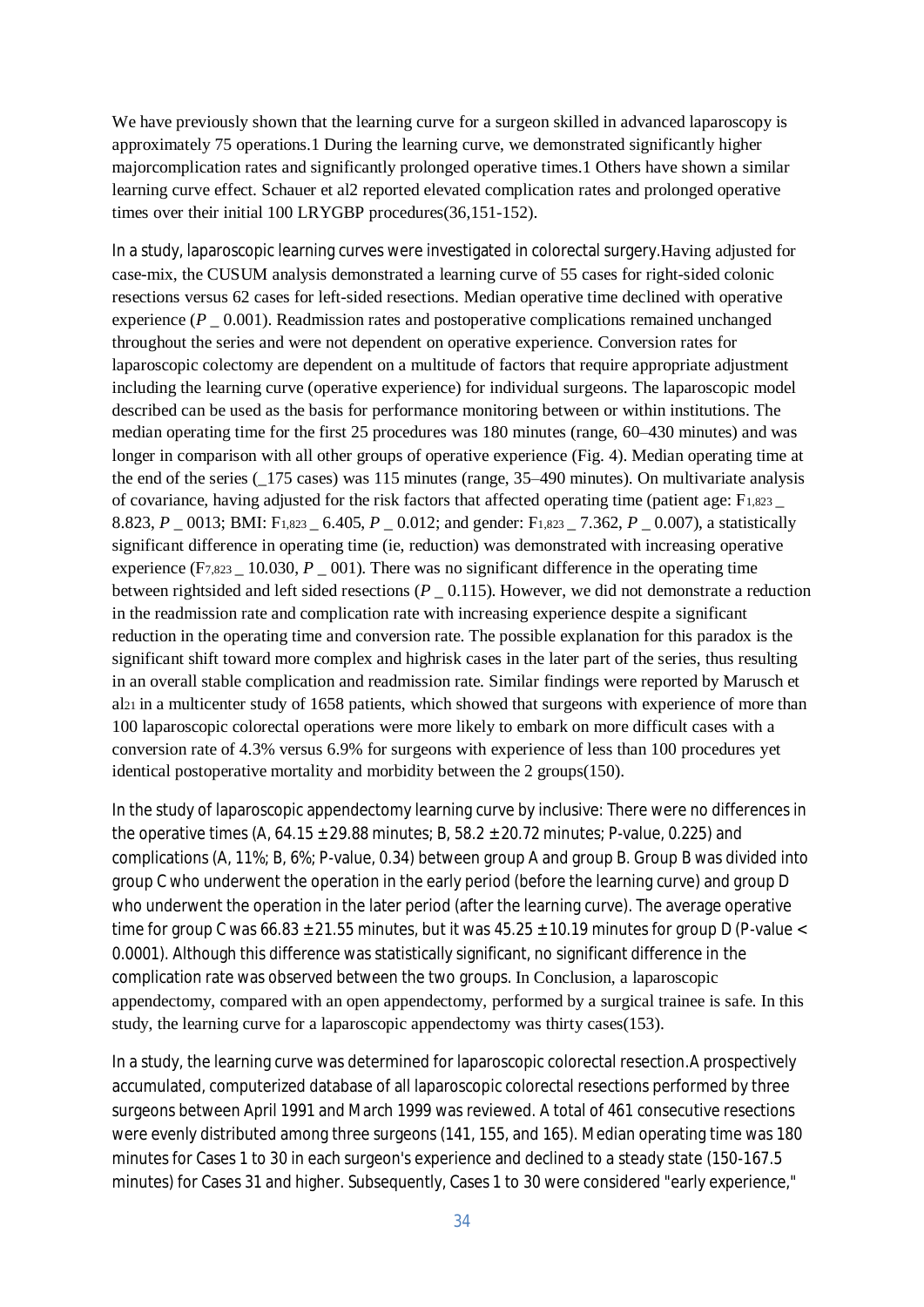whereas Cases 31 and higher were combined as "late experience" for statistical analysis. There were no significant differences between patients undergoing resections in the early experience and those undergoing resections in the late experience with respect to age, weight, or proportion of patients with malignancy, diverticulitis, or inflammatory bowel disease. There were greater proportions of males (42 vs. 54 percent,  $P = 0.046$ ) and rectal resections performed (14 vs. 32 percent,  $P = 0.002$ ) in the late experience. Trends toward declining rates of intraoperative complications (9 vs. 7 percent, P  $= 0.70$ ) and conversion to open surgery (13.5 vs. 9.7 percent, P  $= 0.39$ ) were observed with experience. Median operating time (180 vs. 160 minutes, P < 0.001) and overall length of postoperative hospital stay (6.5 vs. 5 days, P < 0.001) declined significantly with experience. There was no difference in the rate of postoperative complications between early and late experience (30 vs. 32 percent, P = 0.827). In conclusion,The learning curve for performing colorectal resections was approximately 30 procedures in this study, based on a decline in operating time, intraoperative complications, and conversion rate. Learning was also extended to clinical care because it was appreciated that patients could be discharged to their homes more quickly(73).

Comparing resection of rectal cancer in open and laparoscopic groups: The operative time was longer in laparoscopic resection group (LAP) than in open resection group (189 ± 18 min *vs* 146 ± 22 min, *P* < 0.05). Intraoperative blood loss and postoperative complications were less in LAP resection group than in open resection group. An earlier return of bowel motility was observed after laparoscopic surgery. The overall postoperative morbidity was 5.6% in the LAP resection group and 27.8% in open resection group (*P* < 0.05). No anastomotic leakage was found in both groups. The pathologic examination showed that the length of the resected specimen, the mean number of harvested lymph nodes in laparoscopic resection group were comparable to those in open resection group. In conclusion,laparoscopic total mesorectal excision (TME) for rectal cancer is a feasible but technically demanding procedure. The present study demonstrates the safety of the procedure, while oncologic results are comparable to the open surgery, with a favorable short-term outcome(154).

In the study of learning curves in laparoscopic colorectal surgery:laparoscopic colorectal surgery has been used for inflammatory, benign and malignant disease entities and has been shown to reduce postoperative pain and length of hospital stay, provide faster recovery, and shown to be cost-effective in comparison to open surgery(150,155).

A study was conducted to determine the learning curve in colorectal surgery. A total of 461 consecutive resections were evenly distributed among three surgeons (141, 155, and 165). Median operating time was 180 minutes for Cases 1 to 30 in each surgeon's experience and declined to a steady state (150-167.5 minutes) for Cases 31 and higher. Subsequently, Cases 1 to 30 were considered "early experience," whereas Cases 31 and higher were combined as "late experience" for statistical analysis. There were no significant differences between patients undergoing resections in the early experience and those undergoing resections in the late experience with respect to age, weight, or proportion of patients with malignancy, diverticulitis, or inflammatory bowel disease. There were greater proportions of males (42 vs. 54 percent,  $P = 0.046$ ) and rectal resections performed (14 vs. 32 percent, P = 0.002) in the late experience. Trends toward declining rates of intraoperative complications (9 vs. 7 percent,  $P = 0.70$ ) and conversion to open surgery (13.5 vs. 9.7 percent,  $P = 0.39$ ) were observed with experience. Median operating time (180 vs. 160 minutes,  $P <$ 0.001) and overall length of postoperative hospital stay (6.5 vs. 5 days, P < 0.001) declined significantly with experience. There was no difference in the rate of postoperative complications between early and late experience (30 vs. 32 percent, P = 0.827). In conclusion,The learning curve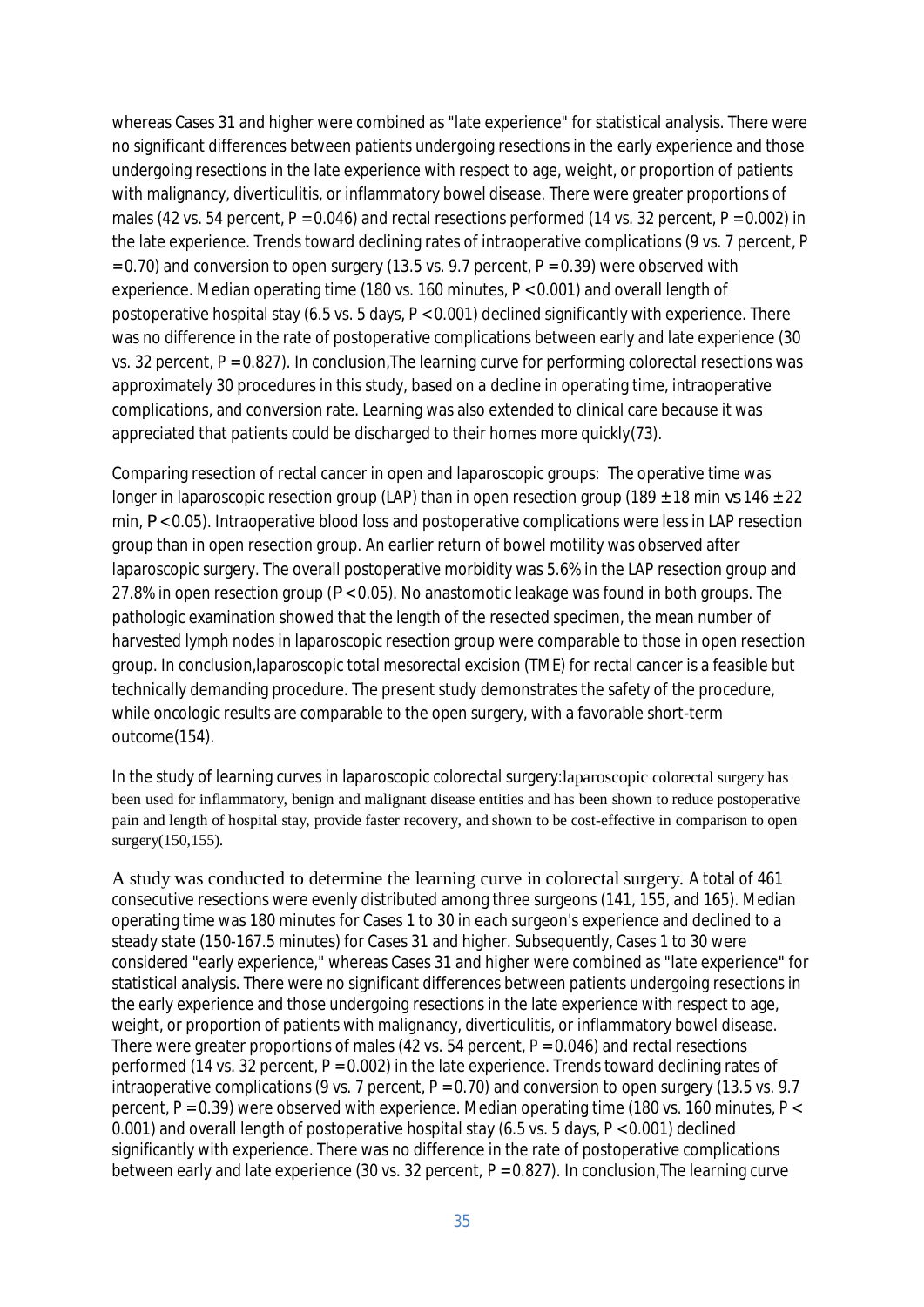for performing colorectal resections was approximately 30 procedures in this study, based on a decline in operating time, intraoperative complications, and conversion rate. Learning was also extended to clinical care because it was appreciated that patients could be discharged to their homes more quickly(73).

## **Levels of Gynaecological Laparoscopic Surgery (HKCOG)**

## **Level 1 Basic Procedures**

## 1. Diagnostic laparoscopy

2. Laparoscopic tubal occlusion

## **Level 2 Minor Procedures**

- 1. Salpingectomy for tubal pregnancy
- 2. Simple adhesiolysis
- 3. Salpingectomy for hydrosalpinx with mild pelvic adhesions
- 4. Ablation of minor stage endometriosis (AFS Stage I-II disease)
- 5. Myolysis
- 6. Ovarian drilling
- 7. Aspiration / fenestration of cyst

## **Level 3 Intermediate Procedures**

- 1. Oophorectomy or cystectomy for ovarian cysts of 8 cm or less
- 2. Resection of moderate endometriosis (AFS Stage III disease)
- 3. Salpingostomy / Salpingotomy
- 4. Myomectomy for pedunculated fibroid or non-pedunculated fibroid of 3 cm or less
- 5. Hysterectomy for prolapse

## **Level 4 Major Procedures**

- 1. Hysterectomy
- 2. Myomectomy for non-pedunculated fibroid greater than 3 cm
- 3. Excision of ovarian tumours greater than 8 cm
- 4. Resection of severe endometriosis (AFS Stage IV disease)
- 5. Adhesiolysis for severe pelvic adhesions, enterolysis and ureteric dissection
- 6. Management of pelvic abscess
- 7. Retropubic bladder neck suspension

#### **Level 5 Advanced Procedures**

- 1. Lymphadenectomy
- 2. Radical hysterectomy for malignant conditions
- 3. Pelvic floor support other than colposuspension
- 4. Presacral neurectomy(70)

## **Laparoscopic Garry and Reich classification**

Type 1: Laparoscopic Diagnosis + Vaginal Hysterectomy

- Type 2: Vaginal cuff suspension with laparoscopy + vaginal hysterectomy
- Type 3: laparoscopy assisted vaginal hysterectomy (LAVH)
- Type 4: Laparoscopic hysterectomy (LH) (laparoscopic uterine artery ligation)
- Type 5: Total laparoscopic hysterectomy(TLH)
- Type 6: Laparoscopic supracervical hysterectomy(LSH)
- Type 7: Laparoscopic hysterectomy and lymphadenectomy(LHL)
- Type 8: Laparoscopic hysterectomy and lymphadectomy with omentectomy( $LHL + O$ )
- Type 9: Radical Laparoscopic hysterectomy(RLH) (58)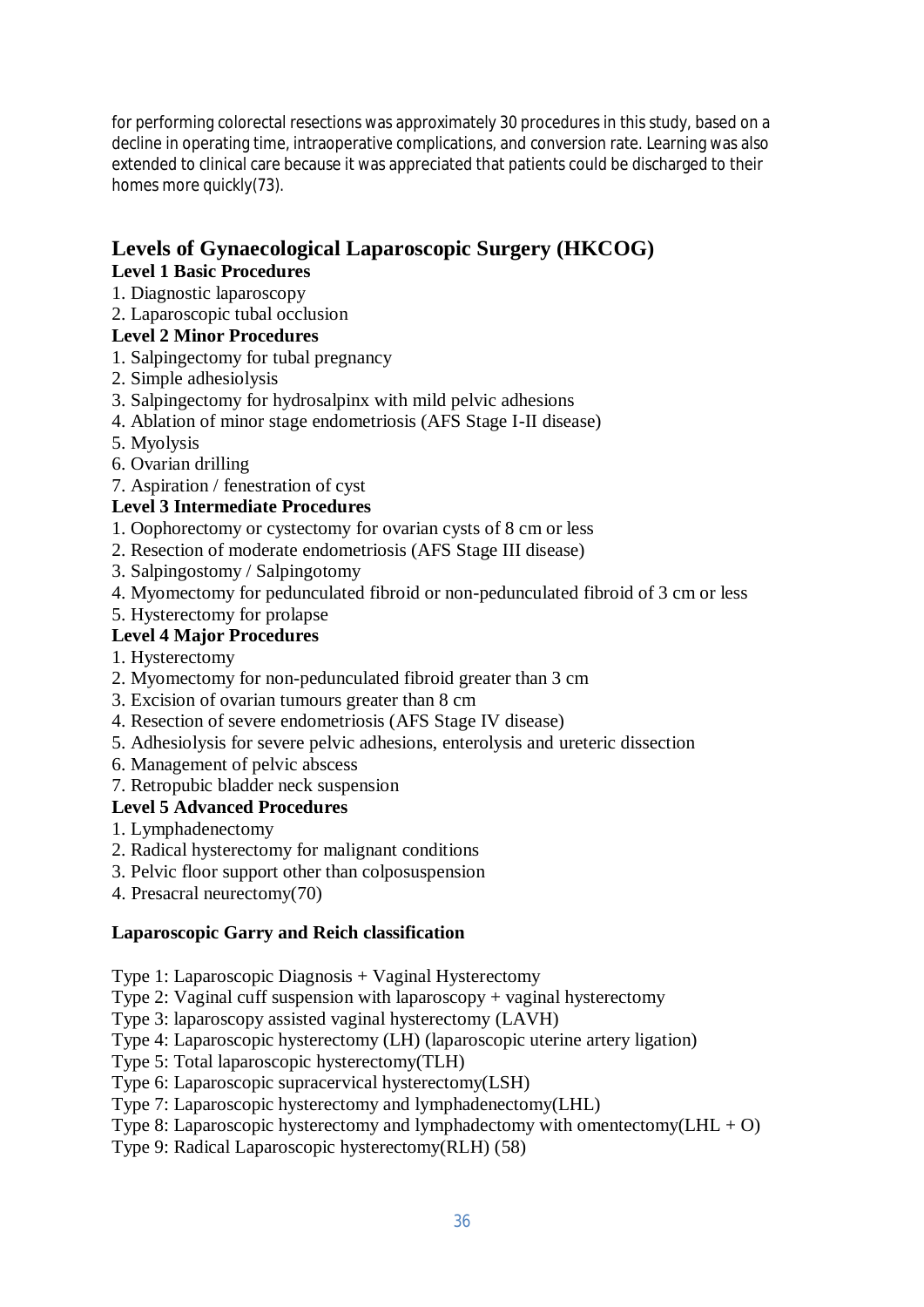In this study, we will compare hysterectomy in learning curve (including about 50 first surgeries) with open hysterectomy of the same surgeon,expert in open surgery, for complications, hospital stay duration, transfusion, operative time, and re-admission.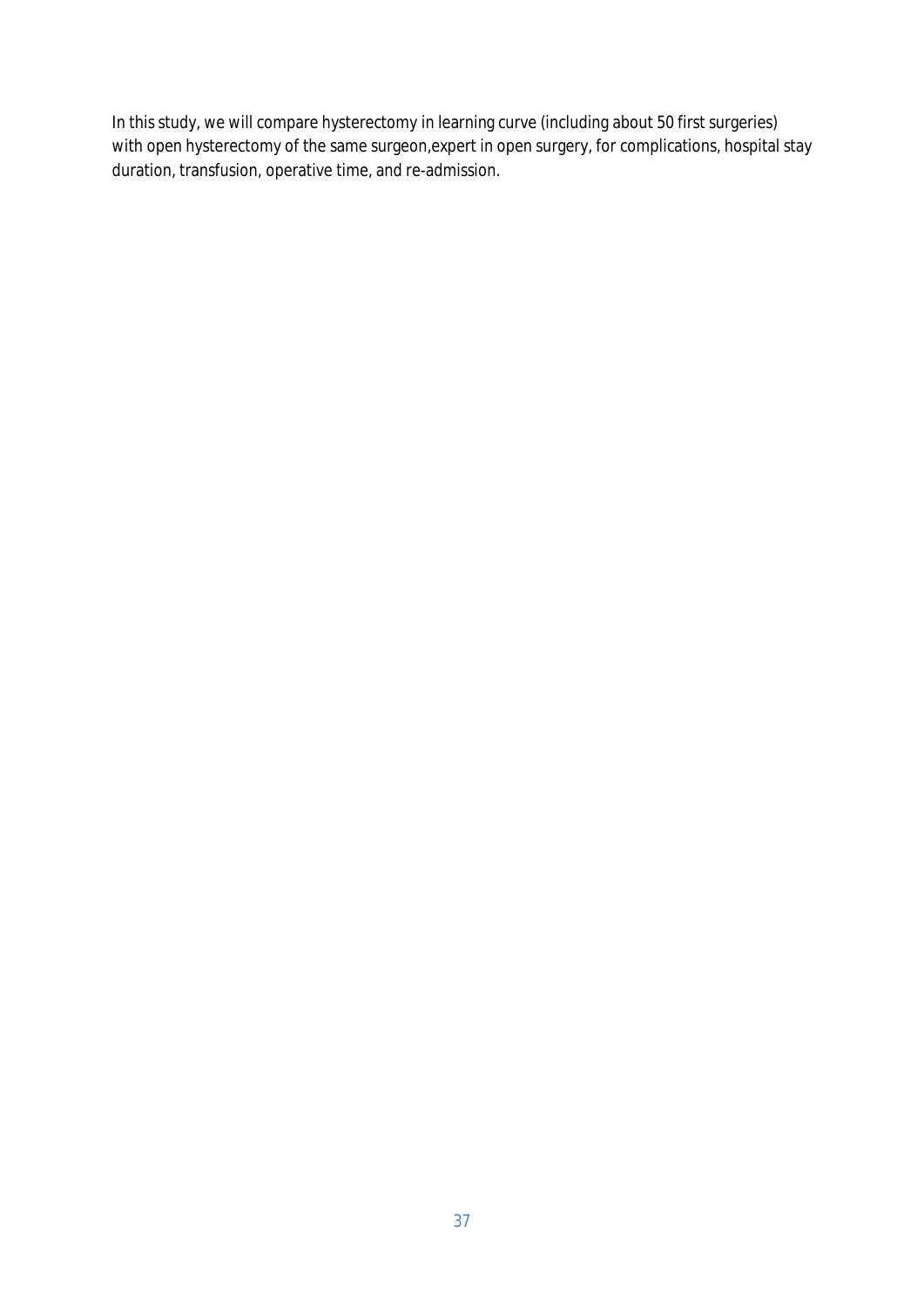# **MATERIALS AND METHODS**

**Study area and study population**: In a prospective cohort study, patients undergoing hysterectomy at Imam Hossein Medical center (academic Medical center located in the Tehran province) were randomly assigned into laparoscopic and Laparotomy groups from 2016-18.

In this study, surgeon was the same in all operations. It should be noted that the suegeon's work experience in open surgery was about 20 years, and she was expert and radical gyneco-oncologist and referal of difficult surgical procedures. The above mentioned surgeon began to perform laparoscopy in hysterectomy by participating in 3 laparoscopic workshops and using Trainer for a period of 6 months and clinical practice with expert laparoscopist for 6 months mostly in level 3 operations, finally participated in one month compact laparoscopy course again and started laparoscopic hysterectomy operations(level 4 ), independently.

From the beginning, under study information of cases were recorded regarding complications, hospital stay, operative time and blood transfusion.

## **Surgical techniques**

The patient was placed in the lithotomy position with her legs open at 60°, under general anaesthesia with endotracheal intubation; a Foley urinary catheter ensured the bladder was emptied during the operation.

After a CO2 pneumoperitoneum was created, a 10 mm trocar was placed in the umbilical site by modified hassen technique to introduce the laparoscope and the camera. Three ancillary 5 mm trocars were also placed two in left side (7 cm apart to each other) and one in right side of the patient. The surgeon operated ipsilateraly and her assistant worked in contra lateral side and handled the camera at the same time.

After an accurate abdominal pelvic inspection, lysis of any adhe- sions was performed. The uterus was then mobilized, making the various anatomical planes more accessible. Particular attention was given to the course of the ureter in its pelvic zone. The round ligament was sectioned at ~3 cm from the uterus, by harmonic Ace in order to prevent bleeding from the superior uterine vessels. The areolar tissue of the broad ligament was then dissected and its posterior fold fenestrated at an avascular area above the uterine vessels. This manoeuvre permitted a better mobilization and identification of the infundibulo-pelvic ligament, whose vessels were cut using harmonic Ace under direct visualization of the pelvic ureter. Once the uterine ligaments were sectioned, the operation continued centrally in a downward direction. If, however, the adnexae were not to be removed, the utero-ovarian ligament was sectioned proximal to the ovaries.

Thereafter, the vesico–uterine peritoneal fold was opened and a bladder dissection from the low uterine segment down to the upper part of the vagina was performed; during this step, the location of the right cleavage plane was crucial to avoid any bladder injury. At this point, the uterine artery was carefully skeletonized and, by exerting the right pressure on the uterine manipulator, it became more evident at the level of the ascendant branches and was then ligated by sutures. This step was critical because most ureteral injuries during laparoscopic hysterectomy are known to occur at this time during surgery.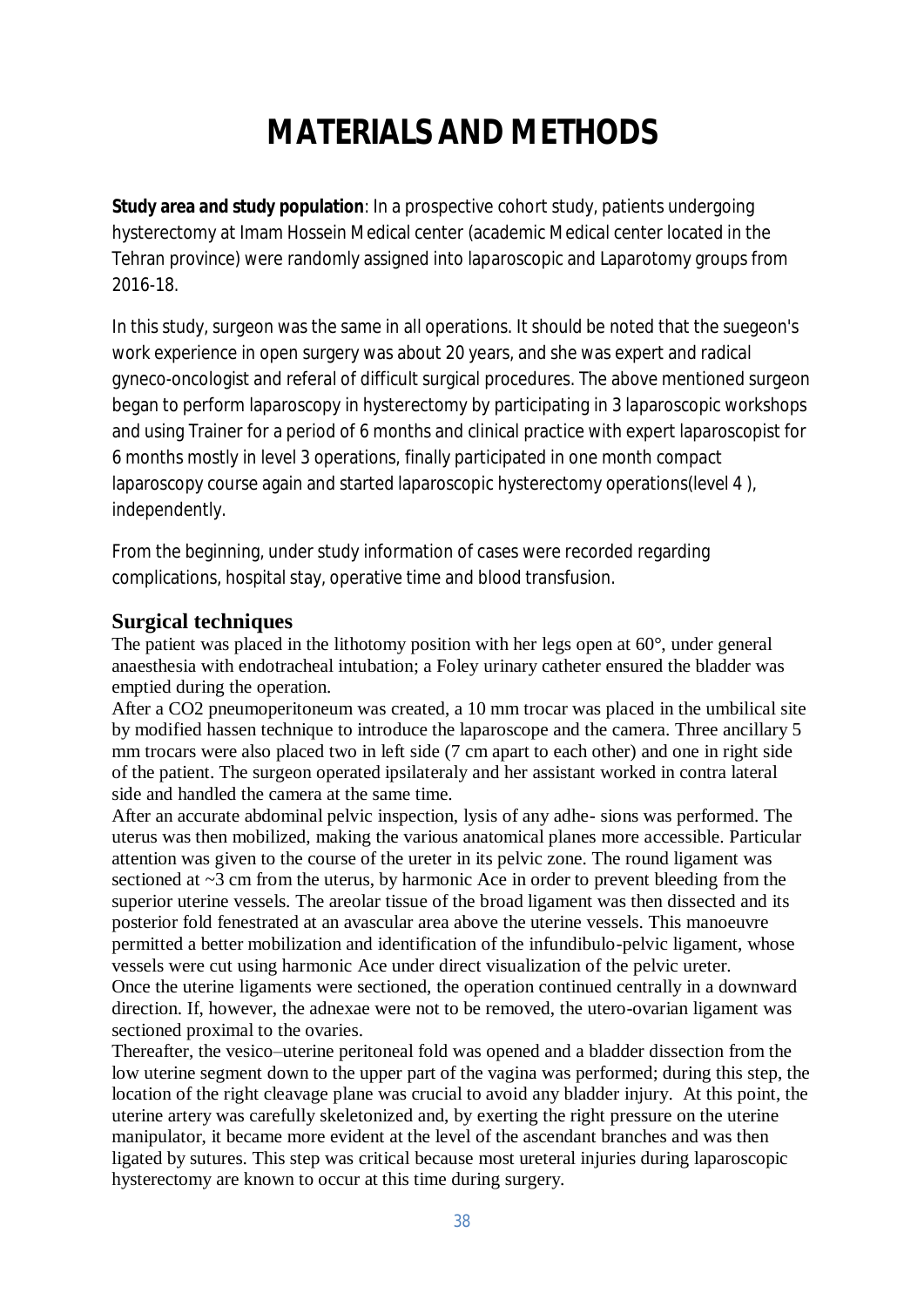Circular monopolar colpotomy was then performed and the uterus was removed through the vagina, and sent for histological examination.

At this stage, the uterine manipulator was extremely effective in completely exposing the fornices and at the same time in avoiding CO2 leakage from the pneumoperitoneum, thus making colpotomy easier. Finally, the vaginal vault was sutured continuosly

laparoscopically, and the pelvis was then checked in order to ensure haemostasis and to perform pelvic irrigation, thus removing blood clots. At the end of the surgery, only fascia site of 10 mm trochars was repaired.

Abdominal hysterectomy and minor ovarian-tubular surgery were performed according to the technique described for benign disease by Pfansteal incision. In open surgery hemostasis was performed by electrocautery and suturing and in the case of hysterectomy, vaginal cuff was closed.

The beginning of the operation was calculated as the moment of the umbilical incision and for laparoscopic hysterectomy and as the moment of cutaneous incision for the abdominal technique. Cutaneous suture was considered the end of the operation in both cases.

**Sample Size:** Cases of hysterectomy divided into 54 laparoscopy and 57 laparotomy method. Laparoscopy cases were considered in learning curve group. So, there were two groups of hysterectomy including laparoscopy (learning) and laparotomy.

**Data Collection:** Complications during hospital stay and after discharge, blood transfusion, duration of hospitalization, re-admision, and surgical time of patients were compared between two groups.

## **statistical method**

The normal distribution of quantitative data was performed using Shapiro-Wilk test. Quantitative data were displayed using mean, standard deviations, mid-range and interquartile domains. the qualitative data was displayed using frequency and percent. Data were analyzed by ANOVA, Kruskal-Wallis, T-independent, Mann-Whitney and Kendall-Tau coefficients for comparing quantitative responses between groups. Guerrilla post hoc test was used whenever necessary. Chi-square test was used to compare the qualitative responses between the studied groups and, if necessary, exact P value was calculated. Covariance analysis was used to compare post operative hemoglobin between the studied groups. The significance level for statistical tests was considered 0.05. SPSS software version 25 was used for data analysis.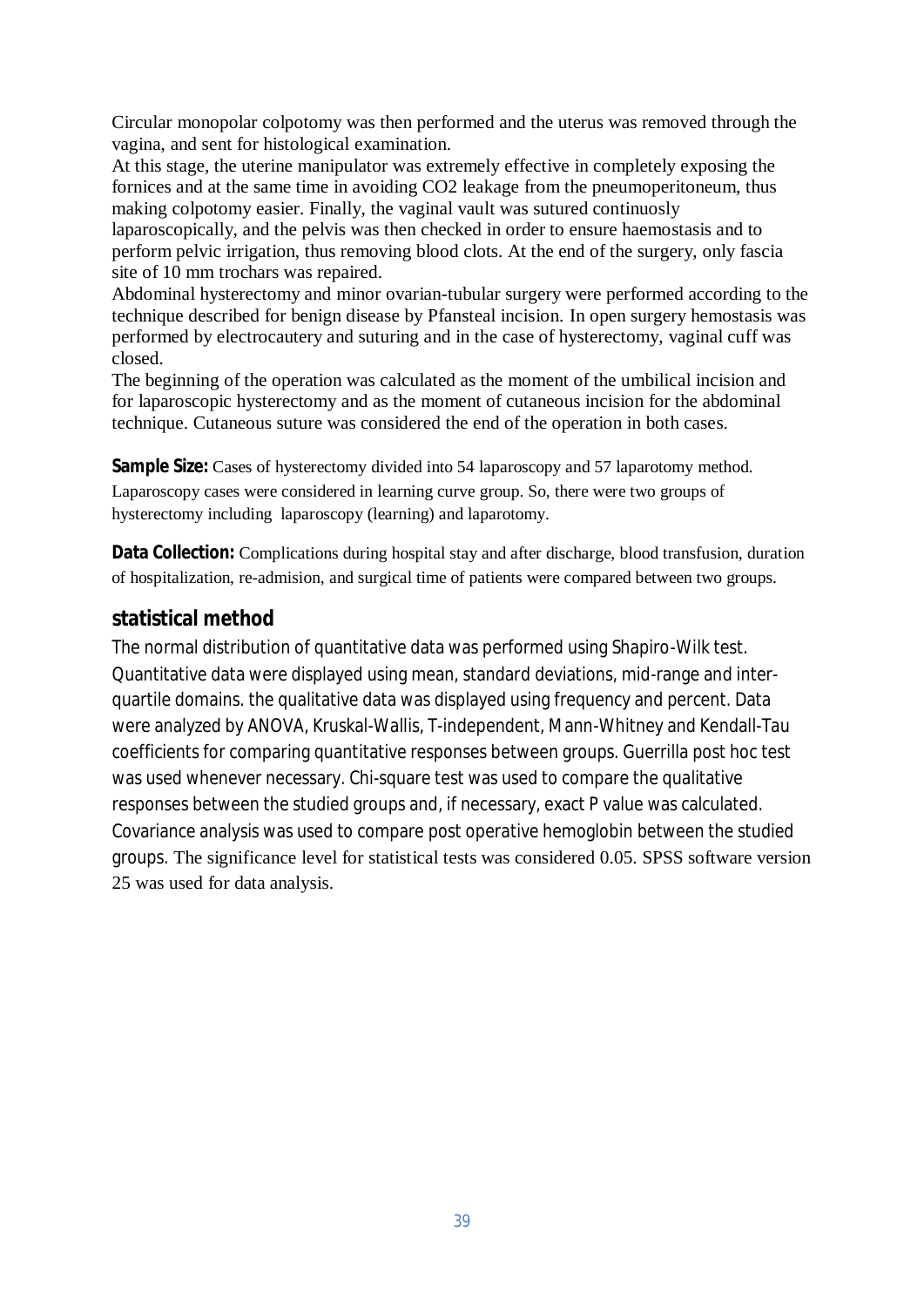# **RESULTS**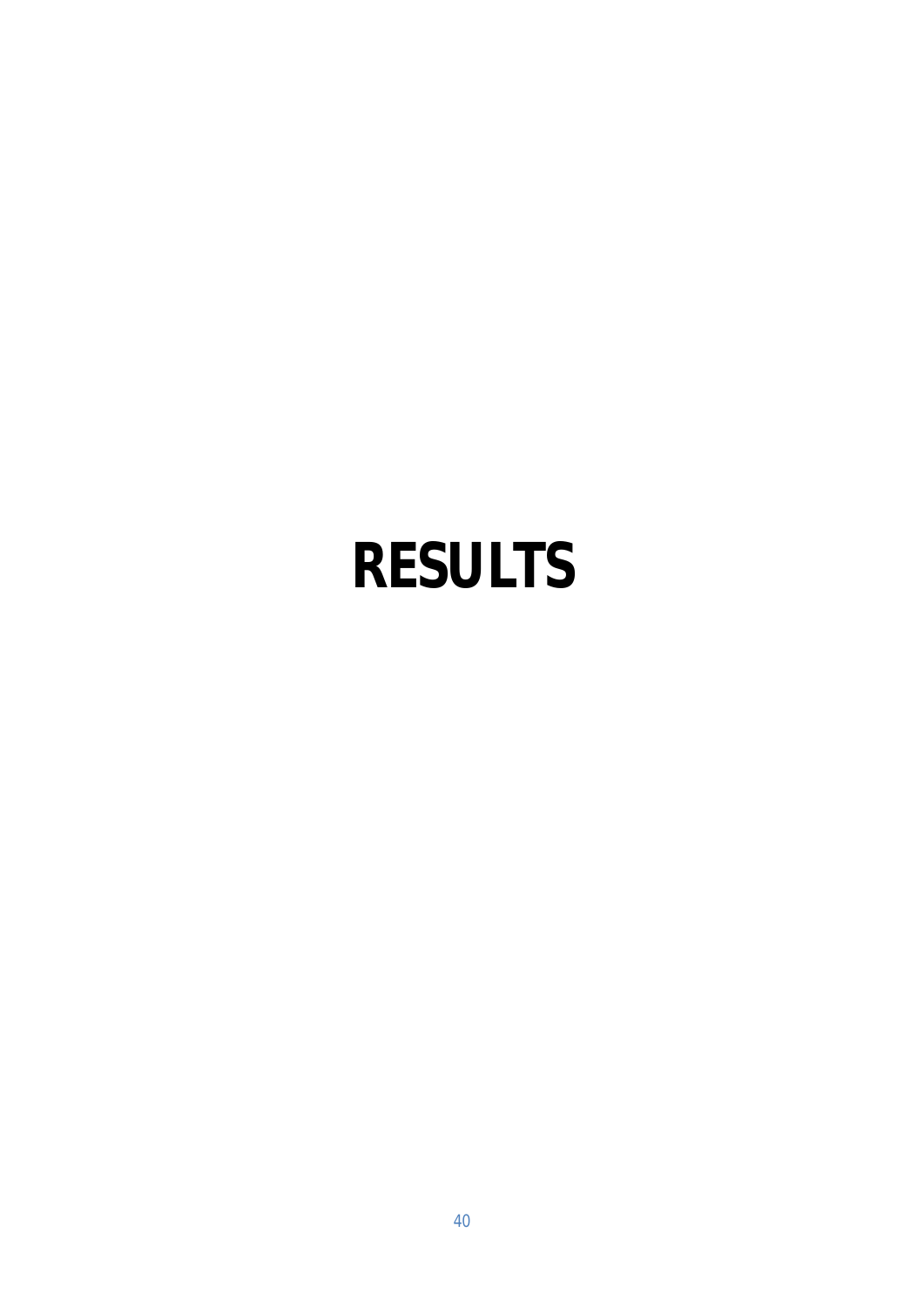## **Results:**

A total of 111 patients underwent hysterectomy.

In the hysterectomy group, 111 patients, including laparoscopy in learning curve group (54) and laparotomy (57) were studied.

Medical disease, mean age and pre-operative hemoglobin level were not significantly different in patients under 2 groups of laparotomy and laparoscopy (Table 1)

Table 1: Comparison of demographic data, underlying medical disease and pre-operative hemoglobin level in laparoscopic and laparotomy groups of hysterectomy surgery.

| Mean     | P     | Medical | P     | Mean BMI   | P     | Mean pre-    | p     |
|----------|-------|---------|-------|------------|-------|--------------|-------|
| age (SD) |       | disease |       | (SD)       |       | operative Hb |       |
|          |       | N(%)    |       |            |       | (SD)         |       |
| 46.37    | 0.318 | 35/54   | 0.657 | 28.18(4.7) | 0.712 | 11.57(1.76)  | 0.516 |
| (6.8)    |       | (64.8)  |       |            |       |              |       |
|          |       |         |       |            |       |              |       |
| 47.7(7)  |       | 34/56   |       | 28.59(5.7) |       | 11.34 (1.94) |       |
|          |       | (60.7)  |       |            |       |              |       |
|          |       |         |       |            |       |              |       |
|          |       |         |       |            |       |              |       |

There was no significant difference regarding intra and post-operative transfusion in laparoscopy and laparotomy groups of hysterectomy. (Table 2)

Table 2: Comparison of intra and post-operative transfusion in laparoscopy and laparotomy of hysterectomy surgery

| group       | Intra-operative<br>transfusion $N(\%)$ |       | Post-operative<br>transfusion $N(\%)$ |       |
|-------------|----------------------------------------|-------|---------------------------------------|-------|
| Laparoscopy | 3/54(5.6)                              | 0.999 | 8/54(14.9)                            | 0.225 |
| laparotomy  | 5/57(8.9)                              |       | 5/57(8.8)                             |       |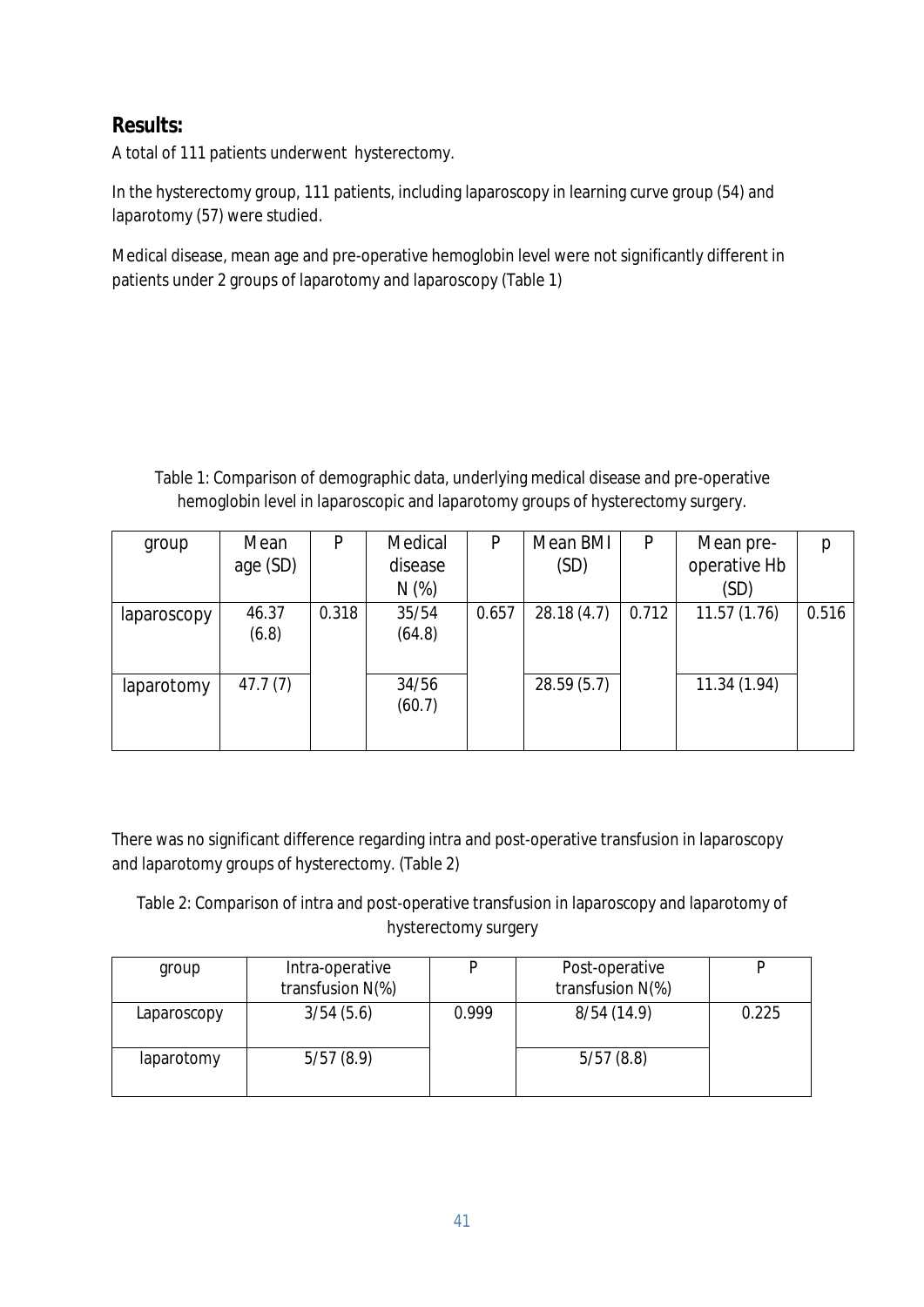Operative time was significantly different in laparoscopy and laparotomy subgroups of hysterectomy, longer in the laparoscopic group. (Table 3)

Table 3: Comparison of operative time in laparoscopic and laparotomy groups of hysterectomy.

| group       | Mean operative time<br>(SD) |       |
|-------------|-----------------------------|-------|
| Laparoscopy | 277.44 (84.48)              | 0.005 |
| laparotomy  | 196.75 (62.13)              |       |

There was no significant difference of hospital stay duration in laparoscopy and laparotomy groups of hysterectomy (Table4).

Table4: Comparison of the hospital stay duration of laparoscopic and laparotomy groups in hysterectomy surgery

| group       | Mean hospital stay (SD) |       |
|-------------|-------------------------|-------|
| Laparoscopy | 2.59(1.22)              | 0.211 |
| laparotomy  | 2.7(1.08)               |       |

there were no significant differences between the two groups of laparoscopy and laparotomy groups of hysterectomy in the post operative complications (during hospital stay and long term) (Table5).

Table5 : Post operative complications in two laparoscopic and laparotomy groups of hysterectomy

| complications         | Laparoscopy<br>$N(\%)$ | Laparotomy<br>$N(\%)$ |      |
|-----------------------|------------------------|-----------------------|------|
| Hospital stay         | 10/54 (18.5)           | 4/57(7)               | 0.68 |
| Long term             | 12/54 (22.2)           | 7/57(12.3)            | 0.51 |
| *Total post operative | 17/54(31.5)            | 9/57(15.8)            | 0.51 |

\*some patients had complications both in hospital stay and long term period.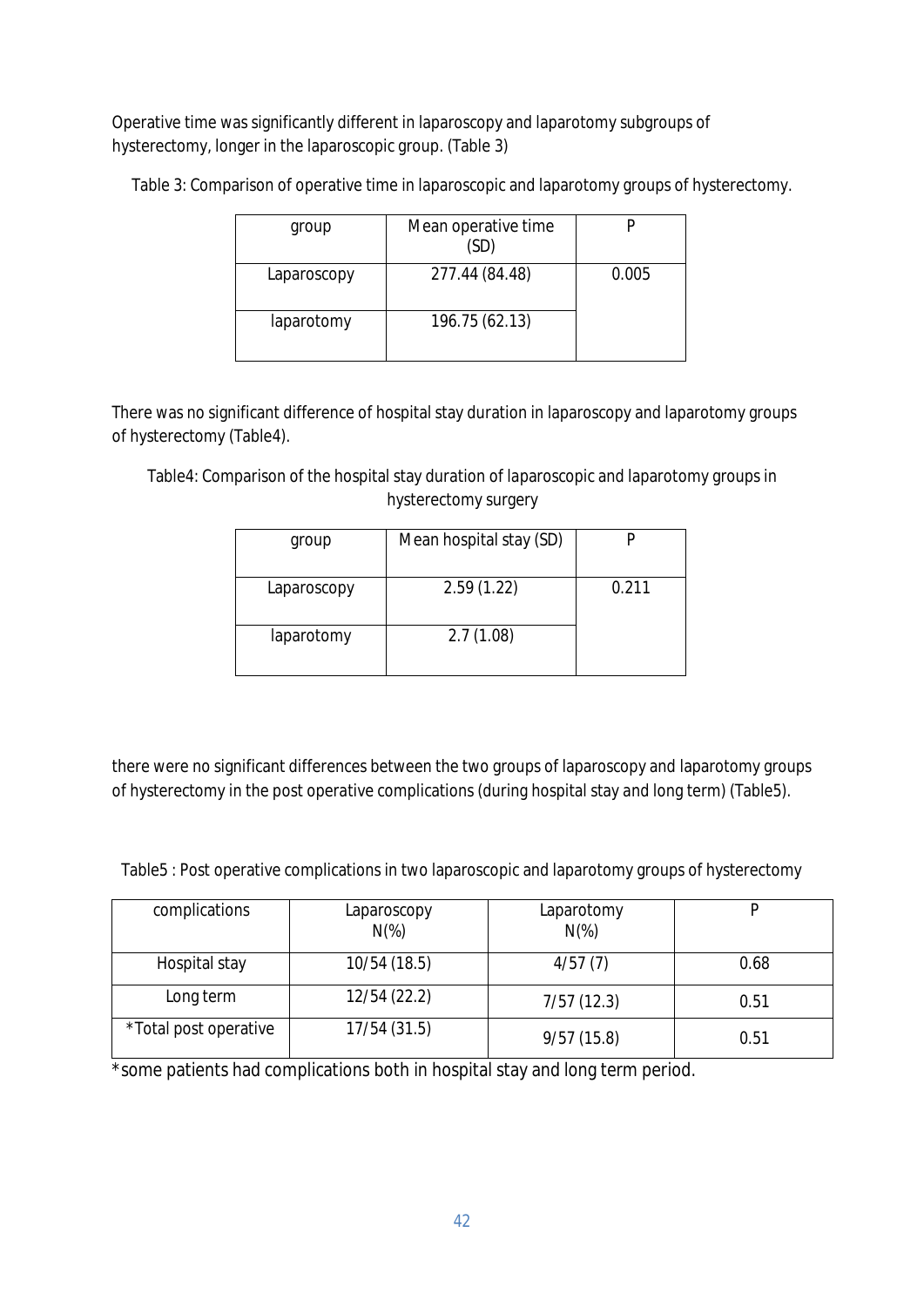The type of complications during hospital stay, long term and total complications were not significantly different in laparoscopy and laparotomy groups of hysterectomy ( $p = 0.5$ ). no major complication happened in each of two groups.

There was no significant difference in re-admision of laparoscopy and laparotomy groups of hysterectomy. (Table6)

| group       | Re-hospitalization N(%) |       |
|-------------|-------------------------|-------|
| Laparoscopy | 1/54(1.9)               | 0.999 |
| laparotomy  | 1/57(1.8)               |       |

Table 6: Comparison of re-admision in laparoscopic and laparotomy groups of hysterectomy.

No case of conversion to laparotomy existed in studied laparoscopy cases.

## Summary of main results

Transfusion during and after surgery did not differ significantly between the laparoscopy and laparotomy groups.

The surgical time of the two groups had significant difference (277 minutes in laparoscopy versus 196 minutes in laparotomy)

Complications during hospitalization, long term (after discharge) and total complications of surgery were not significantly different between the two groups of laparoscopy and laparotomy.

Hospital stay was not different in two groups of laparoscopy and laparotomy (2 days in each group).

Re-admision was not different in two groups.

There was no case of conversion to open surgery in laparoscopy patients.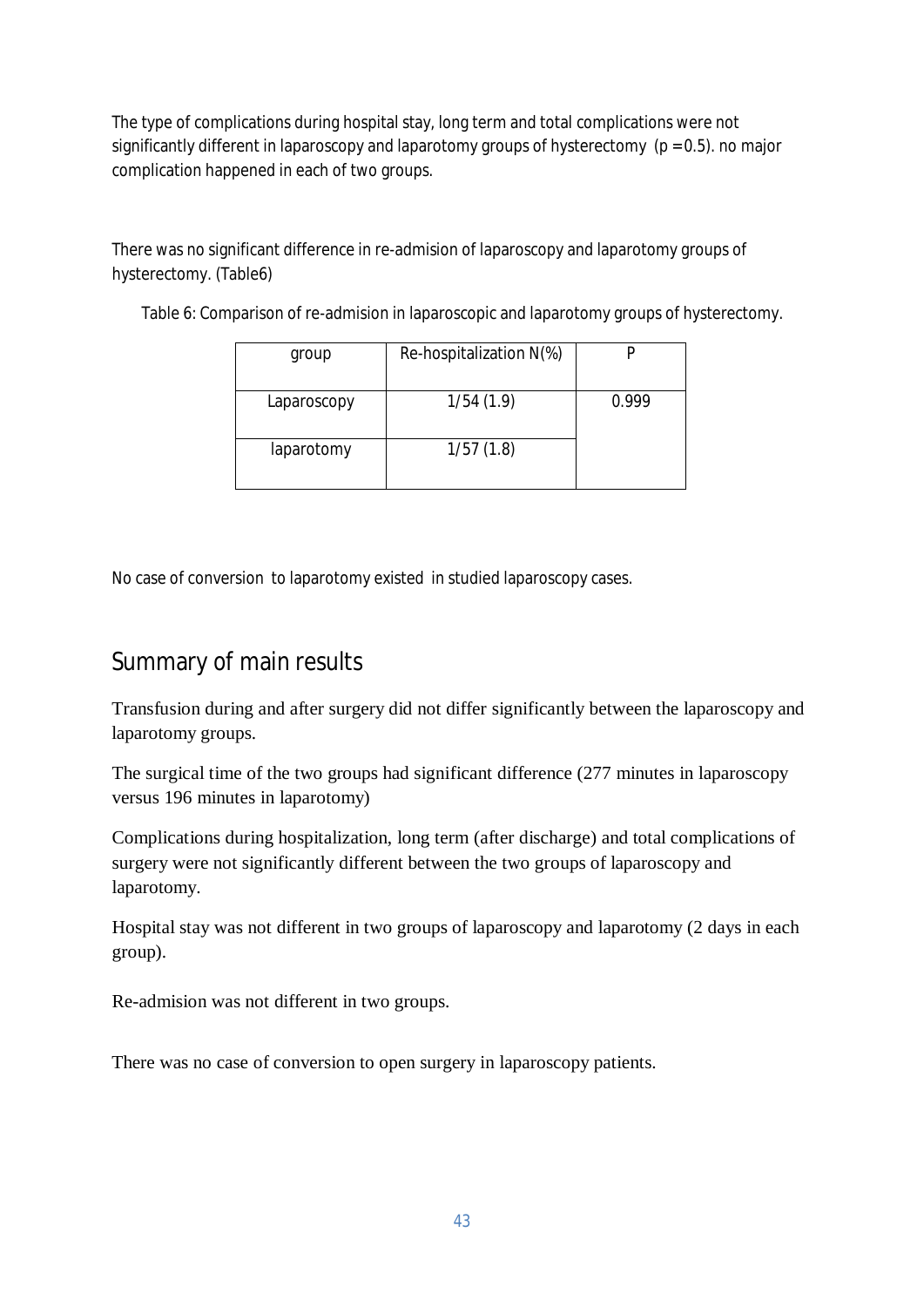# **DISCUSSION**

**transfusion and blood loss**

In the present study, transfusion during and after surgery did not differ significantly between the laparoscopy and laparotomy groups.

In a study laparoscopic and open hysterectomy were compared, and learning curve was investigated in a prospective study(47). Postoperative complications in the laparoscopic hysterectomy group were fever after surgery in one patient and a uretero-vaginal fistula diagnosed 10 days after surgery in one patient, for which it was necessary to introduce a ureteral splint.In one of the first case series of 100 LAVH , it was reported that a depressing 20% complications occurred, including 13 cases with haematoma of the vaginal cuff, two cases of ureteral damage and one case of lesion of the epigastric artery. The good postoperative recovery in 80% of the patients with no intra-operative complications was encouraging (156).

A recently published random study comparing LAVH and abdominal hysterectomy demonstrated that blood loss and postoperative pain were significantly less in the patients who underwent LAVH. Furthermore, the percentage of complications in the two groups was acceptably low and there was no statistically significant difference between the two groups (157).

In the other hand, in the present study just outcome of blood transfusion was compared in 2 groups and volume of blood loss was not measured. Probably if it was done,difference of blood loss volume , might be diffrent in 2 methods. In addition to the experience of the surgeon, the staffing issues and the surgeon's assistant also play a role in outcome of laparascopy including blood loss.

## **operation time**

In the present study,the surgical time of the two groups had significant difference (277 minutes in laparoscopy versus 196 minutes in laparotomy)

In above mentioned studies laparoscopic and open hysterectomy were compared, and learning curve was investigated in a prospective study and there was no diffrence in complications (47,156-157).

In the study of comparison between Laparoscopic and Open Hysterectomy,The average time employed for laparoscopic hysterectomy was  $104.1 \pm 26.98$  min; according to the learning curve experienced in this study, the range was 72–163 min and the results after the plateau was reached showed no statistical difference between laparoscopic and abdominal operating times(47).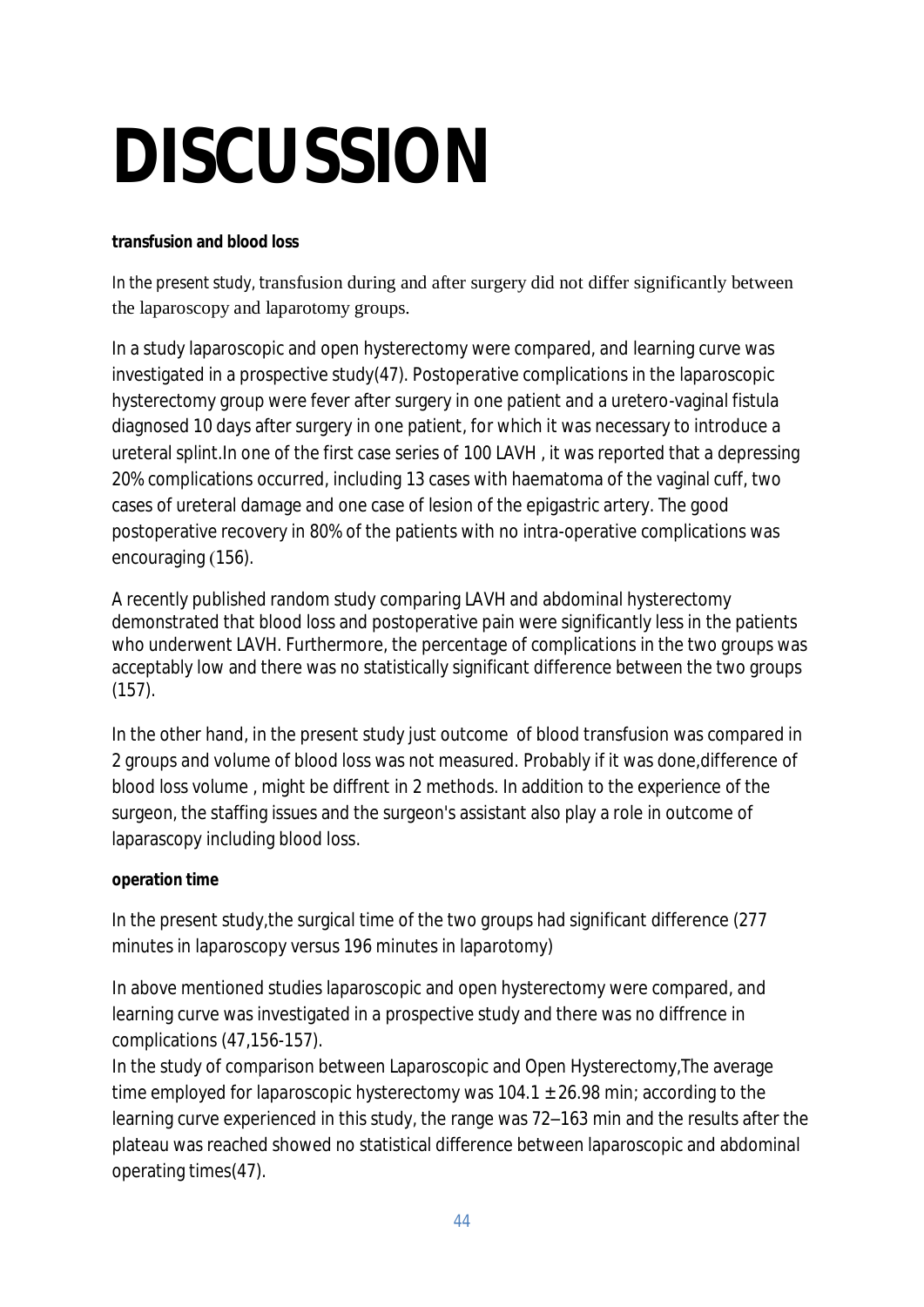Subsequently, in a randomized prospective trial on 143 patients comparing laparoscopically assisted vaginal hysterectomy (LAVH) and abdominal hysterectomy, it was found that LAVH took significantly longer than abdominal hysterectomy, but duration of hospitalization and convalescence were shorter. This study demonstrated that the level of postoperative complications in the two groups was similar, although one LAVH patient had a vesico–vaginal fistula(52).

According to one report, the difference in duration of surgery for the two techniques is due to the fact that most of these studies were carried out 'during the world learning curve for laparoscopic hysterectomy'(156).

A recently published random study, comparing LAVH and abdominal hysterectomy demonstrated that surgery for LAVH can take the same time as for abdominal hysterectomy. This study has unequivocally established the importance of the experience of surgeons in the length of time required to perform LAVH(157).

The current study reports the first series of 51 laparoscopic hysterectomies performed in a university centre with significant experience in endoscopic gynaecological surgery. In order to assess the laparoscopic hysterectomy learning curve, the following parameters were examined: duration of surgery, percentage of intra- and postoperative complications and percentage of conversions to abdominal hysterectomy.

In a study, 100 successive laparoscopic hysterectomies performed by a senior gynaecologist were assessed in order to evaluate the learning curve. It was found that the duration of surgery decreased from an average of 180 min for the first 10 operations, to an average of 75 min for the last 20. This study also found a direct correlation between duration of surgery, patient weight and the weight of the uterus. On the contrary, no relationship of this kind was found in our study(158).

Interestingly,in a study noted that in eight patients who had previously undergone hysterectomies (Caesarean section or myomectomy), the duration of laparoscopic surgery decreased over the period of this study when compared to the operating times of the other cases, thus confirming the importance of the learning curve(47).

In the medical center of the present study, the nursing staff, equipment, and engineering were also in training period ( learning curve), and the effect of these factors was also evident in operative time. For instance, unchecked instruments, camera, and monitoring system exhibited problems during operation which take time to solve each of them. Of course whenever the working system develops, less problems occur during operation and if happens, solution is rapidly done.

#### **Complications**

In the present study, Complications during hospitalization, long term (after discharge) and total complications of surgery were not significantly different between the two groups of laparoscopy and laparotomy.

No serious complications occurred in two groups, and re-admission of the two groups did not differ.

Considering that the surgeon was expert in the open surgery and radical operations, the complications of her open surgery was less. The point that complications of the open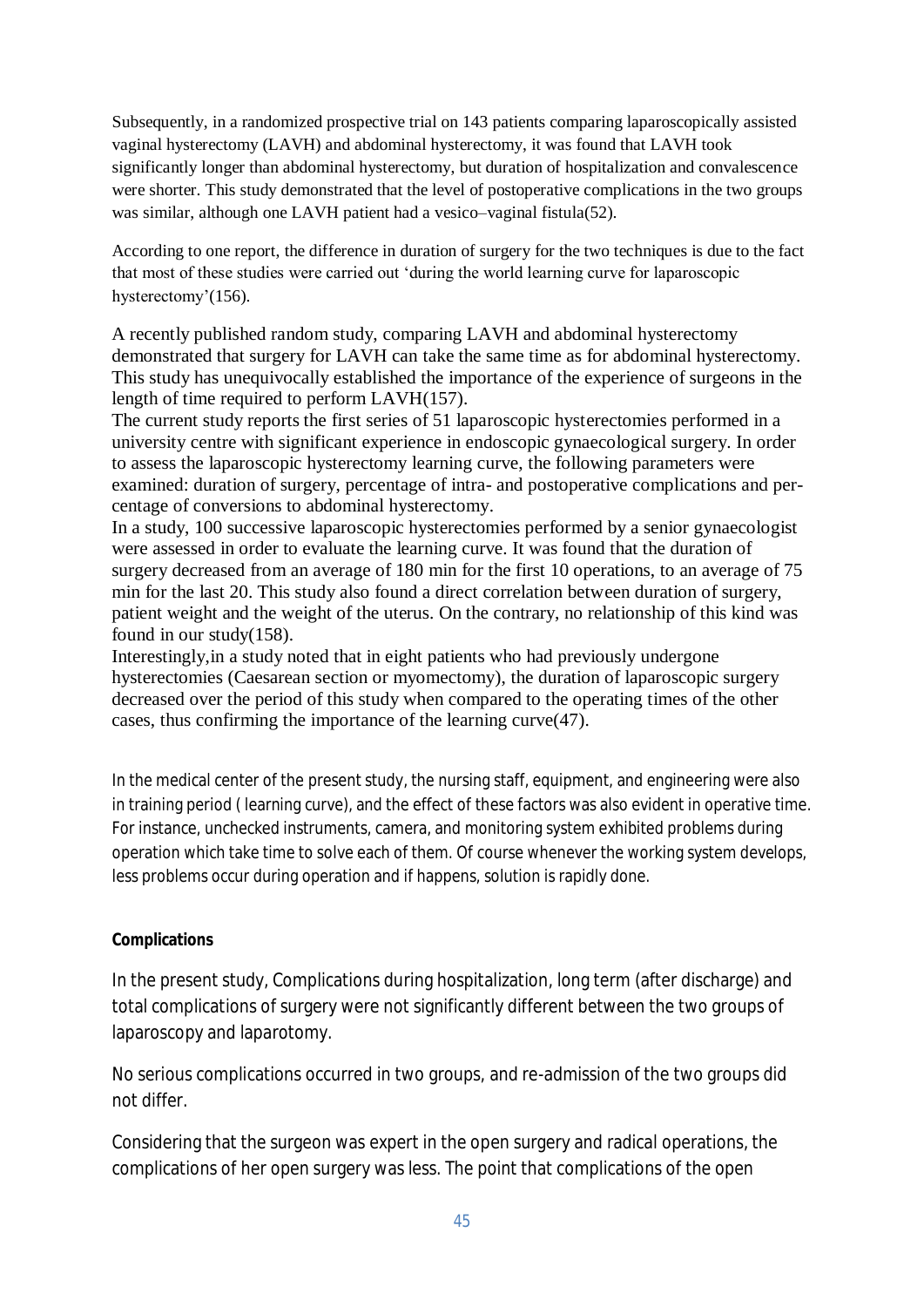surgery group with a 20-year experience of surgeon and laparoscopic surgery in her learning curve did not have a significant difference, is in favor of confirming less complications of laparoscopic surgery.

#### **Hospital stay**

In a study of laparoscopic and open hysterectomy, The mean length of hospital stay was  $2.38 \pm 0.30$  days in the laparoscopic hysterectomy group versus 6.23  $\pm$  1.85 days in the abdominal hysterectomy group ( $P \le 0.001$ )(47).

In the present study, hospital stay was not different in two groups of laparoscopy and laparotomy . However, patients were not discharged, even if they wanted and were ready to leave hospital, given that the surgeon was expert and noted that she was in Learning curve and was willing to close observe post operative period of laparoscopy patients. In this study, the need for patient pain relief, comfort, satisfaction, and quicker return to work were not considered, which might be better in the laparoscopic group.

#### **re- admition**

In the present study,re-admition was not different in two groups.

## **conversion rate**

In laparoscopic colorectal surgery conversion rates was studied. The conversion rate for right-sided colonic resections was 8.1% (n \_ 457) compared with 15.3% for left-sided colorectal

resections (n \_ 443). Independent predictors of conversion of laparoscopic to open surgery were the body mass index (BMI) (odds ratio OR = 1.07 per unit increase), ASA grade (OR 1.63 per unit increase), type of resection (left colorectal versus right colonic procedures, OR \_ 1.5), presence of intra-abdominal abscess (OR \_5.0) or enteric fistula (OR \_ 4.6), and surgeon's experience (OR 0.9 per 10 additional cases performed). Having adjusted for casemix,the CUSUM analysis demonstrated a learning curve of 55 cases for right-sided colonic resections versus 62 cases for left-sided resections.Median operative time declined with operative experience (P = 0.001). Readmission rates and postoperative complications remained unchanged throughout the series and were not dependent on operative experience.In conclusions, Conversion rates for laparoscopic colectomy are dependent on a multitude of factors that require appropriate adjustment including the learning curve (operative experience) for individual surgeons. The laparoscopic model described can be used as the basis for performance monitoring between or within institutions. However, this study did not demonstrate a reduction in the readmission rate and complication rate with increasing experience despite a significant reduction in the operating time and conversion rate. The possible explanation for this paradox is the significant shift toward more complex and highrisk cases in the later part of the series, thus resulting in an overall stable complication and readmission rate. Similar findings were reported by Marusch et al21 in a multicenter study of 1658 patients, which showed that surgeons with experience of more than 100 laparoscopic colorectal operations were more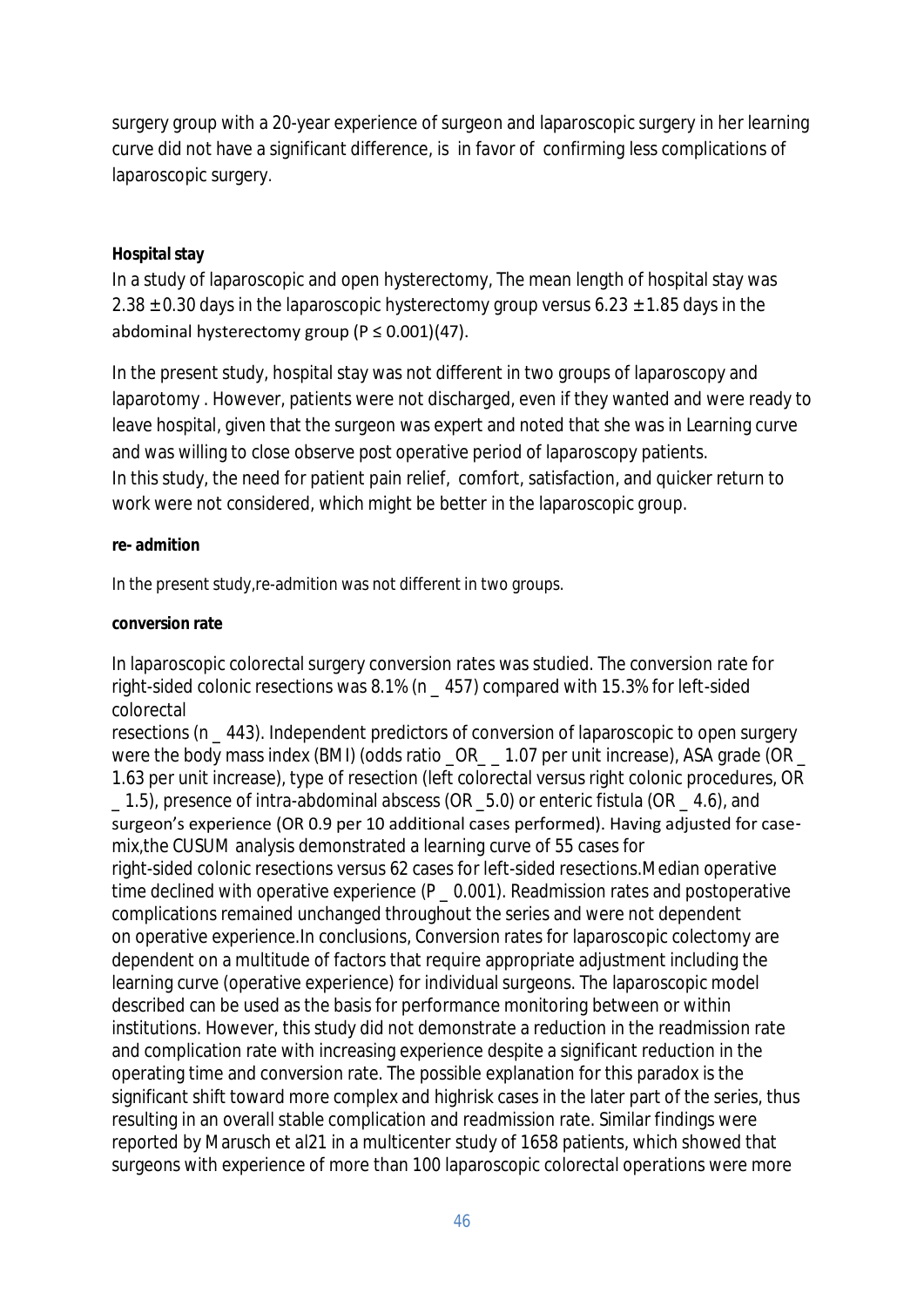likely to embark on more difficult cases with a conversion rate of 4.3% versus 6.9% for surgeons with experience of less than 100 procedures yet identical postoperative mortality and morbidity between the 2 groups (150).

The main reason for the conversion rate is usually a complication. So,conversion and complication rate are more in learning curve.in the present study, There was no case of conversion to open surgery in laparoscopy patients.

**learning curve**

## **Transfusion**

In the present study,transfusion during and after surgery did not differ significantly between the laparoscopy and laparotomy groups.

A study in laparoscopic and laparotomy hysterectomy showed that bleeding during laparoscopic surgery was less than open surgery. (p <0.001).Average intra-operative blood loss was lower in laparoscopic hysterectomy than in abdominal hysterectomy ( $P \le 0.001$ ).

Blood loss during laparoscopic hysterectomy was calculated as the difference between the volume of liquid introduced into the pelvic cavity for irrigation purposes and the volume of liquid aspirated during the operation. Blood loss during abdominal hysterectomy was assessed by measuring the amount of blood contained in the aspirator at the end of the operation: sponges were not used for this study.

The following parameters were also evaluated: postoperative decrease in haemoglobin (Hb), complications and duration of post- operative stay.

Average intra-operative blood loss was significantly lower in laparoscopic hysterectomy as opposed to abdominal hysterectomy, with lower first postoperative day haemoglobin drop in the patients who underwent laparoscopic hysterectomy.

In comparison of total laparoscopic hysterectomy versus abdominal hysterectomy,there were no intra-operative complications in the abdominal hysterectomy group, but the postoperative complications were: two cases of haematoma of the vaginal cuff (blood transfusion was required in one case), and four cases of postoperative fever.

There were no intra-operative complications in the abdominal hysterectomy group, but the postoperative complications were: two cases of haematoma of the vaginal cuff (blood transfusion was required in one case), and four cases of postoperative fever(150).

A recently published random study (Marana et al., 1999) comparing LAVH and abdominal hysterectomy demonstrated that blood loss and postoperative pain were significantly less in the patients who underwent LAVH. Furthermore, the percentage of complications in the two groups was acceptably low and there was no statistically significant difference between the two groups. This study has unequivocally established the importance of the experience of surgeons in the length of time required to perform LAVH(47,157).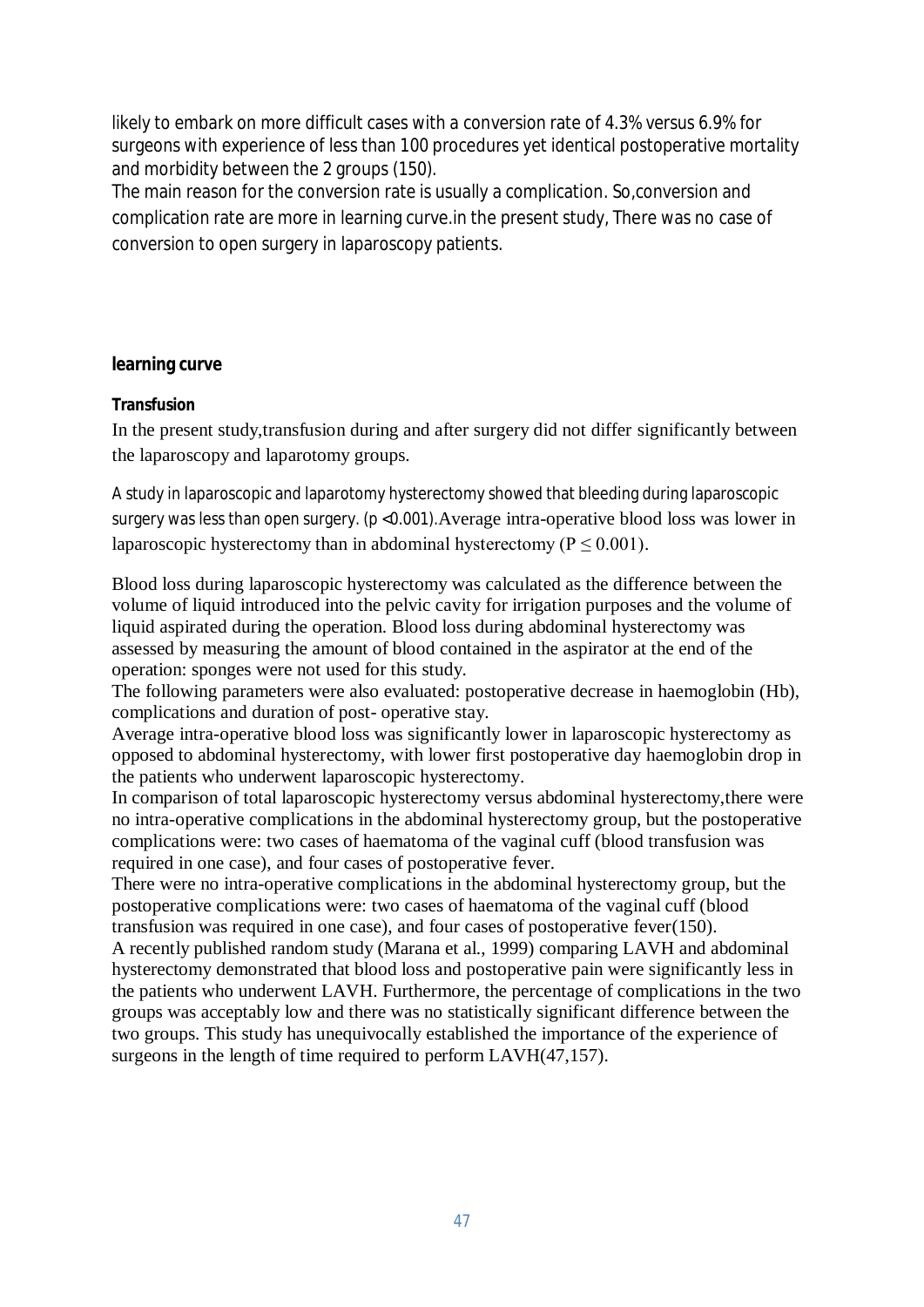# **CONCLUSION**

In the present study, hysterectomy patients were operated on in two groups of laparoscopy (learning curve)and open surgery of expert and radical surgeon, which did not differ in terms of complications, transfusion, duration of hospitalization and re-admission.However,surgical time was significantly longer in laparoscopy group.This study encourage starting laparoscopy method instead of open surgery, even in setting of expert open surgeons, and even in advanced(level 4) surgery such as hysterectomy.

In the present study the surgeon was gyneco-oncologist and very familiar to pelvic anatomy and expert in open surgery. Probably, equal complication, transfusion, hospital stay and re-admission of laparoscopic hysterectomy in her learning curve in comparison to her open surgery was due to proponged exprience in radical surgeries and might not be the case of every open surgeon.

Other point is no attention and data gathering regarding patient satisfaction with her operation and work return delay after each method of surgery, laparoscopy and open which are main advantages of laparoscopic surgery.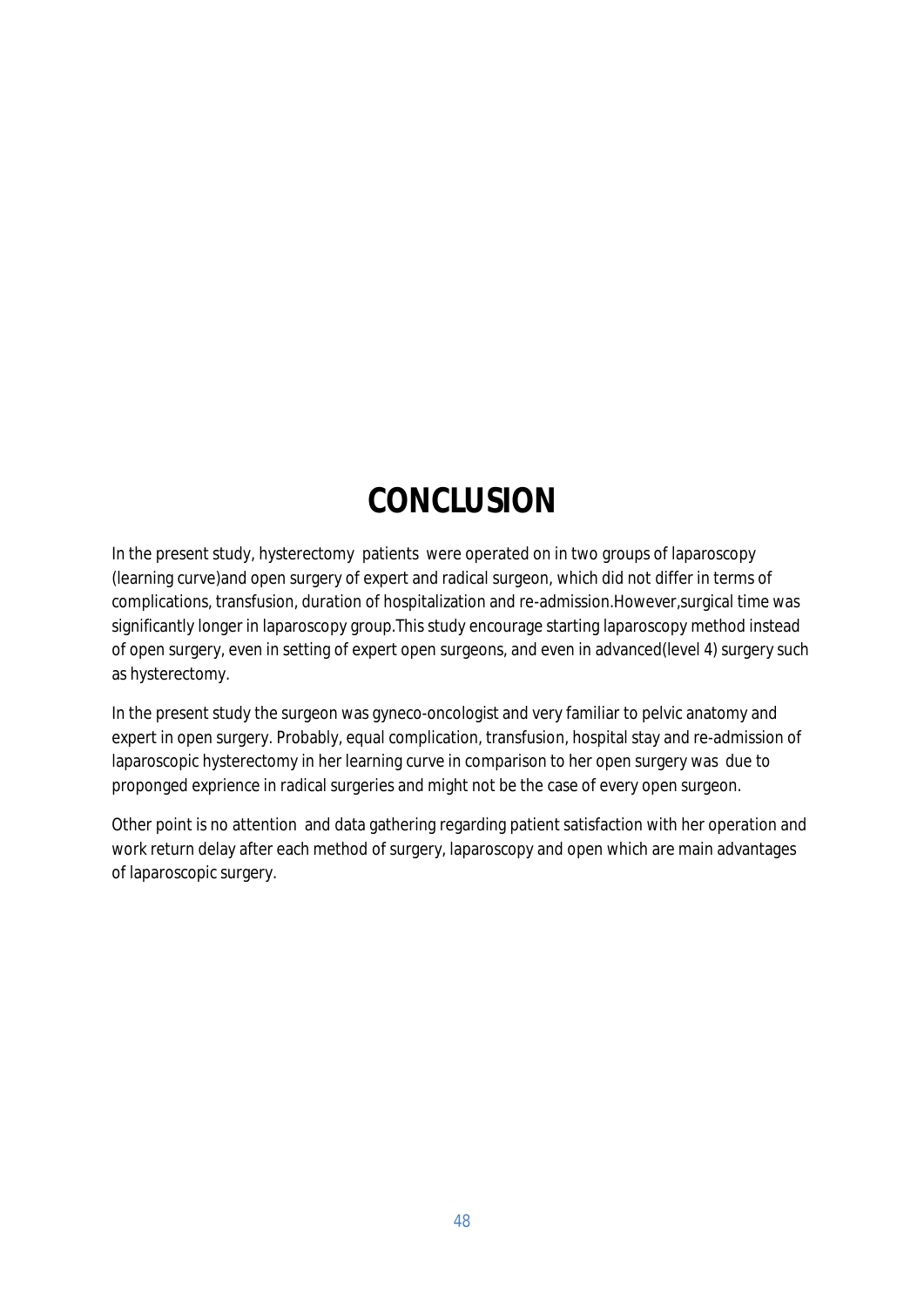# **Bibliography**

1. Mishra RK. Text book of Practical Laparoscopic Surgery. In: Mishra RK. Chronological Advances in Minimal Access Surgery. 3nd ed. New Delhi: JAYPEE BROTHERS MEDICAL PUBLISHER (P) LTD;2013.3-7

2. Bernheim BM. Organoscopy: cystoscopy of the abdominal cavity. Ann Surg. 1911;53:764-7.

3. Bozzini P. Lichtleiter, eine Erfi ndung zur Anschauung innererTheile und Krankheiten. J Prakt Arzneikunde. 1806;24:107-13.

4. Desormeaux AJ. Endoscope and its application to the diagnosis and treatment of affections of the genitourinary passage. Chicago Med J. 1867.

5. Fervers C. Die Laparoskopie mit dem Cystoskop. Mediz Klinik. 1933;31:1042-5.

6. Fourestier M, Gladu A, Vulmiere J. Perfectionnements a l'endoscopie medicale. Realisation bronchoscopique. La Presse Medicale. 1952;60:1292-3.

7. Goetze O. Die Röntgendiagnostik bei gasgefüllter Bauchhöhle. Eine neue Methode. Münch Med Wochenschr. 1918;65:1275-80.

8. Gordon AG, Magos AL. The development of laparoscopic surgery. Baillieres Clin Obstet Gynaecol. 1989;3:429-49.

9. Gow JG, Hopkins HH, Wallace DM, et al. The modern urological endoscope. In: Hopkins HH, (Ed). Handbook of Urological Endoscopy. Edinburgh: Churchill Livingstone. 1978.

10. Gunning JE. The history of laparoscopy. J Reprod Med. 1974;12:222-5.

11. Jacobeus HC. Ueber die Möglichkeit die Zystoskopie bei Untersuchung seröser Höhlungen anzuwenden. Münch Med Wochenschr. 1910;57:2090-2.

12. Jacobs M, Verdeja JC, Goldstein HS. Minimally invasive colon resection (laparoscopic colectomy). Surg Laparosc Endosc. 1991;1:133-50.

13. Kalk H. Erfahrungen mit der Laparoskopie (Zugleich mit Beschreibung eines neuen Instrumentes). Zeitschr Klin Med. 1929;111:303-48.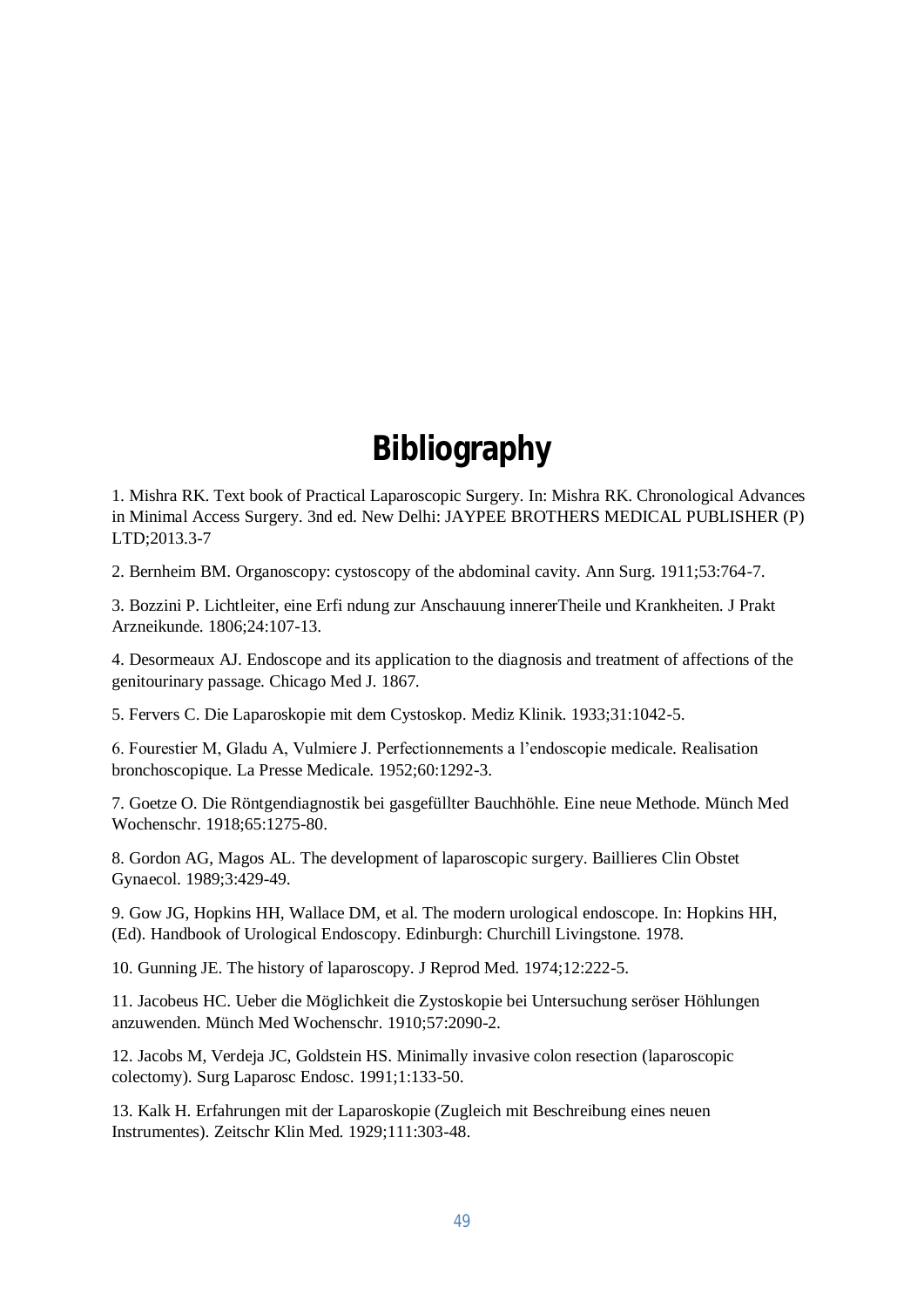14. Kelling G. Ueber Oesophagoskopie, Gastroskopie und Kölioskopie. Münch Med Wochenschr. 1902;49:21-4.

15. Kurze Uebersichtüber meine Erfahrungen mit der Laparothoraskopie. Münch Med Wochenschr. 1911;58:2017-9.

16. Lau WY, Leow CK, Li AK. History of endoscopic and laparoscopic surgery. World J Surg. 1997;21:444-53.

17. Mühe B. The first laparoscopic cholecystectomy. Langenbecks Arch Chir. 1986;369:804.

18. Nadeau OE, Kampmeier OF. Endoscopy of the abdomen: Fig. 1.12: Robotic arm abdominoscopy. Surg Gynecol Obstet. 1925;41:259-71.

19. Nitze M. Beobachtungs- und Untersuchungsmethode für Harnröhre, Harnblase and Rektum. Wiener Mediz Wochenschr. 1879;29:651-2.

20. Orndorff BH. The peritoneoscope in diagnosis of diseases of the abdomen. J Radiol. 1920;1:307- 25.

21. Roccavilla A. L'endoscopia delle grandi cavita sierose mediante un nuovo apparecchio ad illuminazione dirtta (laparo-toracoscopia diretta). La Riforma Medica. 1914;30:991-5.

22. Rosin D. History. In: Rosin D, (Ed). Minimal Access Medicine and Surgery. Oxford: Radcliffe Medical Press. 1993.

23. Ruddock JC. Peritoneoscopy. Surg Gynecol Obstet. 1937;65:623-39.

24. Semm K. Endoscopic appendectomy. Endoscopy. 1983;15:59-64.

25. Semm K. Operative Manual for Endoscopic Abdominal Surgery. Chicago: Thieme. 1987.

26. Semm K. The history of endoscopy. In: Vitale GC, Sanfi lippo JS, Perissat J, (Eds). Laparoscopic Surgery: An Atlas for General Surgeons. Philadelphia: JB Lippincott. 1995.

27. Short AR. The uses of coelioscopy. Br Med J. 1925;3:254-5.

28. Steiner OP. Abdominoscopy. Surg Gynecol Obstet. 1924;38:266-9.

29. Stone WE. Intra-abdominal examination by the aid of the peritoneoscope. J Kan Med Soc. 1924;24:63-6.

30. Veress J. Neues Instrument zur Ausführung von Brust- oder Bauchpunktionen and Pneumothoraxbehandlung. Deutsch Med Wochenschr. 1938;40:1480-1.

31. Vitale GC, Cuschieri A, Perissat J. Guidelines for the future. In: Vitale GC, Sanfi lippo JS, Perissat J, (Eds). Laparoscopic Surgery: An Atlas for General Surgeons. Philadelphia: JB Lippincott. 1995.

32. Zollikofer R. Zur Laparoskopie. Schweiz Med Wochenschr. 1924;5:264-5.

33. Riaz Agha, BSc and Gordon Muir, FRCS. Does laparoscopic surgery spell the end of the open surgeon?. J R Soc Med. 2003; 96(11): 544–546.

34. Mishra RK. Text book of Practical Laparoscopic Surgery. In: Mishra RK. Diagnostic Laparoscopy. 3nd ed. New Delhi: JAYPEE BROTHERS MEDICAL PUBLISHER (P) LTD;2013.292-303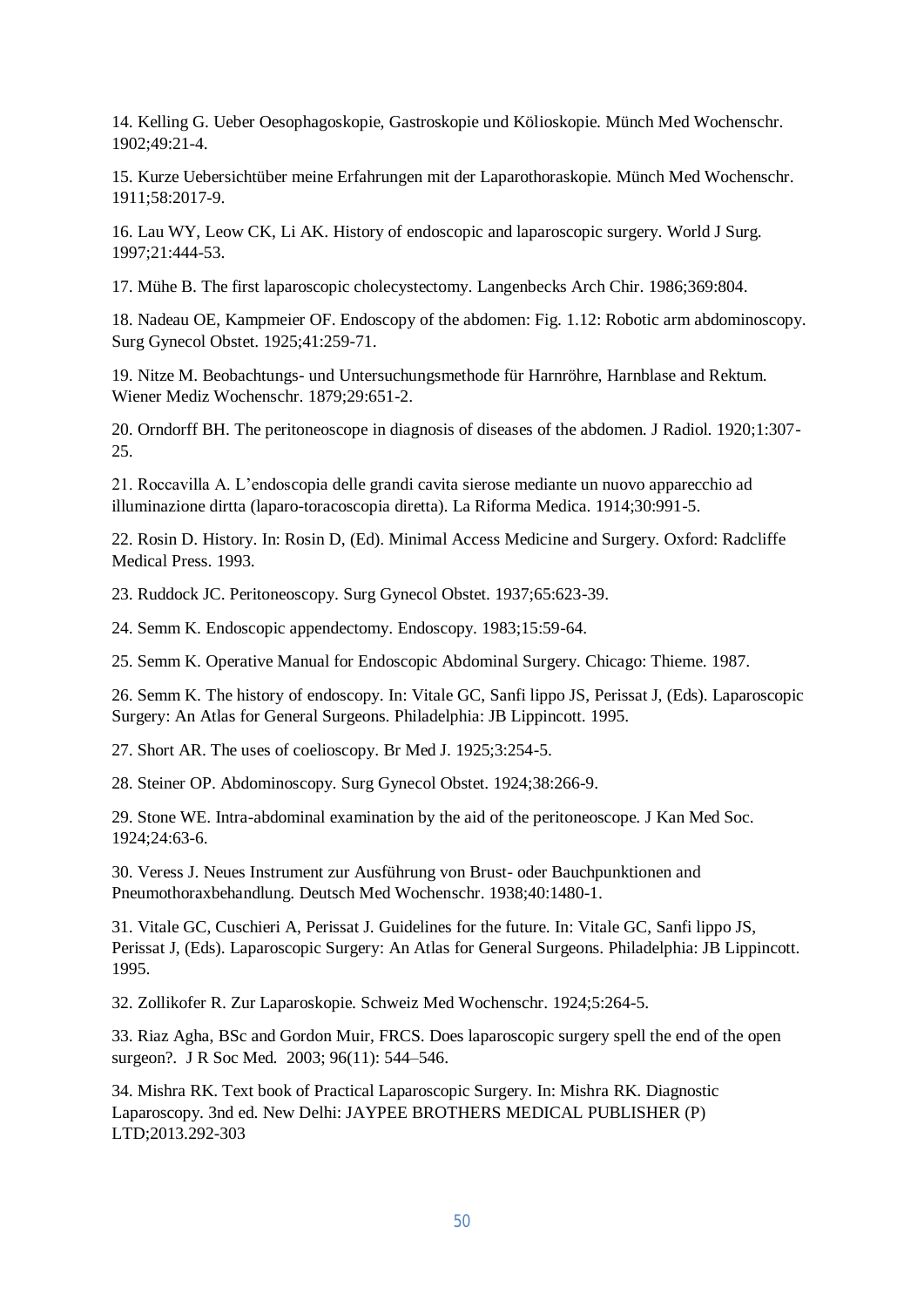35. Raja RJ. The Impact of the Learning Curve in Laparoscopic Surgery. World Journal of Laparoscopic Surgery. 2008;1(1):56-59

36. Oliak D, Owens M, Schmidt HJ. Impact of Fellowship Training on the Learning Curve for Laparoscopic Gastric Bypass. Obesity Surgery. 2004;14:197-200

37. Aggarwal R, Moorthy K, Darzi A. Laparoscopic skills training and assessment. MEDLINE. 2004;91(12):1549-58.

38. Gallagher AG, Satava RM. Virtual reality as a metric for the assessment of laparoscopic psychomotor skills: learning curves and reliability measures. Surg Endosc 2002;16: 1746-52

39. Rassweiler J, Sentker L, Seemann O, Hatzinger M, Rumpelt HJ. Laparoscopic radical prostatectomy with the Heilbronn technique: an analysis of the first 180 cases. J Urol 2001;166: 2101- 8

40. Medina M. The laparoscopic-ring simulation trainer. J Soc Laparoendoscop Surg 2002;6: 69-75

41. Hyltander A, Liljegren E, Rhodin PH, Lonroth H. The transfer of basic skills learned in a laparoscopic simulator to the operating room. Surg Endosc 2002;16: 1324-8

42. Rosen J, Solazzo M, Hannaford B, Sinanan M. Task decomposition of laparoscopic surgery for objective evaluation of surgical residents' learning curve using hidden Markov model. Computer Aided Surg 2002;7: 49-61

43. Seymour NE, Gallagher AG, Roman SA, et al. Virtual reality training improves operating room performance: results of a randomized, double-blinded study. Ann Surg 2002;236: 458-63

44. Satava RM. Robotics, telepresence and virtual reality: a critical analysis of the future of surgery. Min Inv Therap 1992;1: 357-63

45. Wu WX, Sun YM, Hua YB, Shen LZ. Laparoscopic versus conventional open resection of rectal carcinoma: A clinical comparative study. World J Gastroenterol. 2004; 10(8): 1167–1170.

46. Mishra RK. Text book of Practical Laparoscopic Surgery. In: Mishra RK. Laparoscopic Management of Ectopic Pregnancy. 3nd ed. New Delhi: JAYPEE BROTHERS MEDICAL PUBLISHER (P) LTD;2013.376-380

47. . Perino A, Cucinella G ,Venezia R, Castelli A, Cittadini E. Total laparoscopic hysterectomy versus total abdominal hysterectomy: an assessment of the learning curve in a prospective randomized study. Human Reproduction. 1999;14: 2996–2999

48.Chapron C, Dubuisson JB, Ansquer Y. Hysterectomy for patients without previous vaginal delivery: results and modalities of laparoscopic surgery. Hum Reprod. 1996;10: 2122–2126

49.Garry R, Hercz P. Initial experience with laparoscopic-assisted Doderlein hysterectomy. Br J Obstet Gynaecol. 1995;102: 307–310

50.Hall V, Overton C, Hargreaves J, Marsh MJA. Hysterectomy in the treatment of dysfunctional uterine bleeding. Br J Obstet Gynaecol. 1998;105: 60

51.Nezhat F, Nezhat C, Gordon S, Wilkins E. Laparoscopic versus abdominal hysterectomy. J Reprod Med. 1992; 37: 247–250

52.Olsson JH, Ellstrom M, Hahlin M. A randomized prospective trial comparing laparoscopic and abdominal hysterectomy. Br J Obstet Gynaecol. 1996;103:345–350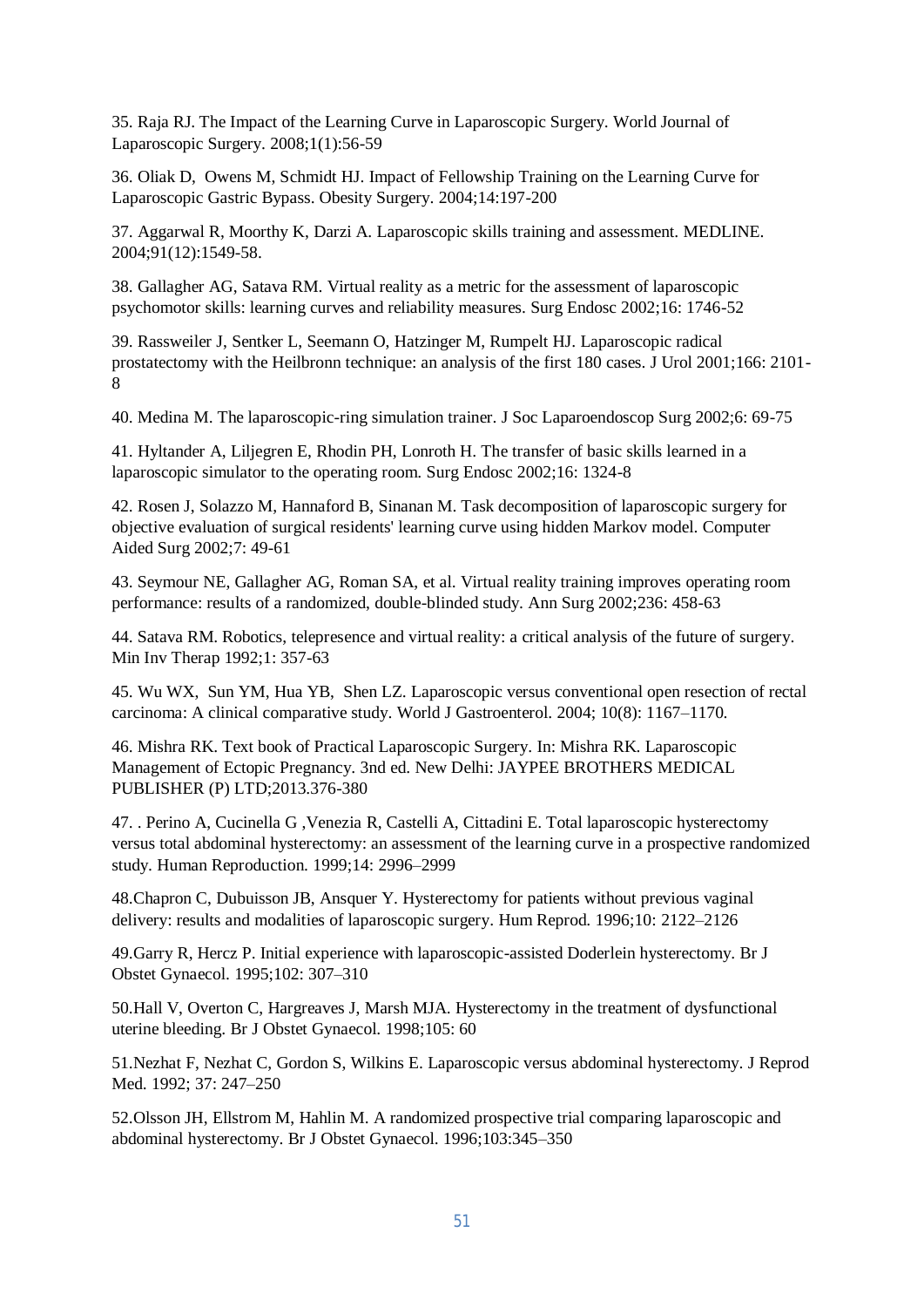53.Phipps JH, Jhon M, Nayak S. Comparison of laparoscopically assisted vaginal hysterectomy and bilateral salpingo-oophorectomy with conventional abdominal hysterectomy and bilateral salpingooophorectomy. Br J Obstet Gynaecol. 1993;100: 698–700

54. Vessey MP, Villard-Mackintosh L, McPherson K, et al. The epidemiology of hysterectomy: findings in a large cohort study. Br J Obstet Gynaecol. 1992; 99: 402–407

55.Wattiez A, Goldchmit R, Durruty, G, et al. Minilaparoscopic hysterectomy J Am Assoc Gynecol Laparosc. 1999; 6: 97–100

56. Reich H, Decaprio J, McGlynn F. Laparoscopic hysterectomy J Gynecol Surg. 1989;5:213–216

57. Raju KS, Auld BJ. A randomized prospective study of laparoscopic vaginal hysterectomy versus abdominal hysterectomy each with bilateral salpingo-oophorectomy. Br J Obstet Gynaecol. 1994;101:1068–1071

58. Mishra RK. Text book of Practical Laparoscopic Surgery. In: Mishra RK. Laparoscopic Hysterectomy. 3nd ed. New Delhi: JAYPEE BROTHERS MEDICAL PUBLISHER (P) LTD;2013.392-400

59. Chapron C, Dubuisson JB. Laparoscopic hysterectomy. Lancet. 1995;345:593.

60. Chapron C, Dubuisson JB, Aubert V. Total laparoscopic hysterectomy: preliminary results. Hum Reprod. 1994;9:2084-9.

61. Chapron C, Fauconnier A, Goffinet F, Bréart G, Dubuisson JB. Laparoscopic surgery is not inherently dangerous for patients presenting with benign gynaecologic pathology. Results of a metaanalysis. Hum Reprod. 2002;17:1334-42.

62. Garry R, Fountain J, Brown J, Manca A, Mason S, Sculpher M, Napp V, Bridgman S, Gray J, Lilford R. Evaluate hysterectomy trial. A multicentre randomised trial comparing abdominal, vaginal and laparoscopy methods of hysterectomy. Health Technol Assess. 2004a;8:1-154.

63. Garry R, Fountain J, Mason S, Hawe J, Napp V, Abbott J, Clayton R, Phillips G, Whittaker M, Lilford R, et al. (2004b) The evaluate study: two parallel randomised trials, one comparing laparoscopy with abdominal hysterectomy, the other comparing laparoscopy with vaginal hysterectomy. BMJ 328, 129. Erratum in BMJ (2004) 328,494.

64. Councell RB, Thorp JM Jr, Sandridge DA, Hill ST. Assessments of laparoscopic-assisted vaginal hysterectomy. J Am Assoc Gynecol Laparosc. 1994;2:49-56.

65. Daraï E, Soriano D, Kimata P, Laplace C, Lecuru F. Vaginal hysterectomy for enlarged uteri, with or without laparoscopy assistance: randomized study. Obstet Gynecol. 2001;97:712-6.

66. Johns DA, Carrera B, Jones J, DeLeon F, Vincent R, Safely C. The medical and economic impact of laparoscopically assisted vaginal hysterectomy in a large, metropolitan, notfor-profit hospital. Am J Obstet Gynecol. 1995;172:1709-15.

67. Johnson N, Barlow D, Lethaby A, Tavender E, Curr L, Garry R. Methods of hysterectomy: systematic review and metaanalysis of randomised controlled trials. Br Med J. 2005;330:1478.

68. Meikle SF, Nugent EW, Orleans M. Complications and recovery from laparoscopy-assisted vaginal hysterectomy compared with abdominal and vaginal hysterectomy. Obstet Gynecol. 1997;89:304-11.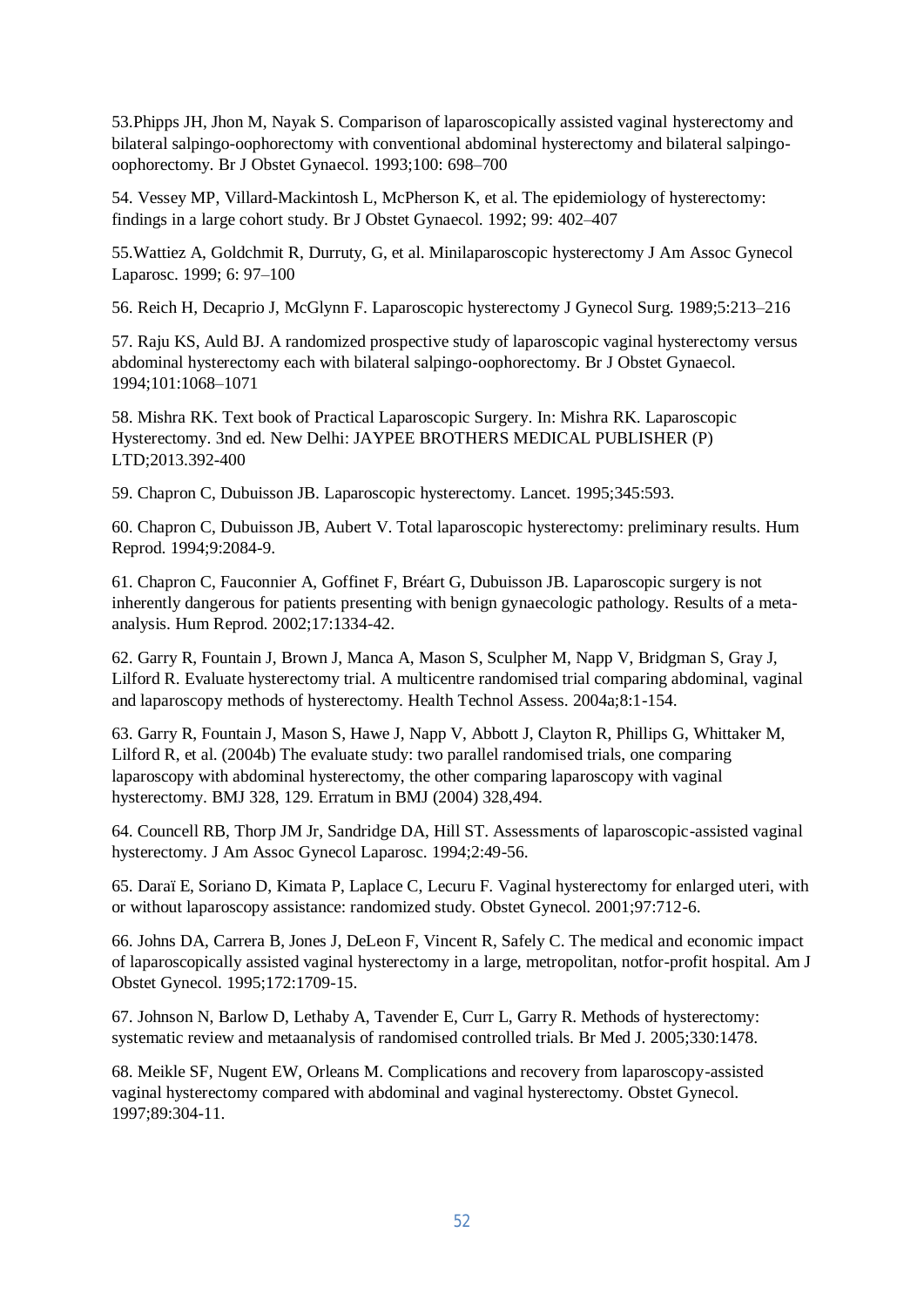69. Shen CC, Wu MP, Kung FT, Huang FJ, Hsieh CH, Lan KC, Huang EY, Hsu TY, Chang SY. Major complications associated with laparoscopic-assisted vaginal hysterectomy: ten-year experience. J Am Assoc Gynecol Laparosc. 2003;10:147-53.

70. [www.hkcog.org.hk/hkcog/Download/endo\\_levels\\_July2006.pdf](http://www.hkcog.org.hk/hkcog/Download/endo_levels_July2006.pdf)

71. Cushieri A. Whither minimal access surgery: Tribulations and Expectations. Am J Surg. 1995;169:9-19

72. Agachan F, Joo JS, Sher M, Weiss EG, Nogueras JJ, Wexner SD. Laparoscopic colorectal surgery. Do we get faster?. Surg Endosc. 1997;11(4):331-5

73. Schlachta CM, Mamazza J, Seshadri PA Cadeddu M, Gregoire R, Poulin EC. Defining a learning curve for laparoscopic colorectal resection. Dis Colon Rectum. 2001;44(2):217-22

74. Jeremy L , Elspeth M, Ralph V. Training and Assessment of Laparoscopic Skills. JSLS. 2004;8(2): 195–199

75. Mishra RK. Text book of Practical Laparoscopic Surgery. In: Mishra RK. Role of Training in Minimal Access Surgery. 3nd ed. New Delhi: JAYPEE BROTHERS MEDICAL PUBLISHER (P) LTD;2013.532-539

76. Aggarwal R, Grantcharov T, Moorthy K, Hance J, Darzi A. A competency-based virtual reality training curriculum for the acquisition of laparoscopic psychomotor skill. Am J Surg. 2006;191(1):128-33.

77. Aggarwal R, Grantcharov TP, Eriksen JR, Blirup D, Kristiansen VB, Funch-Jensen P, Darzi A. An evidence-based virtual reality training program for novice laparoscopic surgeons. Ann Surg. 2006;244(2):310-4.

78. Baldwin PJ, Paisley AM, Brown SP. Consultant surgeons' opinion of the skills required of basic surgical trainees. Br J Surg. 1999;86(8):1078-82.

79. Bridges M, Diamond DL. The financial impact of teaching surgical residents in the operating room. Am J Surg. 1989;210:118-21.

80. Broe D, Ridgway PF, Johnson S, Tierney S, Conlon KC. Construct validation of a novel hybrid surgical simulator. Surg Endosc. 2006;20(6):900-4.

81. Brunner WC, Korndorffer JR Jr, Sierra R, Dunne JB, Yau CL, Corsetti RL, Slakey DP, Townsend MC, Scott DJ. Determining standards for laparoscopic proficiency using virtual reality. Am Surg. 2005;71(1):29-35.

82. Brunner WC, Korndorffer JR Jr, Sierra R, Massarweh NN, Dunne JB, Yau CL, Scott DJ. Laparoscopic virtual reality training: are 30 repetitions enough? J Surg Res. 2004; 122(2):150-6.

83. Carter FJ, Schijven MP, Aggarwal R, Grantcharov T, Francis NK, Hanna GB, Jakimowicz JJ. Consensus guidelines for validation of virtual reality surgical simulators. Surg Endosc. 2005;19(12):1523-32.

84. Champion HR, Gallagher AG. Surgical simulation—a 'good idea whose time has come'. Br J Surg. 2003;90(7):767-8.

85. Chang L, Petros J, Hess DT, Rotondi C, Babineau TJ (16- 12-2006) Integrating simulation into a surgical residency program: is voluntary participation effective? Surg Endosc. 2007;2(3):418-21. E pub.2006 Dec 16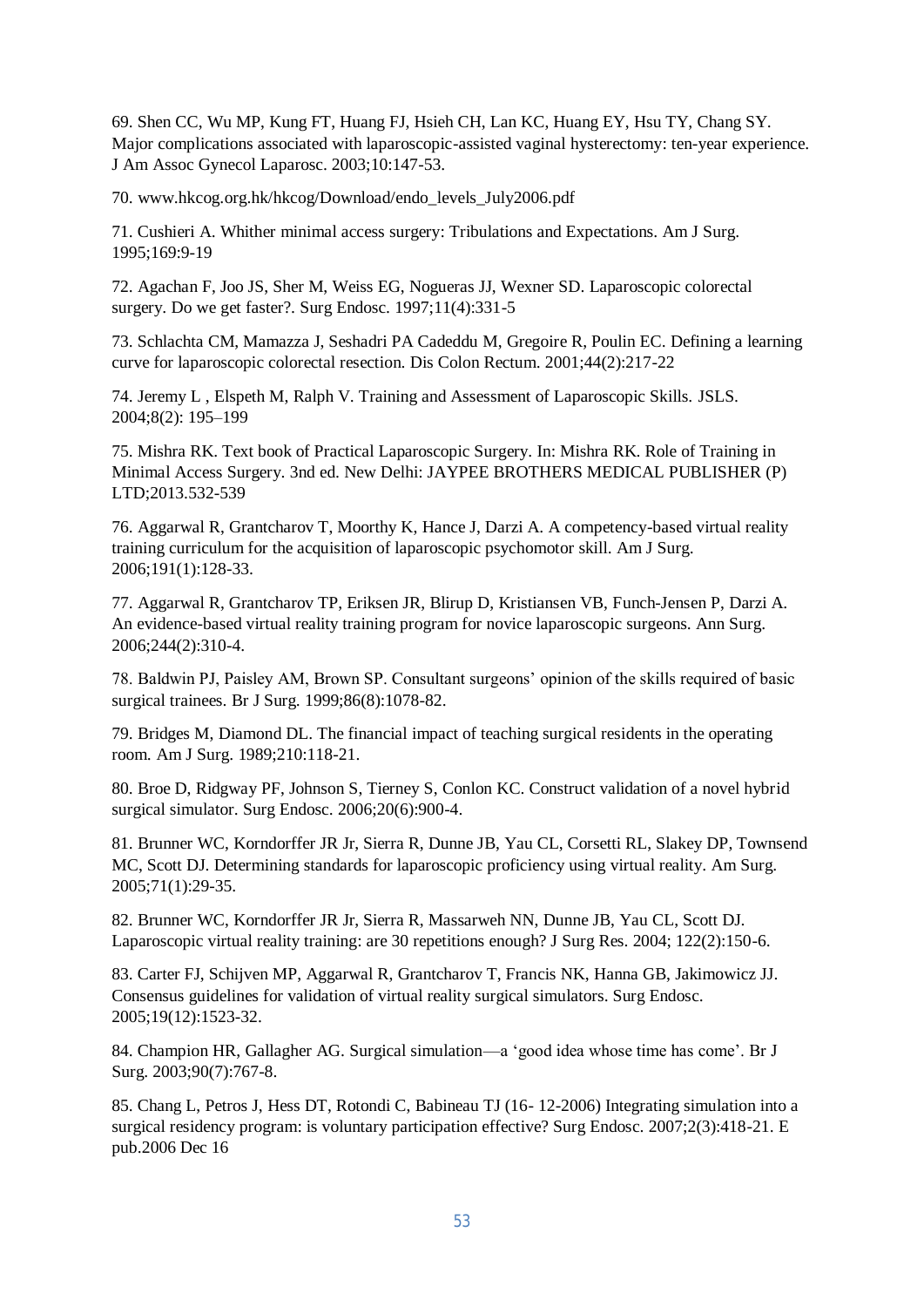86. Cuschieri A, Francis N, Crosby J, Hanna GB. What do master surgeons think of surgical competence and revalidation? Am J Surg. 2001;182(2):110-6.

87. Dent TL. Training, credentialling and granting of clinical privileges for laparoscopic general surgery. Am J Surg. 1991;161:399-403.

88. Deziel D, Millikan KW, Economou SG, Doolas A, Ko ST, Airan MC. Complications of laparoscopic cholecystectomy: a national survey of 4,292 hospitals and an analysis of 77,604 cases. Am J Surg. 1993;165:9-14.

89. Eriksen JR, Grantcharov T. Objective assessment of laparoscopic skills using a virtual reality stimulator. Surg Endosc. 2005;19:1216-9.

90. European Community. Directive 2000/34/EC of the European Parliament and of the Council of 22 June 2000 amending Council Directive 93/104/EC concerning certain aspects of the organization of working time to cover sectors and activities excluded from that Directive. Official Journal of the European Communities, No. L 195, 1 August 2000.pp. 41-5.

91. Figert PL, Park AE, Witzke DB, Schwartz RW. Transfer of training in acquiring laparoscopic skills. J Am Coll Surg. 2001;193(5):533-7.

92. Gallagher AG, McClure N, McGuigan J, Ritchie K, Sheehy NP. An ergonomic analysis of the fulcrum effect in the acquisition of endoscopic skills. Endoscopy. 1998;30:617-20.

93. Gallagher AG, Ritter EM, Satava RM. Fundamental principles of validation, and reliability: rigorous science for the assessment of surgical education and training. Surg Endosc. 2003;17(10):1525-9.

94. Grantcharov TP, Kristiansen VB, Bendix J, Bardram L, Rosenberg J, Funch-Jensen P. Randomized clinical trial of virtual reality simulation for laparoscopic skills training. Br J Surg. 2004;91:146-50.

95. Grantcharov TP, Rosenberg J, Pahle E, Funch-Jensen P. Virtual reality computer simulation: an objective method for the evaluation of laparoscopic surgical skills. Surg Endosc. 2001;15:242-4.

96. Hackethal A, Immenroth M, Burger T. Evaluation of target scores and benchmarks for the traversal task scenario of the Minimally Invasive Surgical Trainer-Virtual Reality (MIST-VR) laparoscopy simulator. Surg Endosc. 2006;20(4):645-50.

97. Hanna GB, Cuschieri A. Influence of the optical axis-totarget view angle on endoscopic task performance. Surg Endosc. 1999;13:371-5.

98. Hanna GB, Shimi SM, Cuschieri A. Randomised study of influence of two-dimensional versus three-dimensional imaging on performance of laparoscopic cholecystectomy. Lancet. 1998;351:248- 51.

99. Jakimowicz JJ, Cuschieri A. Time for evidence-based minimal access surgery training—simulate or sink. Surg Endosc. 2005;19(12):1521-2

100. Kolkman W, Wolterbeek R, Jansen FW. Gynecological laparoscopy in residency training program: Dutch perspectives. Surg Endosc. 2005;19:1498-502.

101. Korndorffer JR Jr, Dunne JB, Sierra R, Stefanidis D, Touchard CL, Scott DJ. Simulator training for laparoscopic suturing using performance goals translates to the operating room. J Am Coll Surg. 2005;201(1):23-9.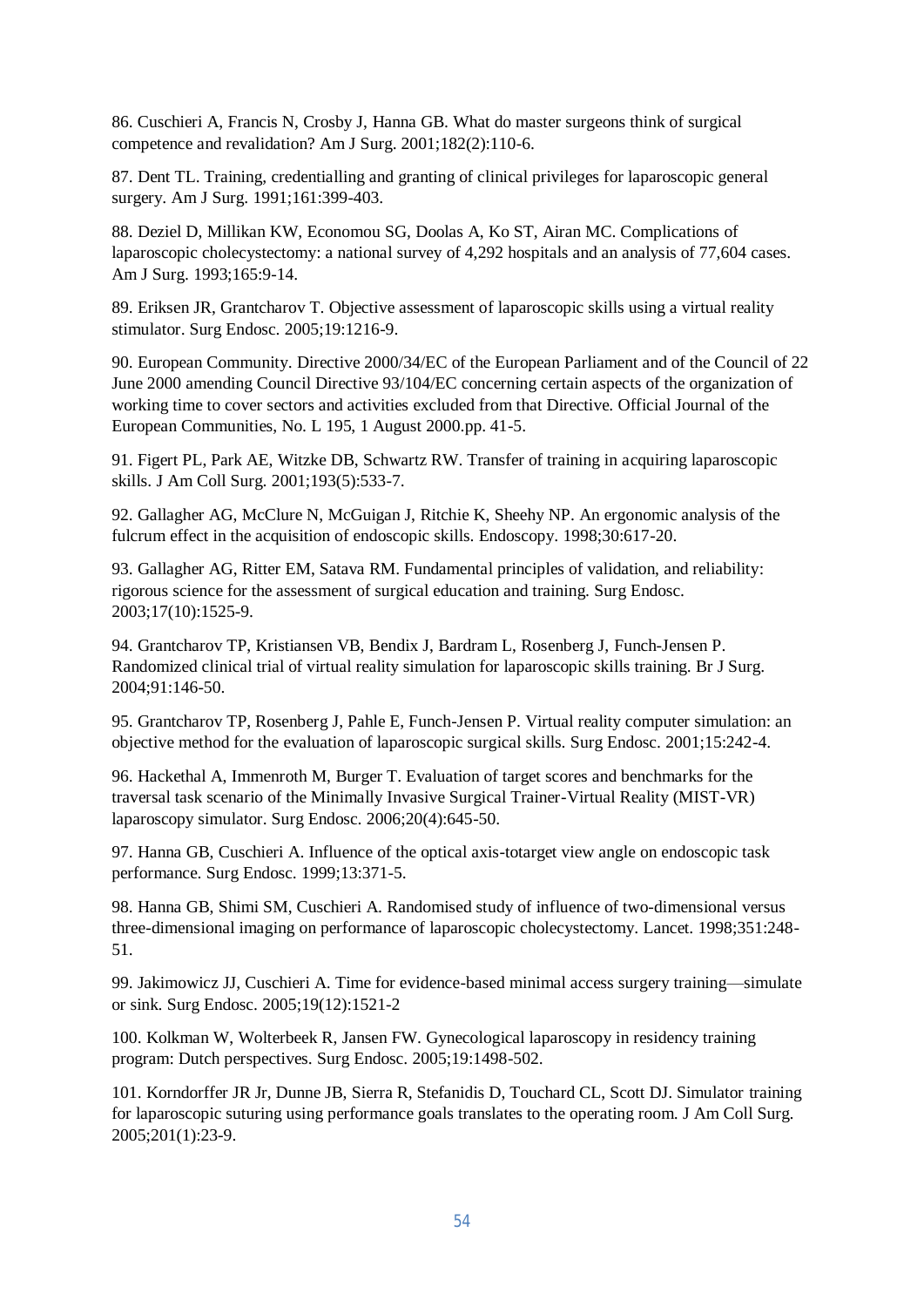102. Korndorffer JR Jr, Scott DJ, Sierra R, Brunner WC, Dunne JB, Slakey DP, Townsend MC, Hewitt RL. Developing and testing competency levels for laparoscopic skills training. Arch Surg. 2005;140(1):80-4.

103. Moore MJ, Bennett CL. The learning curve for laparoscopic cholecystectomy. The Southern Surgeons Club. Am J Surg. 1995;170:55-9.

104. Rosser JC, Rosser LE, Savalgi RS. Skill acquisition and assessment for laparoscopic surgery. Arch Surg. 1997;132(2): 200-4.

105. Sakorafas GH, Tsiotos GG. New legislative regulations, problems, and future perspectives, with a particular emphasis on surgical education. J Postgrad Med. 2004;50:274-7.

106. Schijven M, Jakimowicz J. Face-, expert, and referent validity of the Xitact LS500 laparoscopy simulator. Surg Endosc. 2002;16(12):1764-70

107. Schijven M, Jakimowicz J. Construct validity: experts and residents performing on the Xitact LS500 laparoscopy simulator. Surg Endosc. 2003;17:803-10

108. Schijven M, Jakimowicz J. Virtual reality surgical laparoscopic simulators: how to choose. Surg Endosc. 2003;17:1943-50

109. Schijven MP, Berlage JT, Jakimowicz JJ. Minimal-access surgery training in the Netherlands: a survey among residentsin- training for general surgery. Surg Endosc. 2004; 18(12):1805-14

110. Schijven MP, Jakimowicz J. The learning curve on the Xitact LS 500 laparoscopy simulator: profiles of performance. Surg Endosc. 2004;18:121-7.

111. Schijven MP, Jakimowicz JJ. Introducing the Xitact LS500 Laparoscopy Simulator: toward a revolution in surgical education. Surg Technol Int. 2003;11:32-6

112. Schijven MP, Jakimowicz JJ, Broeders IA, Tseng LN. The Eindhoven laparoscopic cholecystectomy training course— improving operating room performance using virtual reality training: results from the first EAES accredited virtual reality trainings curriculum. Surg Endosc. 2005;19:1220-6.

113. Schijven MP, Jakimowicz JJ, Carter FJ. How to select aspirant laparoscopic surgical trainees: establishing concurrent validity comparing Xitact LS500 index performance scores with standardized psychomotor aptitude test battery scores. J Surg Res. 2004;121(1):112-9.

114. Scott DJ, Bergen PC, Rege RV, Laycock R, Tesfay ST, Valentine RJ, Euhus DM, Jeyarajah DR, Thompson WM, Jones DB. Laparoscopic training on bench models: better and more cost effective than operating room experience? J Am Coll Surg. 2000;191(3):272-83.

115. Taffinder NJ, Sutton C, Fishwick RJ, McManus IC, Darzi A. An objective assessment of surgeons psychomotor skills: validation of the MIST-VR laparoscopic simulator. Br J Surg. 1998;85(Suppl 1):75.

116. Torkington J, Smith SG, Rees B, Darzi A. The role of the Basic Surgical Skills course in the aquisition and retention of laparoscopic skill. Surg Endosc. 2001;15:1071-5.

117. Van Sickle KR, McClusky DA 3rd, Gallagher AG, Smith CD. Construct validation of the ProMIS simulator using a novel laparoscopic suturing task. Surg Endosc. 2005;19(9):1227-31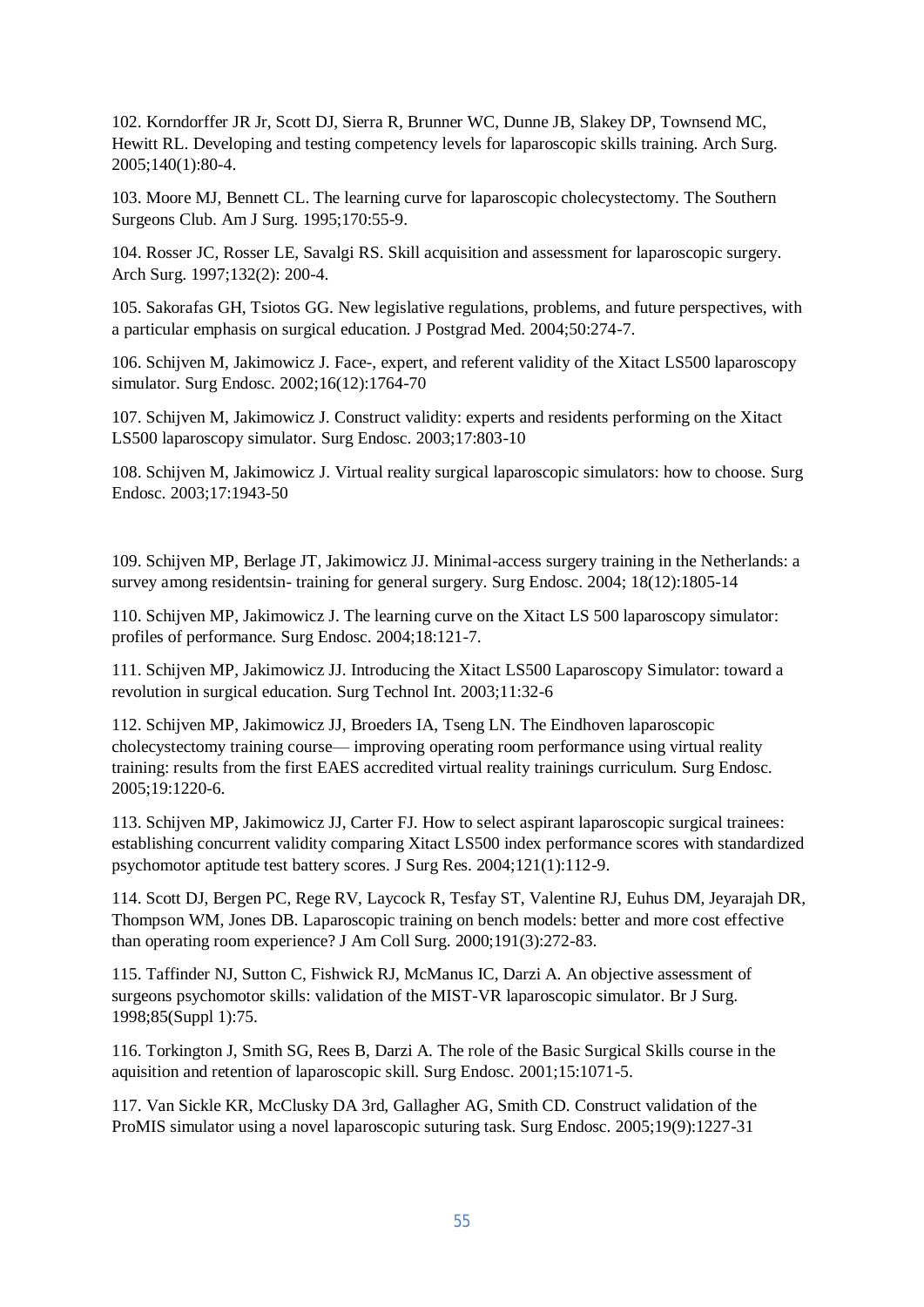118. Verdaasdonk EG, Stassen LP, Monteny LJ, Dankelman J. Validation of a new basic virtual reality simulator for training of basic endoscopic skills: the SIMENDO. Surg Endosc. 2006;20(3):511-8

119. Verdaasdonk EG, Stassen LP, Schijven MP, Dankelman J. Construct validity and assessment of the learning curve for the SIMENDO endoscopic simulator. Surg Endosc. 2007;21(8):1406-12

120. Wilson MS, Middlebrook A, Sutton C, Stone R, McCloy RF. MIST VR: a virtual reality trainer for laparoscopic surgery assesses performance. Ann R Coll Surg Engl. 1997;79:403-4

121. Woodrum DT, Andreatta PB, Yellamanchilli RK, Feryus L, Gauger PG, Minter RM. Construct validity of the LapSim laparoscopic surgical simulator. Am J Surg. 2006;191(1): 28- 32:164.

122. Valsamis EM, Chouari T, O'Dowd-Booth C, Rogers B, Ricketts D. Learning curves in surgery: variables, analysis and applications. Postgraduate medical journal. 2018;0:1-6

123. Ericsson KA. Deliberate practice and acquisition of expert performance: a general overview. Acad Emerg Med. 2008;15:988–94.

124. Hopper AN, Jamison MH, Lewis WG. Learning curves in surgical practice. Postgrad Med J. 2007;83:777–9.

125. Cook JA, Ramsay CR, Fayers P. Statistical evaluation of learning curve effects in surgical trials. Clin Trials. 2004;1:421–7.

126. Cook JA, Ramsay CR, Fayers P. Using the literature to quantify the learning curve: a case study. Int J Technol Assess Health Care. 2007;23:255–60.

127. Epstein RM, Hundert EM. Defining and assessing professional competence. JAMA. 2002;287:226–35

128. Pusic MV, Kessler D, Szyld D, et al. Experience curves as an organizing framework for deliberate practice in emergency medicine learning. Acad Emerg Med. 2012;19:1476–80.

129. Bhatt NR, Morris M, O'Neil A, et al. When should surgeons retire? Br J Surg. 2016;103:35–42

130. Department of Health, 2012. Reforming the NHS pension scheme for England and Wales proposed final agreement [Internet]. Available from: https:// assets. publishing. service. gov. uk/ government/ uploads/ system/ uploads/ attachment\_ data/ file/ 216219/ dh\_ 133003. Pdf

131. Waljee JF, Greenfield LJ. Aging and surgeon performance. Adv Surg. 2007;41:41:189–98.

132. Westerman SJ, Davies DR. Acquisition and application of new technology skills: the influence of age. Occup Med (Oxford). 2000;50:478–82.

133. Westerman SJ, Davies DR, Glendon AI, et al. Ageing and word processing competence: compensation or compilation? Br J Psychol. 1998;89(Pt 4):579–97.

134. Bingener-Casey J, Richards ML, Strodel WE, et al. Reasons for conversion from laparoscopic to open cholecystectomy: a 10-year review. J Gastrointest Surg. 2002;6:800–5.

135. Wright TP. Factors Affecting the Cost of Airplanes. Journal of the Aeronautical Sciences. 1936;3:122–8.

136. Ramsay CR, Grant AM, Wallace SA, et al. Assessment of the learning curve in health technologies. A systematic review. Int J Technol Assess Health Care. 2000;16:1095–108.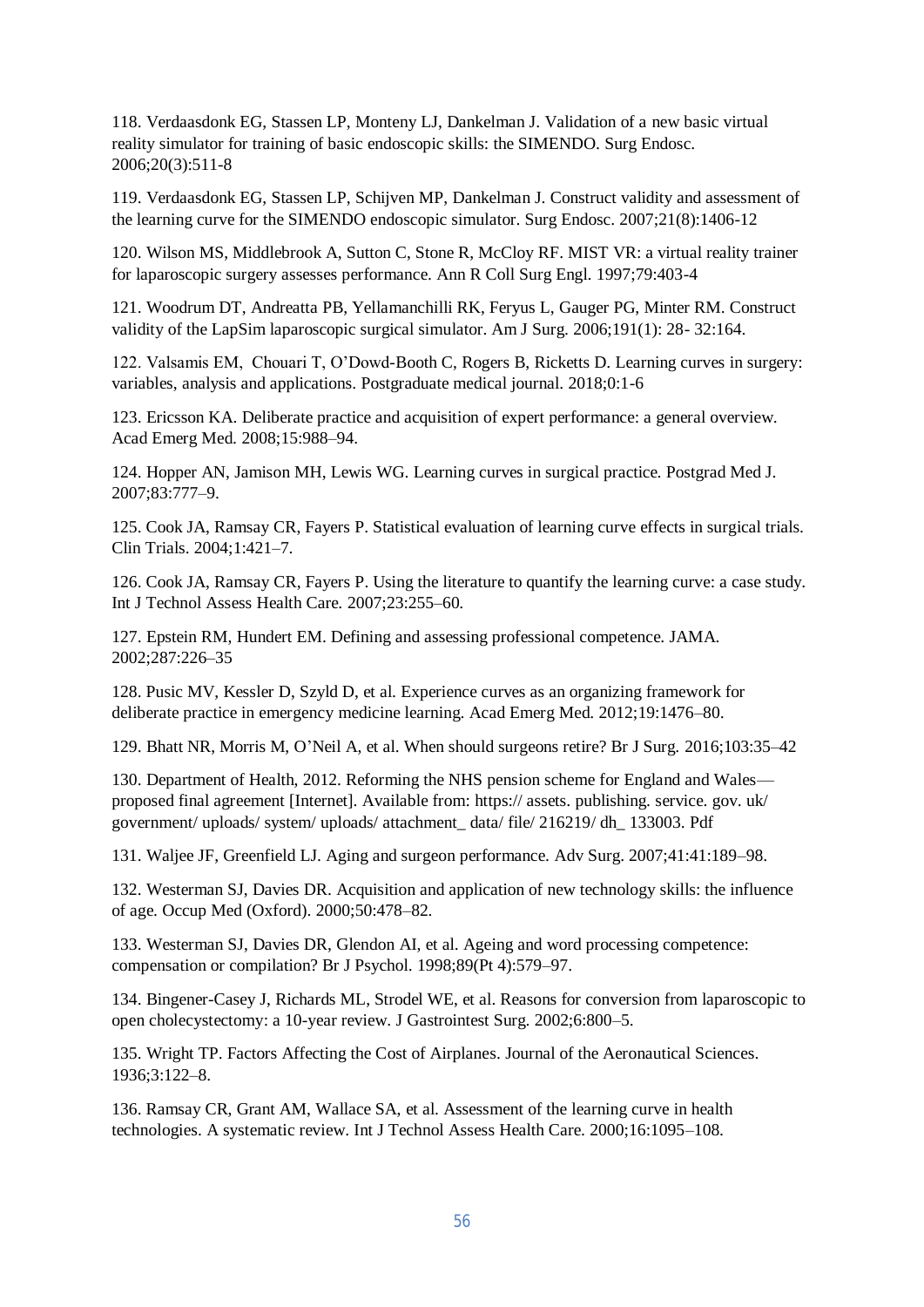137. McGaghie WC, Issenberg SB, Cohen ER, et al. Does simulation-based medical education with deliberate practice yield better results than traditional clinical education? A meta-analytic comparative review of the evidence. Acad Med. 2011;86:706–11.

138. Papachristofi O, Jenkins D, Sharples LD. Assessment of learning curves in complex surgical interventions: a consecutive case-series study. Trials. 2016;17:1–10.

139. Green ML, Aagaard EM, Caverzagie KJ, et al. Charting the road to competence: developmental milestones for internal medicine residency training. J Grad Med Educ. 2009;1:5–20.

140.Nasca TJ, Philibert I, Brigham T, et al. The next GME accreditation system--rationale and benefits. N Engl J Med. 2012;366:1051–6.

141.Dyer C. Bristol case surgeon claimed to have been on "learning curve". BMJ.1999;319:1456.

142. Darzi A, Smith S, Taffinder N. Assessing operative skill. BMJ. 1999;318:887–8.

143. Michel LA. Epistelogy of evidence-based medicine. Surg Endosc. 2007;21:2,146.

144. Dincler S, Koller MT, Steurer J, Bachmann LM, Christen D, Buchmann P. Multidimensional analysis of learning curves in laparoscopic sigmoid resection: eight year results. Dis colon Rectum. 2003;46(10):1371-8.

145. Hu Jc Gold KF, Pashos CL, Mehtass, Litwin MS. Role of surgeon volume in radical prostactectomy outcomes. J Clin Oncol. 2003;21:401-5.

146. Gibbs VC, Auerbach AD. Learning curves for new procedures. Htpp://www.ahrq.gov/clinic/ptsafety/chap19.htm accessed on 24.4.07.

147. Verdaasdonk EGG, Stassen LPS, Elst Mvander, Karsten TM, Dankelman J. Problems with technical equipment during laparoscopic surgery. Surg Endosc. 2007;21:275-9.

148. [Sutton DN,](https://www.ncbi.nlm.nih.gov/pubmed/?term=Sutton%20DN%5BAuthor%5D&cauthor=true&cauthor_uid=9782024) [Wayman J,](https://www.ncbi.nlm.nih.gov/pubmed/?term=Wayman%20J%5BAuthor%5D&cauthor=true&cauthor_uid=9782024) [Griffin SM.](https://www.ncbi.nlm.nih.gov/pubmed/?term=Griffin%20SM%5BAuthor%5D&cauthor=true&cauthor_uid=9782024) Learning curve for oesophageal cancer surgery. [Br J Surg.](https://www.ncbi.nlm.nih.gov/pubmed/9782024) 1998;85(10):1399-402.

149.Kim SY, Hong SG, Roh HR, Park SB, Kim YH, Chae GB. Learning Curve for a Laparoscopic Appendectomy by a Surgical Trainee. J Korean Soc Coloproctology. 2010 Oct; 26(5): 324–328

150. Paris PT, Antony JS, Conor PD, Victor WF. Evaluation of the Learning Curve in Laparoscopic Colorectal Surgery Comparison of Right-Sided and Left-Sided Resections. Annals of Surgery. 2005;242(1):83-91

151. Oliak D, Ballantyne GH, Weber P et al. Laparoscopic Roux-en-Y gastric bypass – defining the learning curve. Surg Endosc. 2003; 17: 406-8.

152. Schauer P, Ikramuddin S, Hamad G et al. The learning curve for laparoscopic Roux-en-Y gastric bypass is 100 cases. Surg Endosc. 2003; 17: 212-5.

153. [Kim](https://www.ncbi.nlm.nih.gov/pubmed/?term=Kim%20SY%5BAuthor%5D&cauthor=true&cauthor_uid=21152134) SY, [Hong](https://www.ncbi.nlm.nih.gov/pubmed/?term=Hong%20SG%5BAuthor%5D&cauthor=true&cauthor_uid=21152134) SG, [Roh](https://www.ncbi.nlm.nih.gov/pubmed/?term=Roh%20HR%5BAuthor%5D&cauthor=true&cauthor_uid=21152134) HR, [Park](https://www.ncbi.nlm.nih.gov/pubmed/?term=Park%20SB%5BAuthor%5D&cauthor=true&cauthor_uid=21152134) SB[, Kim](https://www.ncbi.nlm.nih.gov/pubmed/?term=Kim%20YH%5BAuthor%5D&cauthor=true&cauthor_uid=21152134) YH, [Chae](https://www.ncbi.nlm.nih.gov/pubmed/?term=Chae%20GB%5BAuthor%5D&cauthor=true&cauthor_uid=21152134) GB. Learning Curve for a Laparoscopic Appendectomy by a Surgical Trainee. [J Korean Soc Coloproctology.](https://www.ncbi.nlm.nih.gov/pmc/articles/PMC2998026/) 2010 Oct; 26(5): 324–328

154. [Wen-Xi Wu,](https://www.ncbi.nlm.nih.gov/pubmed/?term=Wu%20WX%5BAuthor%5D&cauthor=true&cauthor_uid=15069719) [Yao-Min Sun,](https://www.ncbi.nlm.nih.gov/pubmed/?term=Sun%20YM%5BAuthor%5D&cauthor=true&cauthor_uid=15069719) [Yi-Bin Hua,](https://www.ncbi.nlm.nih.gov/pubmed/?term=Hua%20YB%5BAuthor%5D&cauthor=true&cauthor_uid=15069719) and [Li-Zong Shen.](https://www.ncbi.nlm.nih.gov/pubmed/?term=Shen%20LZ%5BAuthor%5D&cauthor=true&cauthor_uid=15069719) Laparoscopic versus conventional open resection of rectal carcinoma: A clinical comparative study. [World J Gastroenterol.](https://www.ncbi.nlm.nih.gov/pmc/articles/PMC4656354/) 2004; 10(8): 1167–1170

155. Senagore AJ, Duepree HJ, Delaney CP, et al. Cost structure of laparoscopic and on sigmoid colectomy for diverticular disease: similarities and differences. Dis Colon Rectum. 2002;45:485– 490